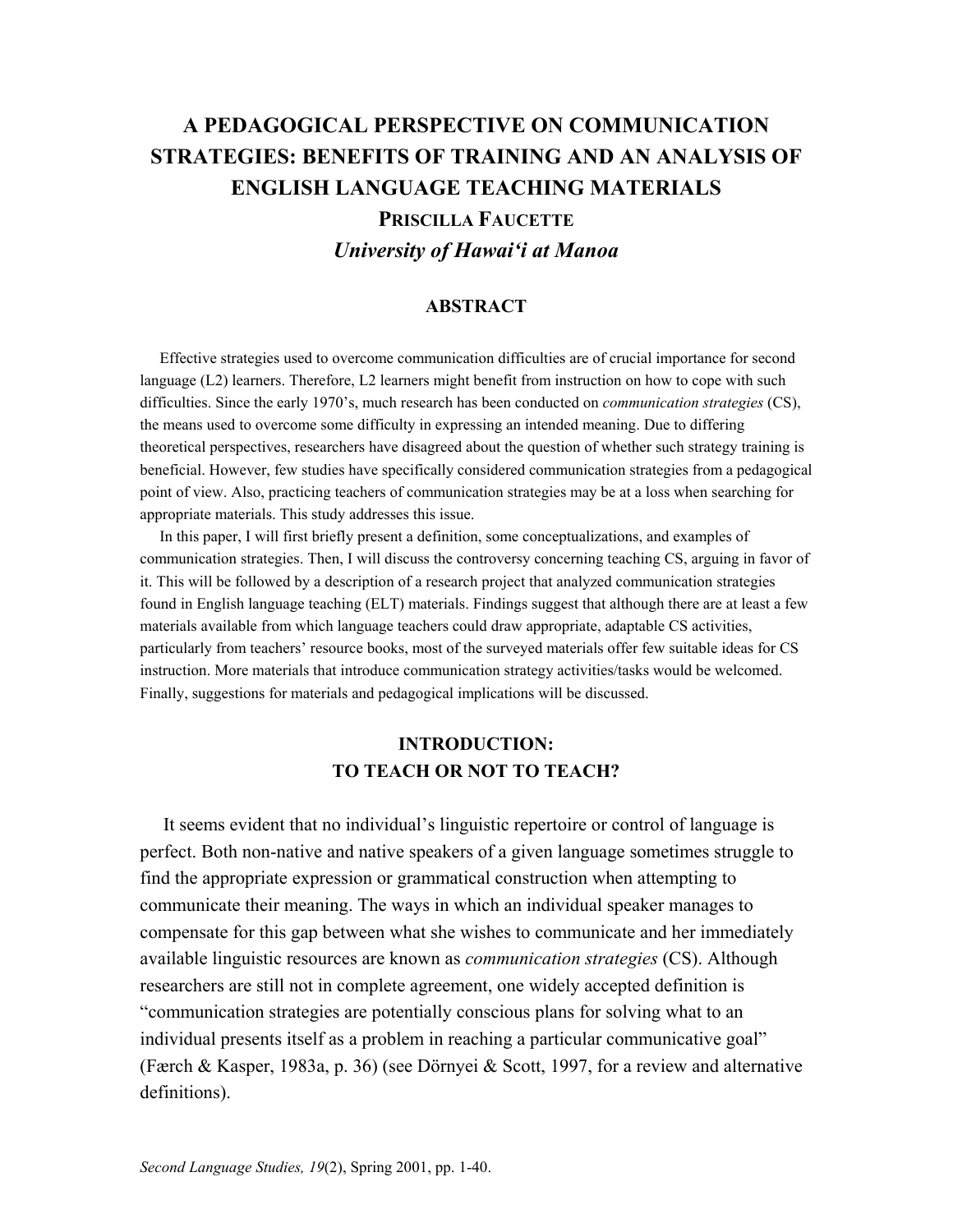Early studies of CS first focused on defining and classifying strategies into taxonomies. More recently, empirical studies and reviews of CS have been conducted, and researchers have turned their attention to the relationship between CS and pedagogical issues (Kasper & Kellerman, 1997**,** chapter 1). Two fundamentally different conceptualizations of communication strategies have been categorized by Yule and Tarone (1997) as 'the Pros' and 'the Cons.' Essentially, the Pros, as in 'proponents' of teaching, or 'profligate,' in terms of their extravagant, liberal expansion of CS categories, have proposed additional categories to the taxonomies of CS. They often design studies that use an interlocutor and compare actual L2 learner performance to native speaker performance, finding many differences between the two. Because of such an approach, the results of their research generally lead them to advocate the teaching of communication strategies (e.g., Dörnyei 1995; Dörnyei & Thurrell, 1991, 1994; Tarone, 1984).

 On the other hand, the Cons, as in 'conservative,' favor a much more constrained and limited taxonomy of strategies. They are more concerned with the underlying cognitive processes than with performance. Con studies, which generally do not include an interlocutor, often compare L2 learners' performance with their own first language performance, finding many similarities between the two. Due to this focus on cognitive processes and findings that indicate similarities between L1 and L2 CS use, as a rule, the Cons do not advocate teaching CS (e.g., Kellerman, 1991). Because communication strategy use is evident in L1, implying strategic transfer, why bother teaching such strategies to L2 learners? In two oft-cited quotes, Bialystok and Kellerman, respectively, express their opposition to teaching CS, "What one must teach students of a language is not strategy, but language" (Bialystok, 1990, p. 147). Kellerman writes "Teach the learners more language, and let the strategies look after themselves" (1991, p. 158). Whether to teach CS remains a point of contention. Very few studies have evaluated communication strategies from a pedagogical perspective.

## **IN SUPPORT OF TEACHING COMMUNICATION STRATEGIES: BENEFITS OF TRAINING**

 I will now consider the teaching of communication strategies in light of various domains of research: language learning strategies, listening strategies, strategy transfer, second language learning, procedural vocabulary, cultural differences in language use, learner autonomy, and the teaching and teachability of CS.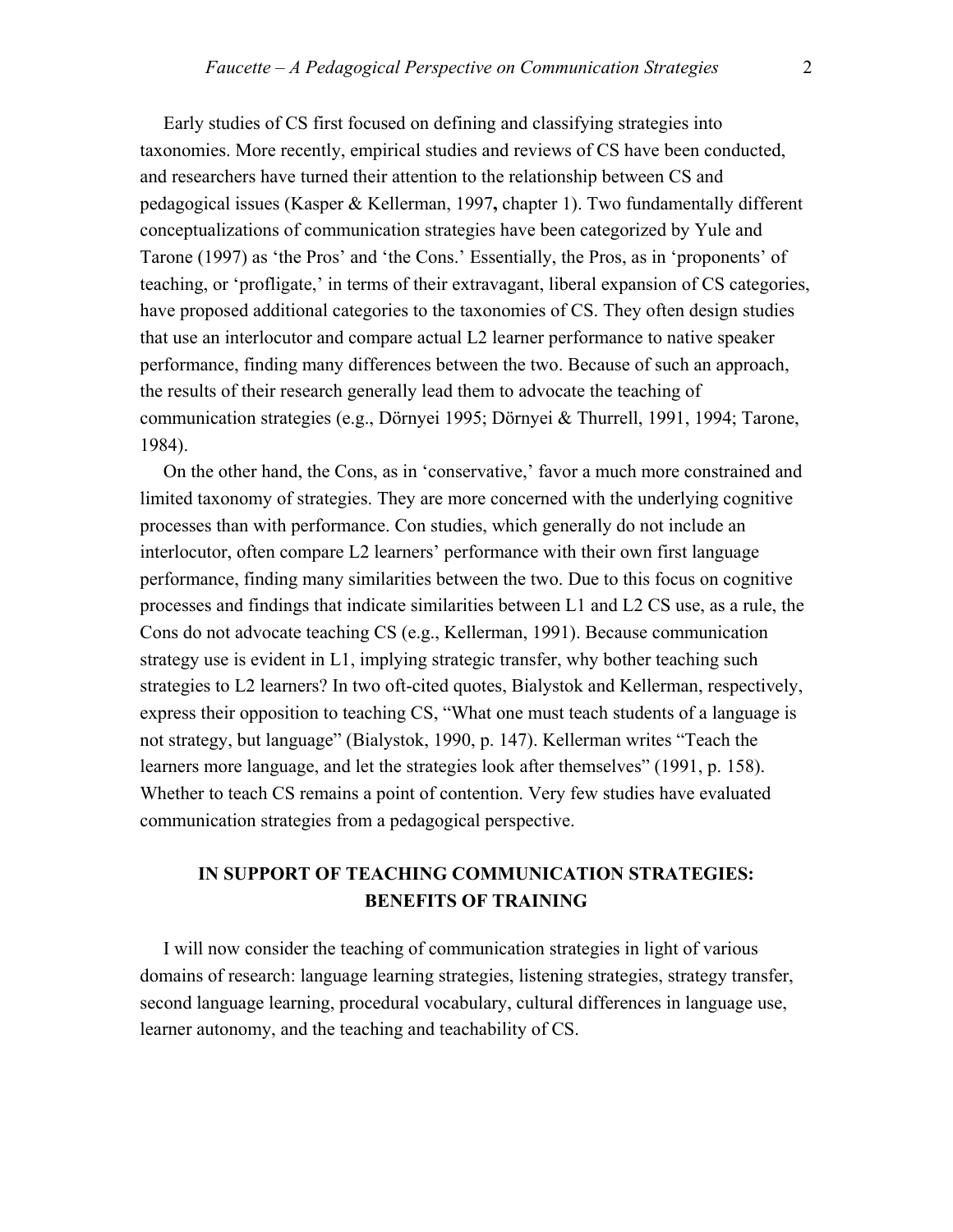#### *Towards Strategic Competence: Language Learning Strategies*

Research in learning strategy (LS) instruction indicates that communication strategy instruction may also facilitate language learning. For more than a decade, there has been a growing interest in LS, including how to integrate strategy training in the language classroom. *Learning strategies* are specific actions, behaviors, and procedures involved in the process of learning. There are a number of definitions and frameworks of language LS, ranging from broad definitions (e.g., Wenden, 1987) to more specific characterizations (e.g., Oxford & Cohen, 1992). However, O'Malley and Chamot's threepart classification has been generally accepted (Ellis, 1994, p. 558). According to this model, learning strategies are categorized as metacognitive, cognitive, and socialaffective (e.g., Chamot & Küpper, 1989). Like communication strategies, learning strategies are considered important for the development of strategic competence, one of the three competencies of Canale and Swain's famous framework of communicative competence (Canale & Swain, 1980). *Strategic competence* is defined as "verbal and non-verbal communication strategies that may be called into action to compensate for breakdowns in communication due to performance variables or to insufficient competence" (Canale & Swain, 1980, p. 30).

 Proponents of LS instruction, such as Oxford, claim that teachers should directly teach learning strategies, including compensation strategies, $<sup>1</sup>$  $<sup>1</sup>$  $<sup>1</sup>$  and provide training on how to</sup> transfer such strategies to other learning situations (Oxford, Lavine, & Crookall, 1989). Thereby, learners can become more aware of how to use such strategies for more effective communication (Cohen 1990; Mendelsohn, 1994; Oxford 1990). Research regarding 'successful' and 'unsuccessful' language learners indicates that active, effective learners tend to use appropriate strategies to reach their learning goals, whereas ineffective language learners are less expert in their strategy choice and use. In addition, this research suggests that learners can benefit from training (Naiman, Frohlich, Stern,  $\&$ Todesco, 1978; Rubin, 1975; Stern 1975; Vann & Abraham, 1990; Wenden, 1985).

The above "strategy-based approach" to language instruction (Mendelsohn, 1995) is not without its skeptics (e.g., Ridgway, 2000). For example, it has been suggested that being exposed to, and even using LS does not ensure success in language learning (Skehan, 1989). Also, as with CS training, there have been few empirical studies which evaluate the effectiveness of LS training. Despite this healthy cautiousness towards advocating LS instruction, Ellis (1994) says, "The study of learning strategies holds considerable promise ... for language pedagogy" (p. 558). He also says that learners

 $\overline{a}$ 

<span id="page-2-0"></span> $1$  Oxford defines compensation strategies as "overcoming limitations in speaking and writing" (1990, p.

<sup>17).</sup> Presumably, she is referring to communication strategies.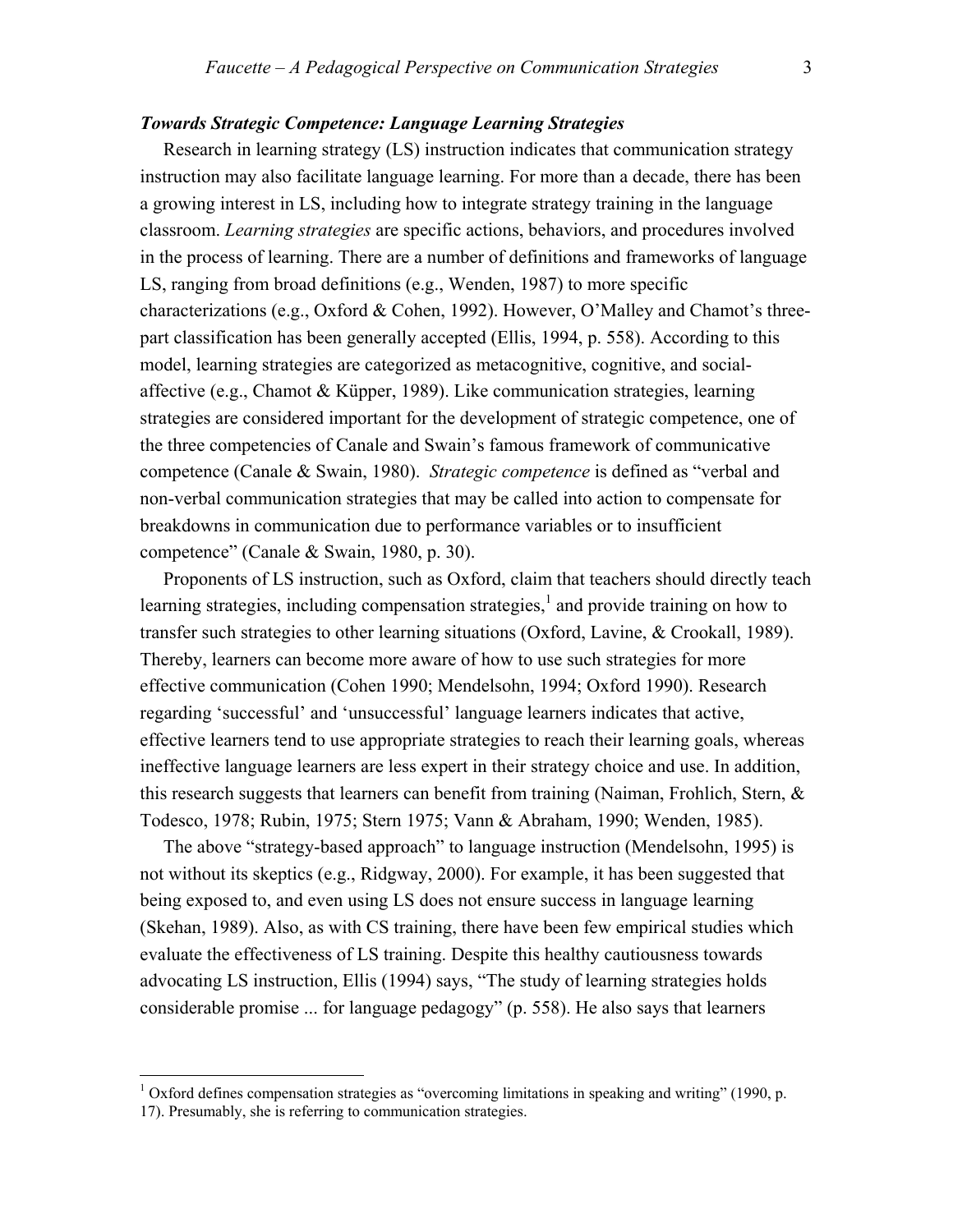should be able to ascertain *which* strategies to choose for *when* and what *purpose* (Ellis, 1994, p. 559). These are important considerations for strategy instruction.

 Some researchers have confusingly conflated communication strategies and learning strategies (e.g., Chamot & Küpper, 1980; O'Malley & Chamot, 1990; Oxford, 1990) without recognizing that they are theoretically different in research focus and purpose. For example, Oxford's (1990) Learning Strategy System includes what she labels 'compensation strategies' (p. 15). However, unlike learning strategies, communication strategies are an immediate response to breakdowns in communication. According to Færch and Kasper (1983b, p. 2), "learning strategies contribute to the development of interlanguage systems, whereas communication strategies are used by a speaker when faced with some difficulty due to his communicative ends outrunning communicative means." Tarone (1980) points out that the basic motivation of learners using CS is to communicate, whereas for LS the motivation is to learn (p. 419) (see also Tarone, 1983). The use of communication strategies may, indeed, lead to learning as the skillful learner exploits CS to elicit more input (see *Second Language Learning* section below). Thus, only in such cases, communication strategies can indirectly be considered a type of learning strategy.

 In summary, despite skepticism from some, studies conducted with second/foreign language students indicate that learning strategy instruction may help students achieve success in language learning. Despite the differences between learning strategies and communication strategies, research suggesting the benefits of learning strategy instruction also lends support to the promotion of communication strategy instruction.

#### *Listening Strategies*

 The research on developing listening skills indicates the value of strategy training and should inform our understanding of communication strategy instruction (see Mendelsohn & Rubin, 1995; Rubin, 1994 for reviews). In an extensive review of more than 100 studies of SL listening comprehension research, Rubin (1994) notes that current researchers are primarily interested in *which* strategies to teach and *how* to promote more successful listening comprehension through strategy instruction. She claims that cognitive and metacognitive skills should be taught (p. 214) because studies indicate that systematic instruction can result in the improvement of listening comprehension. One study (Rost & Ross, 1991) especially relevant to the study at hand looked at L2 learners' use of listener feedback, particularly clarification questions. Their results indicate that prior training of learners in specific questioning strategies can have an effect on their behavior in interactions and can influence their comprehension. Strategies used by higher proficiency listeners for specific tasks could be taught successfully to lower proficiency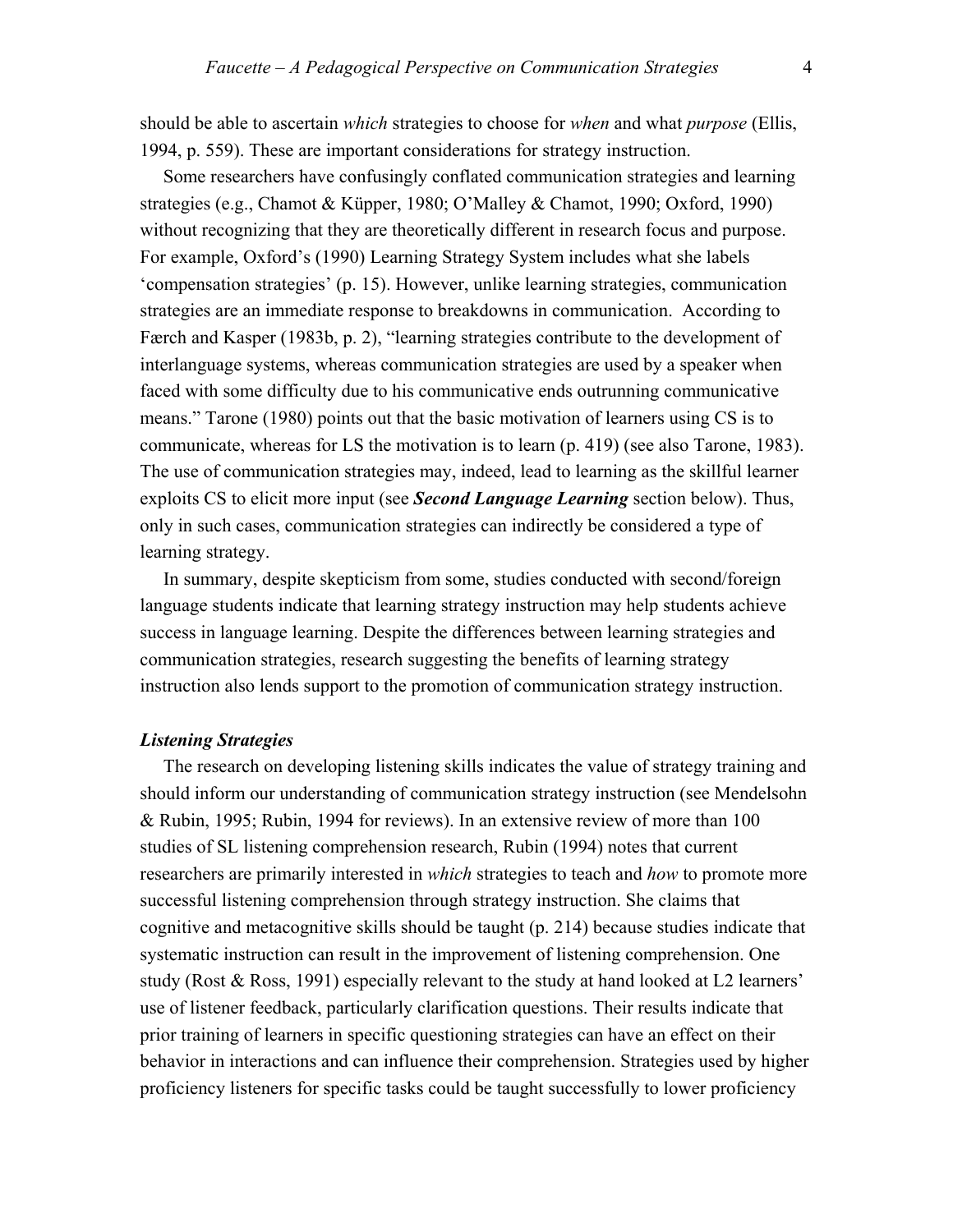listeners (p. 267) (see also O'Malley, Chamot, & Küpper, 1989; Thompson & Rubin, 1996).

 Many researchers have made recommendations for teaching listening strategies, such as the following: find out what strategies your students are already using and select a few strategies that appear underused (Chamot, 1995; Mendelsohn, 1995), model how to use the strategies (Chamot, 1995), give students choices in strategy use (O'Malley et al., 1989; Rubin, 1994), label and explain strategies in terms of why and when these strategies would be useful (Chamot, 1995; Rubin, 1994), provide time and practice to develop strategy use (Chamot, 1995; Rubin, 1994), continually encourage students to try strategies with new tasks (Chamot, 1995), and select materials that activate strategy use, are 'real' spoken English, and not too difficult or complicated (Mendelsohn, 1995). I will return to these teaching recommendations when we consider communication strategies found in materials.

 In summary, studies of listening strategy instruction indicate that training can be effective and result in improved second language listening ability and learning. Since listening strategies are considered worthy of teaching and possibly teachable, this might hold true for receptive as well as productive communication strategies.

#### *Strategy Transfer*

 One of the major arguments posed by the Cons against teaching communication strategies is that the strategies will somehow naturally "look after themselves" (Kellerman, 1991, p. 158) because transfer is automatic. Mendelsohn (1995) justifiably cautions us *not* to assume that our students do not use strategies because "often people use certain helpful listening strategies in their first language, but they fail to transfer those strategies over to their second language listening" (p. 135). I would argue that this is often the case for communication strategies, as well.

 According to Najar (1992), studies of learning indicate that experience with particular problems often yields little transfer to similar problems. This begs the question of the usefulness of instruction. However, she notes, "It seems that transfer between problems relies on individuals *noticing* [my emphasis] and making use of the similarities between problems" (p. 18). For language training, she recommends pedagogic tasks that require rehearsal for real-world situations as determined by a needs analysis in a task-based language syllabus (p. 21). Robinson (to appear) also claims that a task-based approach has the possibility of direct transfer of the abilities developed in the classrooms to similar situational contexts (p. 385).

 This issue is raised because even if learners already have communication strategies in L1 or the target language, they may not use them often enough, appropriately, efficiently,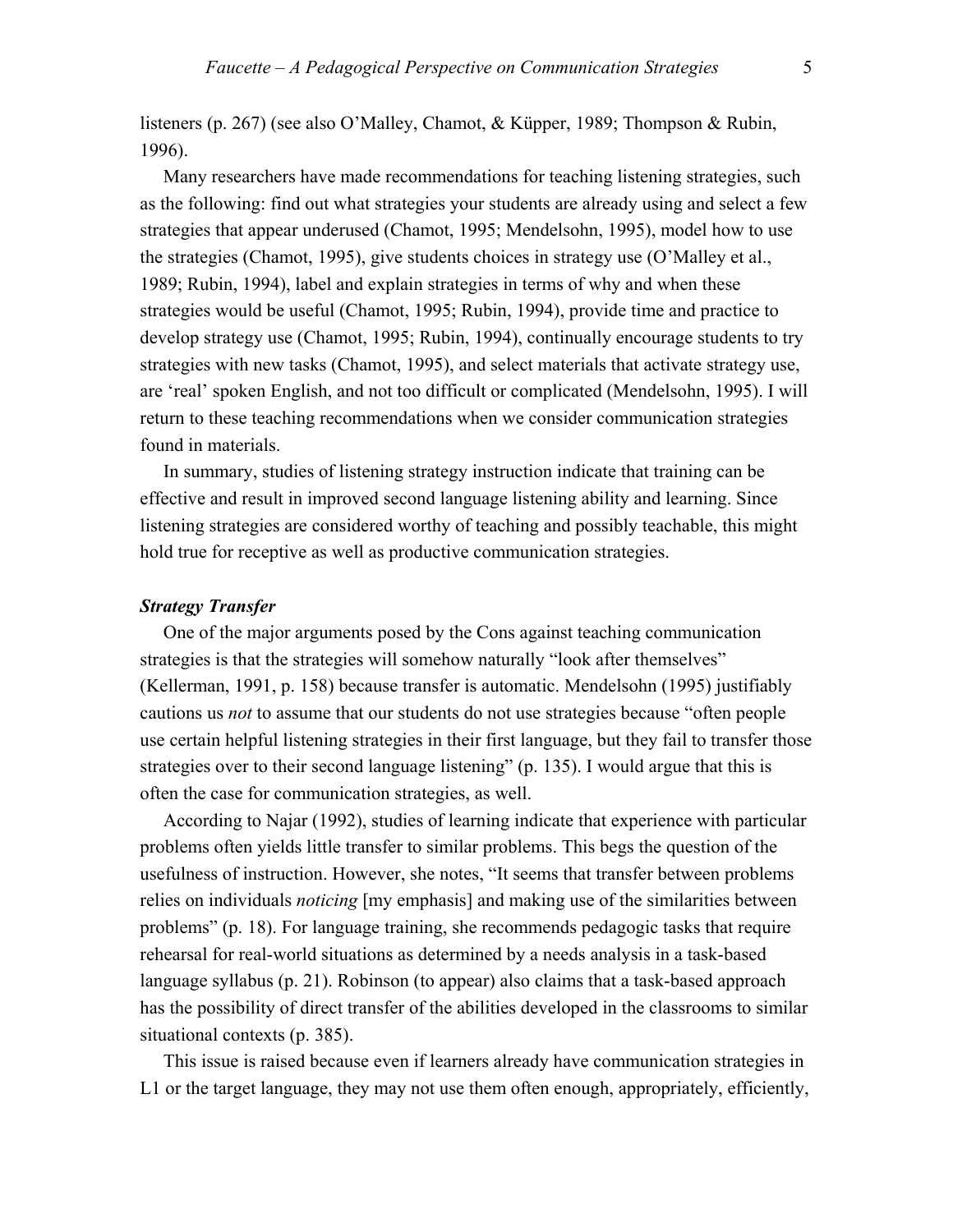and spontaneously in the L2. Thus, there is the need for training to bring learners' attention (i.e., what Najar calls 'noticing') to these strategies and help them become more aware of a repertoire of strategies available to them, including those they may already make use of in the L1. Instruction could also help learners develop and automatize more effective strategies to fit the appropriate situation. Færch and Kasper (1983a) make the point that language learning and language use involve not only language-related knowledge but also language-related abilities. Teachers can still remind students of what they already do in their L1 and encourage them to do the same in L2. Therefore, even if learners use CS effectively in L1, communication strategy instruction could aid strategic transfer by raising awareness of CS, providing training in how to properly use CS in L2, and providing opportunities for practice (Dörnyei, 1995, pp. 62-64). Such practice should help learners develop second language communicative competence.

#### *Second Language Learning*

 Another benefit of teaching communication strategies is for reasons of second language acquisition, hopefully the ultimate goal of our language classrooms. Communication strategies would serve as an excellent means for less proficient learners to have the tools to maintain the conversation, resulting in the opportunity to receive more language input and improve their language ability. As Larsen-Freeman and Long (1991) put it:

...a NNS's ability to keep a conversation going is a very valuable skill because by maintaining the conversation, the NNS can presumably benefit from receiving additional modified input. Indeed, conversational maintenance is a major objective

for language learners who regularly invoke communicative strategies (p. 126). If learners soon give up without achievement or interactive strategies at their disposal, then it is unlikely they will develop their conversational ability. Through CS use, the channel will remain open. Hence, learners receive more input, can stay in the conversation, and develop their ability. Communication strategies are the means by which learners can act on Hatch's (1978) advice that "Finally, and most important, the learner should be taught not to give up" (p. 434).

 Strong support exists for the beneficial effect of interactionally modified input on comprehension and acquisition through negotiation of meaning (see Doughty, 2000; Ellis, 1994; Larsen-Freeman & Long, 1991; Mitchell & Myles, 1998, for reviews). In terms of communication strategies, interactional strategies, such as appeals for assistance could be particularly worthwhile. If learners can put CS to use as a way to negotiate meaning, then, not only will their comprehension improve, but also they can learn new words and have the opportunity to talk in the L2. This point is persuasively expressed by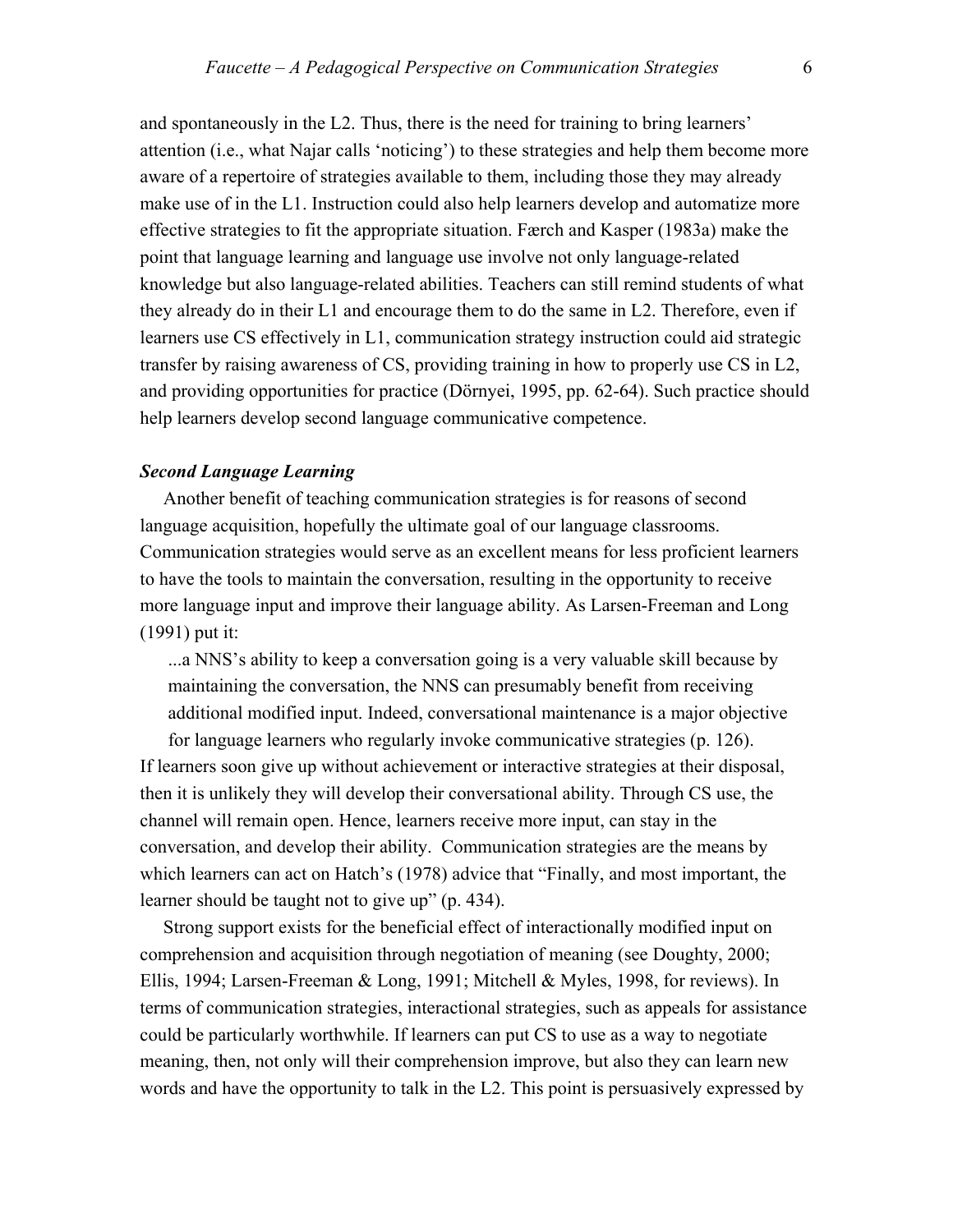Yule and Tarone (1991) who argue that the roles of participants within interactions that lead to negotiation of meaning can be effectively described within a communication strategy framework which focuses upon cooperative moves by both speakers (e.g., circumlocution, appeals for assistance, etc.) (p. 167). The key question for teachers and material writers is how to design tasks to facilitate such interaction.

#### *Procedural Vocabulary*

 Clearly, in order for second language learners to not 'give up' in the conversation, they need some vocabulary. Most research on communication strategies has focused on lexical difficulties (Kasper & Kellerman, 1997, p. 7). Also, it seems as though most recommended communication strategies can not be implemented in classroom instruction without the accompanying, relevant vocabulary (Dörnyei, 1995). Therefore, another value of CS instruction would be the extra benefit of vocabulary learning, specifically useful vocabulary that effectively furthers communication and learning.

 *Procedural vocabulary* is 'core' vocabulary with 'procedural value' to learners in that it provides them with a strategic resource to help overcome breakdowns in communication (Marco, 1999; Robinson, 1989). Such vocabulary is highly contextdependent, contains very little lexical content, but plays a very important role in negotiating the meaning of more specific technical words and in explaining concepts (Marco, 1999). Robinson (1989) distinguishes this procedural ability from the declarative knowledge of lexis assumed when attempting to memorize traditional vocabulary word lists that do not aid in the learning of these words. Therefore, this procedural ability does not simply mean knowledge of word meanings, but rather, the 'how to' necessary to use such vocabulary in order to reach a communicative goal. These lexical items are formulaic expressions often used in place of other words for definitions, paraphrasing, or explanations "through establishing relations of simple synonymy or superordinacy" (Robinson, 1989, p. 530). Some examples of procedural vocabulary are: Superordinacy: A guitar is a type of musical instrument.

Synonym: A gecko is similar to a lizard.

To guzzle something means to drink quickly.

 If learners develop this competence early on, then they can express themselves in basic ways and convey the meaning of unfamiliar vocabulary without reverting to L1 or giving up, the same goals of recommended achievement or interactive strategies. Such procedural vocabulary is useful not only for low-level language learners, but also for those of varying proficiencies, depending on their needs. Marco (1999) mentions its usefulness for learning technical/scientific and other specified ESP vocabulary.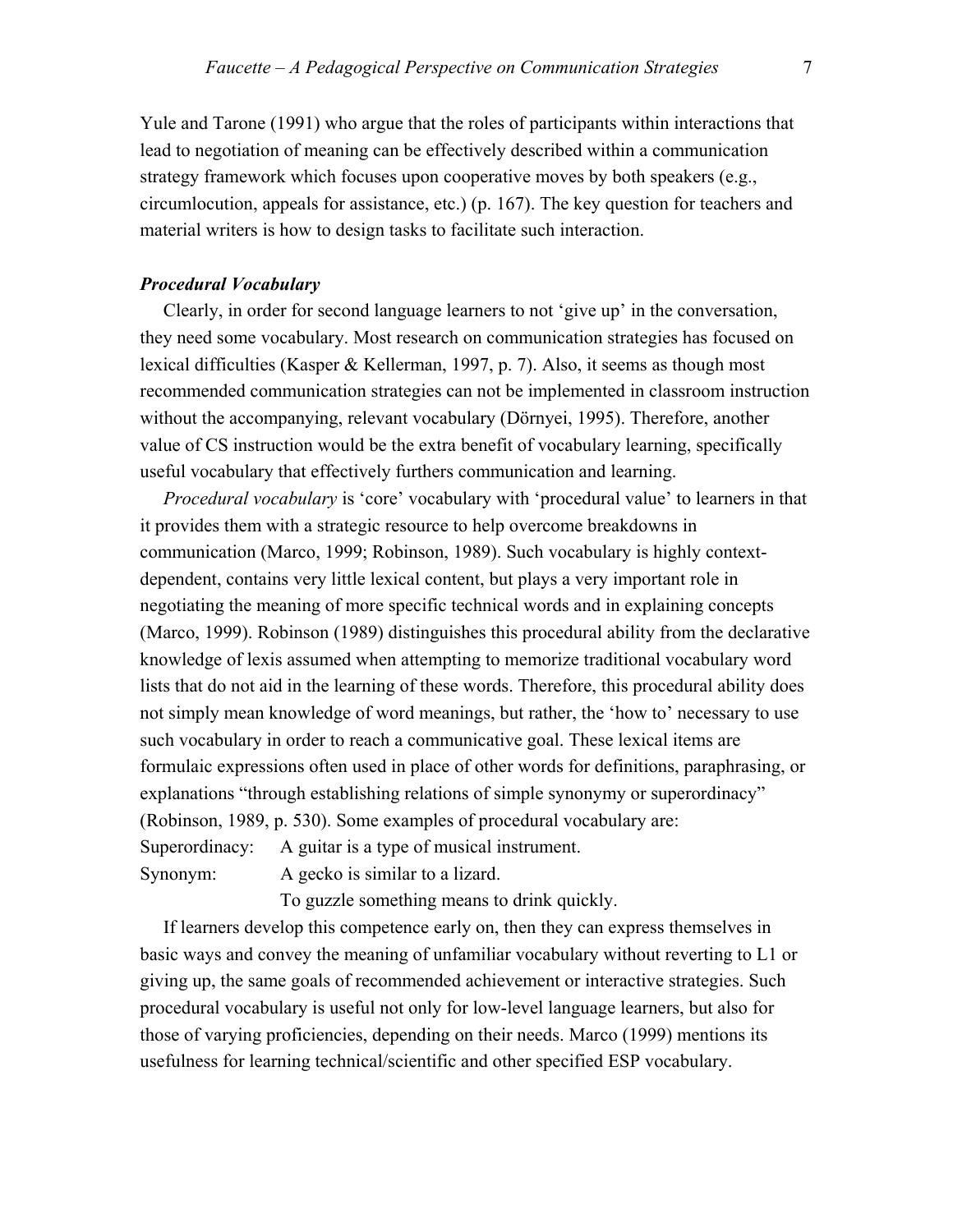Due to its obvious relevance to communication strategies training, procedural vocabulary will be considered a bonus benefit resulting from strategy instruction. The communication strategies of approximation and paraphrasing, for example, call for certain procedural vocabulary. Therefore, in this sense, the teaching of procedural vocabulary as a useful way to implement communication strategies is not exactly contrary to Kellerman's urging that we "teach the learners more language and let the strategies look after themselves" (1991, p. 158).

#### *Cultural Differences in Language Use*

 According to Gumperz (1982) and others (e.g., Bialystok & Hakuta, 1994; Tannen, 1984), there are numerous cultural differences in discourse style. Just as Gumperz' (1982) 'discourse strategies' are crossculturally variable and a potential source of intercultural miscommunication, appropriate CS use may also be culturally constrained. Therefore, along with Dörnyei (1995, p. 63), I would like to argue that communication strategy training could be used to highlight cross-cultural differences in terms of appropriateness and CS use.

 For example, in the Rost and Ross (1991) study of listening strategy instruction, cultural preferences were noted, such as their claim that "... questions are often viewed negatively in Japanese educational settings as admissions of ignorance or inattention" (p. 255). In addition to the threat to the student's own face, questions in class could also be seen as disrespectful to 'sensei' and hence a threat to a higher-status person's face (see Brown & Levinson, 1987; Goffman, 1967). Tarone (1980) argues that although strategic competence must exist in all languages and cultures, "the particular *types* of strategy preferred for use in such situations may be culture-specific or language-specific" (p. 422). Cultural differences in the use of silence, which might indicate message abandonment, is one such CS-related speech component that comes to mind (Gilmore, 1985; Hall, 1959; Tannen & Saville-Troike, 1985). Dörnyei (1995) also mentions differences in verbalizing certain strategies (p. 64). For example, the Japanese 'eh?' meaning 'huh?' which could be used as a global appeal for assistance, might be seen as impolite in some cultures. Effective training in culturally appropriate CS use would be beneficial to students from all languages and cultures.

#### *Learner Autonomy*

One widely accepted goal of teaching learning strategies is to foster learner autonomy (Wenden 1985, 1991). Along with learning strategies, the concept of learner autonomy has enjoyed recognition and popularity in education during the past two decades. However, of course, it is not universally celebrated by researchers or educators. Wenden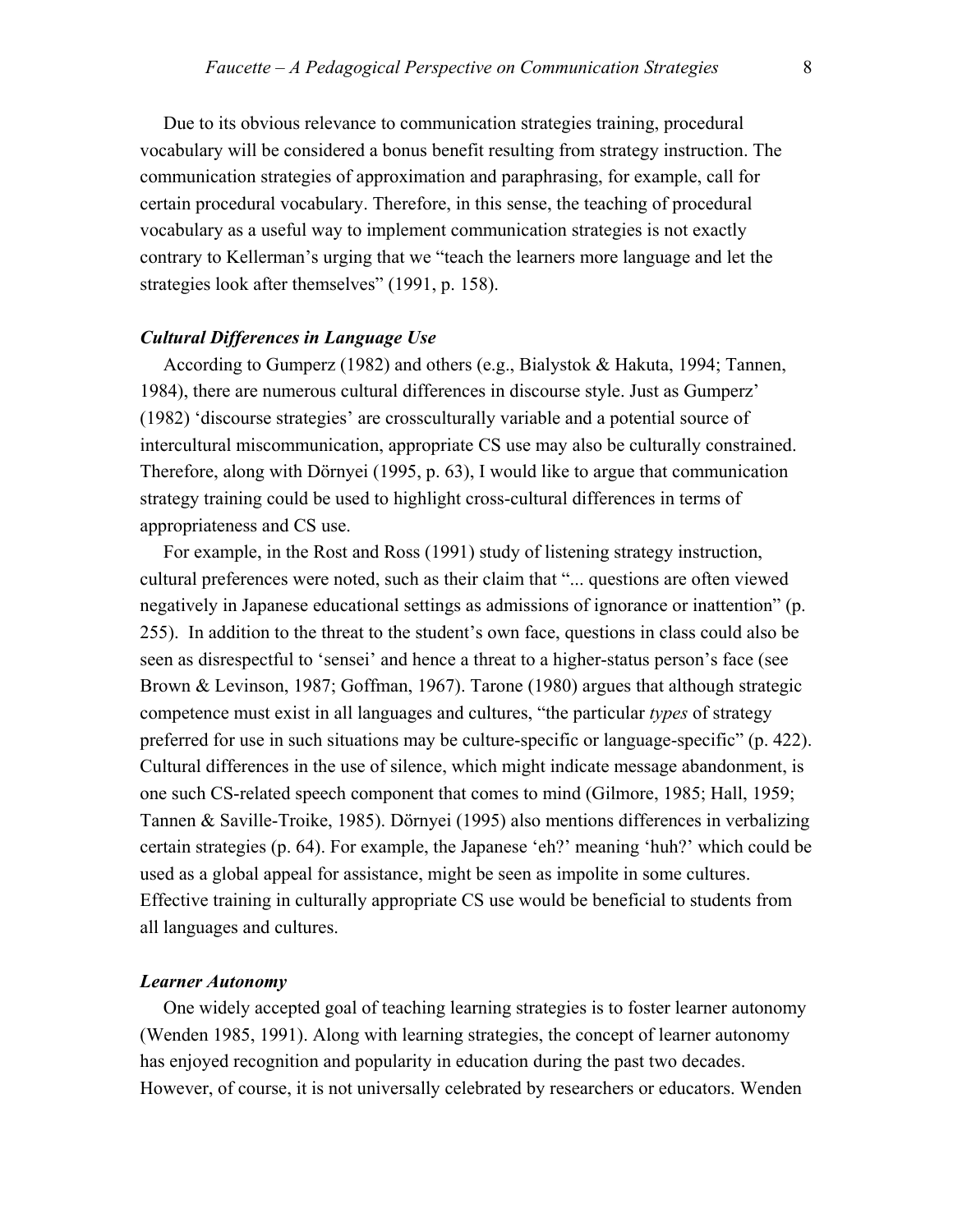(1991) defines the autonomous learner as "one who has acquired the strategies and knowledge to take some (if not yet all) responsibility for her language learning and is willing and self-confident enough to do so" (p. 163). Autonomous learning seeks to equip learners with tools that will best serve them once they are on their own and to facilitate their self-directed learning outside the classroom. Little (1991) describes it thus, "The capacity of autonomy will be displayed both in the way the learner learns and in the way he or she transfers what has been learned to wider contexts" (p. 4). In second language learning, Crabbe (1993) distinguishes between the public domain (i.e., classroom activities) and the private domain (i.e., private learning activity). He suggests that it is the teacher's responsibility, through certain instructional practices, to think carefully about how to guide students in learning. This is accomplished by bridging these two domains in order to support autonomy.

 Situations that encourage independence are beneficial because they lead to learning, achievement and accomplishment (Benson & Voller, 1991). Dickinson (1995) asserts that learning situations that foster autonomy are also valuable because they enhance motivation, which in turn leads to more effective learning:

It has been shown that there is substantial evidence from cognitive motivational studies that learning success and enhanced motivation is conditional on learners... perceiving that their learning successes or failures are to be attributed to their own efforts and strategies rather than to factors outside their control (pp. 173-174).

 An underlying assumption of the research on learner autonomy is that in order to equip the learner with the tools to eventually become autonomous, training must necessarily take place (see Benson & Voller 1991; Wenden 1991). In self-directed learning, the teacher acts more as a facilitator who provides the students with the tools to become autonomous through opportunities to learn and strategy instruction.

 The connection between a learner autonomy approach and communication strategy instruction should be clear. Using the common metaphor of 'bridge,' Færch and Kasper (1983a) argue that "by learning how to use communication strategies appropriately, learners will be more able to bridge the gap between pedagogic and non-pedagogic communicative situations" (p. 56). Learner autonomy can be thought of as the ability to bridge that gap. Instruction can be thought of as the means to develop that ability. Cotterall (2000) highlights the importance of teachers providing *choice* in a learner autonomy approach, and in particular "extending the choice of strategic behaviours available to learners, and to expand their conceptual understanding of the contribution which strategies can make to their learning" (p. 111). This is in keeping with instructional recommendations made by researchers of listening strategies (e.g., Chamot, 1995; Rubin 1994).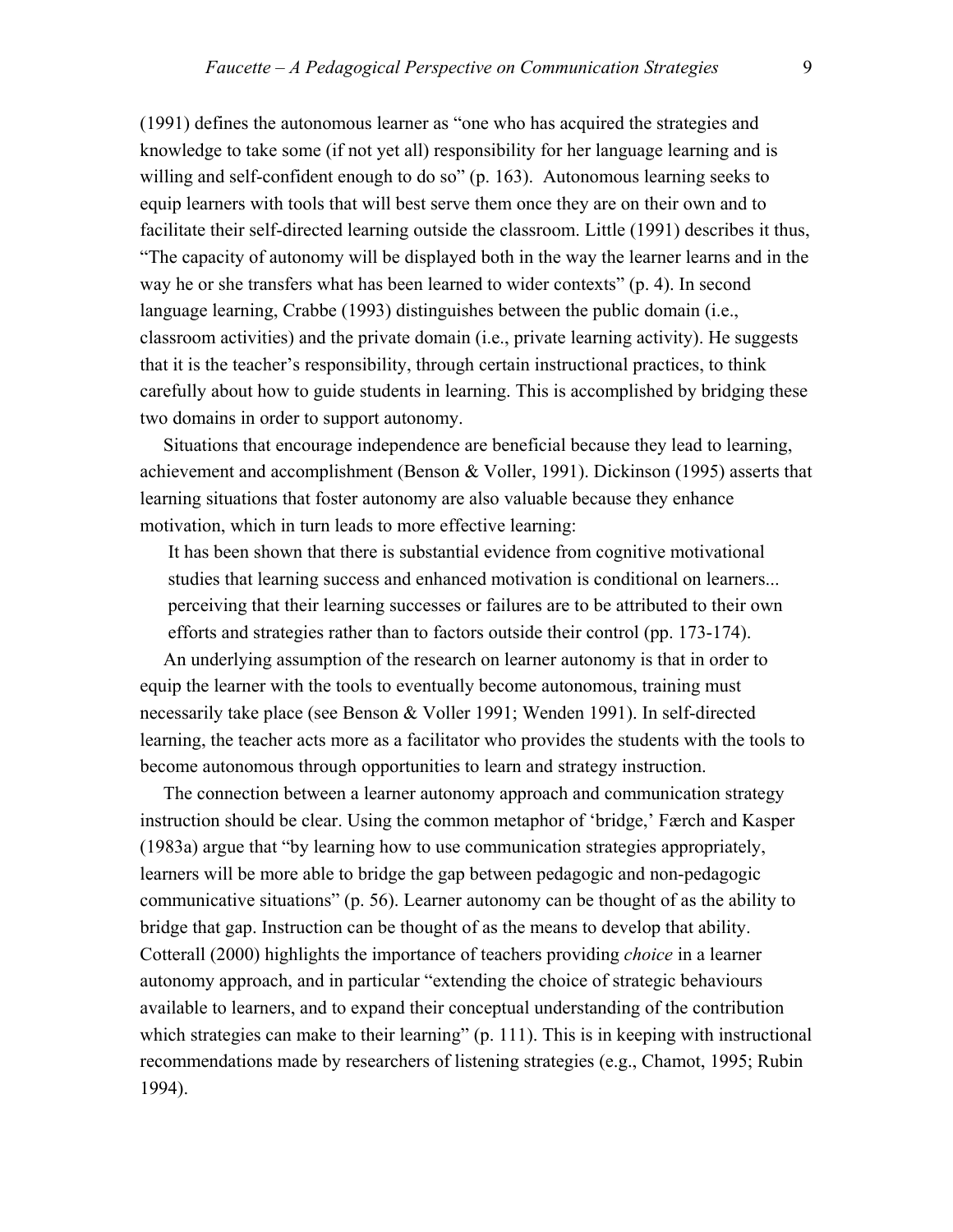If one of the goals of language teaching is to produce independent, skillful L2 strategy users, and if we think it is important for our learners to be able to participate in real communication outside the classroom, then how can we ignore communication strategies in our L2 lessons? Perhaps learner autonomy is one of the most significant goals of communication strategy training. The two approaches go hand in hand and would help teachers develop independent, strategically competent language learners.

#### *Teaching and Teachability of Communication Strategies*

Let us turn to non-empirical and empirical studies in support of communication strategy instruction. Those who advocate teaching CS generally make pedagogical recommendations and argue that communication strategy training is desirable in order to develop strategic competence (e.g., Dörnyei & Thurrell, 1991, 1994; Færch & Kasper 1983a, 1986; Tarone & Yule, 1989; Willems, 1987). Færch and Kasper (1986) recommend three specific activity types to practice CS. These are communication games with visual support, without visual support, and monologues. They also recommend increasing students' meta-communicative awareness about the factors that determine appropriate strategy selection through certain analytic tasks, such as audio/video tape analysis of NNS-NS discourse. Willems (1987) presents recommended CS instructional activities to practice paraphrase and approximation (e.g., crossword puzzles, describe the strange object). He argues reasonably that "our first task is to train them [learners] 'not for perfection but for communication.' Correctness-errors, which learners will make anyhow, may reasonably be compensated for in interaction by skilfulness [sic] in the use of CmS" (i.e., CS) (p. 361). While Tarone and Yule (1989) advocate CS be taught in a focused and explicit way (p. 114), Dörnyei and Thurrell (1991, 1994) suggest the use of both traditional CLT activities as well as consciousness-raising.

Despite many arguments and recommendations put forth in favor of teaching CS, there have been few empirical studies which assess the value of communication strategy teaching. Yule and Tarone (1997) cite studies by Brodersen and Gibson (1992) and Dörnyei, Csomay, and Fischer (1992) suggesting that improvement in effective CS use can result from training (Yule & Tarone, 1997, p. 29). Chen's (1990) study of Chinese EFL learners indicates that effective CS use varies according to proficiency. She concludes that learners' strategic, and therefore, communicative competence could probably be increased through recommended CS training. Findings from systematic class observation by Brooks (1992) suggest that interview-type activities do not provide opportunities for negotiation. He recommends CS instruction, especially circumlocution and appeals for assistance, through the use of jigsaw tasks. Salomone and Marsal's (1997) study resulted in what they claim to be significant improvement (p. 473) of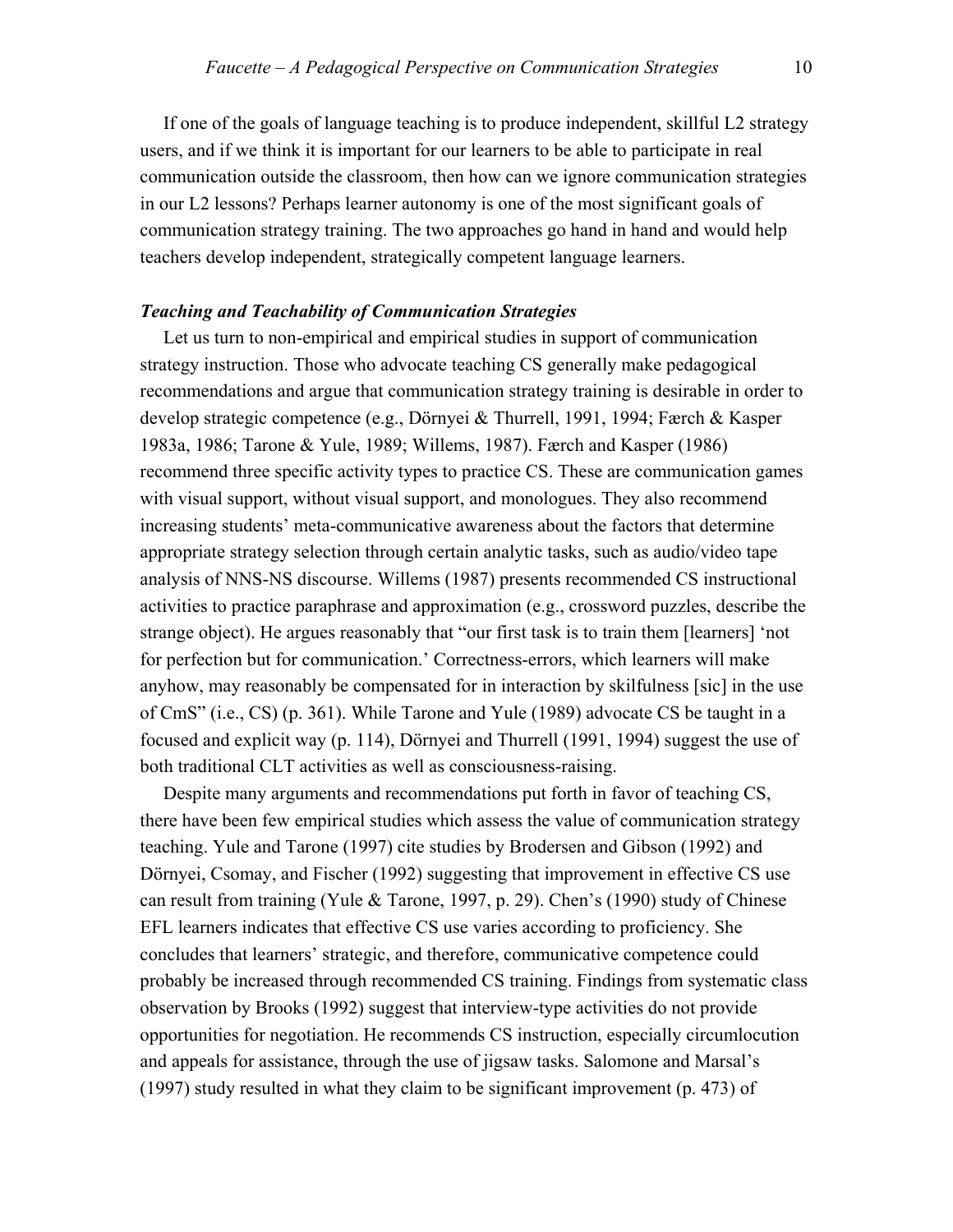learners' use of circumlocution following training. Russell and Loschky (1998) found that many Japanese university students of EFL tend to revert to L1 or non-linguistic strategies, and thus can benefit from CS instruction. Finally, the results, albeit mixed, of an empirical study conducted by Dörnyei (1995) suggest that learners' use of communication strategies should be developed through focused instruction. He advocates a 'direct approach' to teaching, and includes awareness-raising in this approach.

 Although there have been few studies of communication strategy teaching, research results are still encouraging. That is, it seems as though CS training could result in language learning. In addition, there appears to be little disconfirming evidence (Dörnyei, 1995). As should be evident from this review of the literature on the teaching of communication strategies, apparently no studies examine how textbooks introduce CS. I hope my study will be able to contribute in this way.

#### *Summary*

 I have proposed a number of arguments in favor of teaching communication strategies. These are based on evidence from the research on: language learning strategies, listening strategies, strategy transfer, second language learning, procedural vocabulary, cultural differences in language use, learner autonomy, and the teaching and teachability of CS.

 Language instructors have a responsibility to help our learners improve their communicative ability. Since non-native speakers often find themselves lacking the very resources needed to communicate their intended goal, it seems natural that language teachers should foster strategic competence among our students and provide learning opportunities to develop communication strategies. Assuming a language teacher accepts this position and is convinced of the benefits of communication strategy training, what materials are available to assist her instructional practices? It is hoped that this study will bridge the gap between theory and practice by examining ELT materials as possible resources to help interested teachers bring communication strategies into the classroom.

## **INTRODUCTION TO THE STUDY: COMMUNICATION STRATEGIES IN ELT MATERIALS**

 Not only is there evidence that teaching communication strategies is beneficial, but I have also observed the popularity of CS instruction since the early 1990's in an EFL situation in Japan. In 1989, Tarone and Yule wrote, "There are few, if any, materials available at present which teach learners how to use communication strategies" (pp. 114- 115). Dörnyei and Thurrell (1991) also claimed that "hardly any activities have been developed to include strategy training in actual language teaching" (p. 16). Prior to this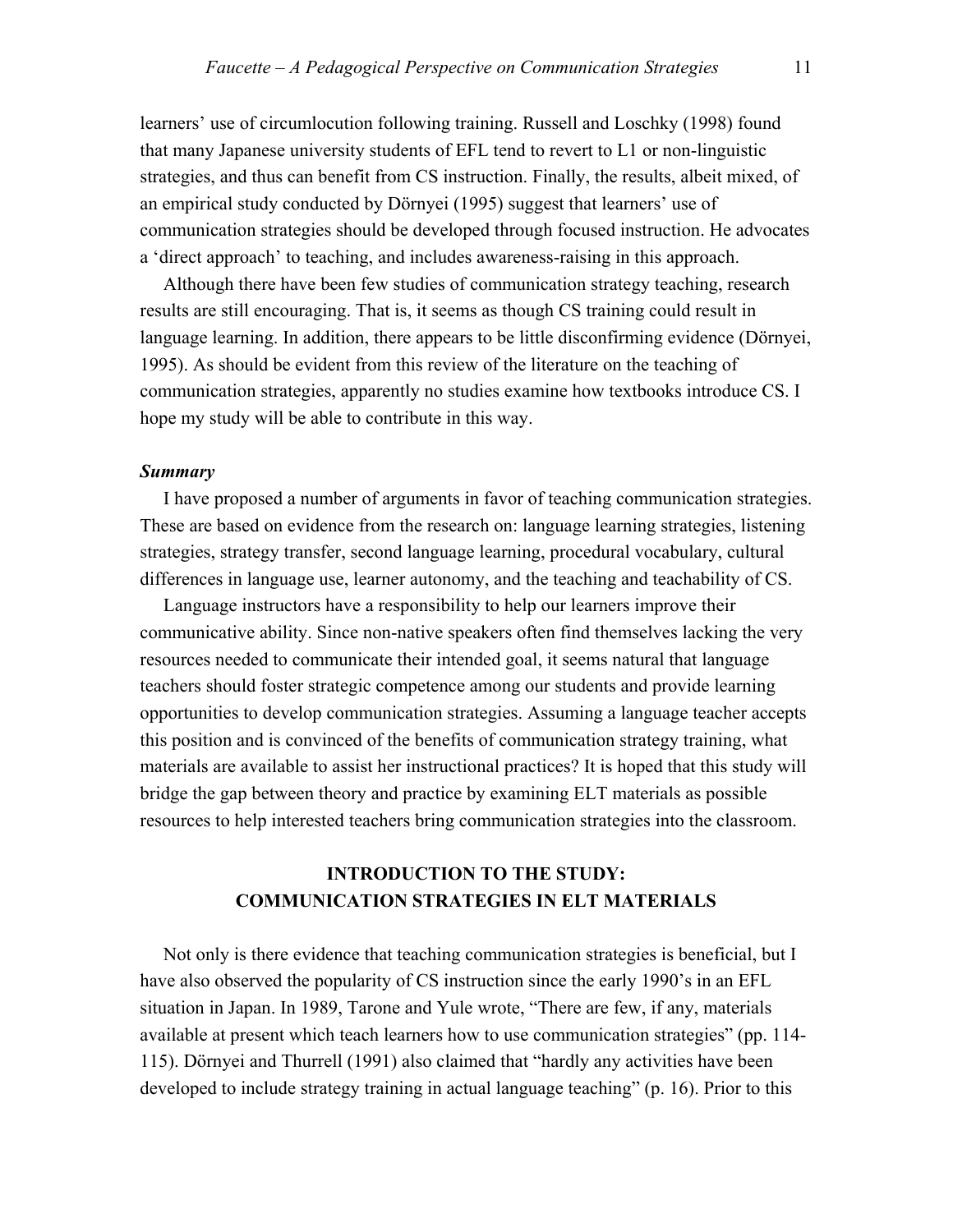study, I optimistically suspected that a decade later this was no longer the case. In fact, one of the goals of this project is to compile a collection of interesting and effective activities and resources for teachers of CS. My optimism stemmed from the observation that fairly recently it has become popular to teach learning strategies and communication strategies. This trend has resulted in textbooks claiming to provide relevant activities. These include *Basics in Listening* and *Strategies in Listening* (Rost & Uruno, 1990) for listening strategies, and Scarcella and Oxford's *Tapestry* series (e.g., Van Naerssen & Brennan, 1995) for learning strategies**.** Few academic research articles attempt to present CS practice activities and pedagogically adaptable research design recommendations. Those that do (see e.g., Brooks 1992; Dörnyei & Thurrell, 1991; Færch & Kasper, 1986; Tarone & Yule, 1989; Willems, 1987; Yule, 1997) are certainly worthwhile sources for teachers of CS. However, from a pedagogical and practical point of view, they leave a bit to be desired in terms of accessibility, innovation, and variety. I was hoping that published ELT materials would have more to offer beyond the 'describe a colander' type of practice (Willems, 1987, pp. 357-358).

#### *Why Look at ELT Materials?*

 The most basic resource for many language teachers is, generally, the textbook. Regardless of the extent to which it is utilized, the textbook is an almost ubiquitous feature of ELT teaching. Millions of copies are sold each year around the world. However, as Hutchinson and Torres (1994), Nunan and Lamb (1996, p. 180), and others have pointed out, the language textbook is often criticized (see e.g., Allwright, 1981; Auerbach & Burgess, 1985; Phillipson 1992; for the pro-textbook view, see Hutchinson & Torres, 1994; O'Neill, 1982). Because many ELT educators consider textbooks a necessary evil, the ability to evaluate them effectively is an essential professional skill. Despite this need and such an enormous influence of published textbooks, relatively few studies empirically examine ELT materials, although *English Language Teaching Journal* regularly publishes articles on materials issues. And among the few studies that do evaluate materials, none of them specifically consider communication strategies, as far as I know. My study will take this unique perspective.

In my observations from ten years experience teaching EFL/ESL, many experienced and conscientious teachers tend to rely more on teachers' resource books, as well as selfmade materials, 'authentic' materials, realia, and supplemental materials, than on general textbooks. By *teachers' resource books* I mean those reference books containing a collection of activities, games or a framework of practices to implement in the classroom. Teachers often turn to such materials either as a supplemental aid, a source of inspiration or even as a replacement to the assigned course book. Indeed, a look at catalogs of ESL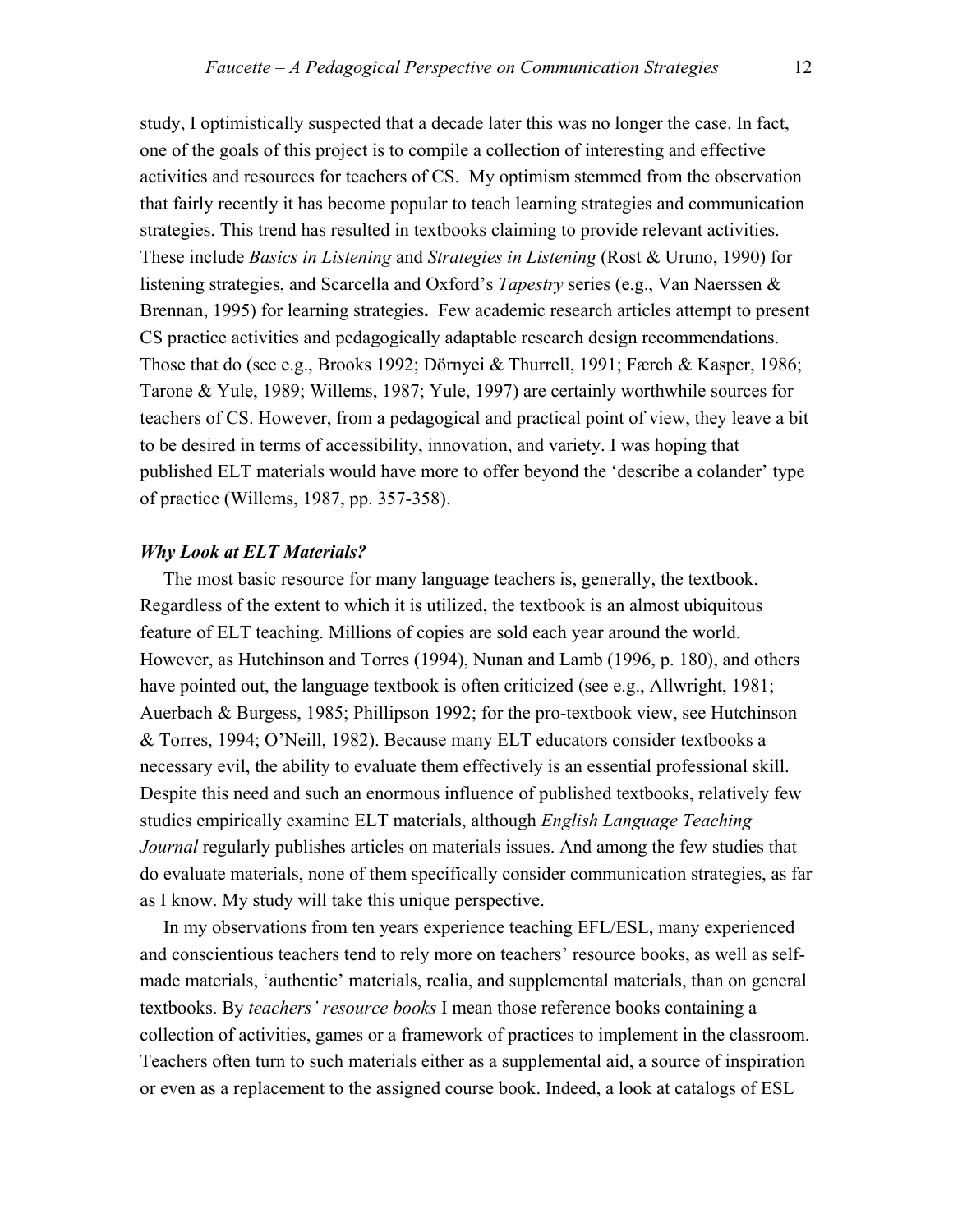teaching materials indicates the popularity of teachers' resource books (e.g., *Pilrims Longman Resource Books* series, Oxford University Press' *Resource Books for Teachers*  series, *New Ways in TESOL* series, publications by Pro Lingua Association, etc.). RSA certificate and diploma training courses encourage teacher trainees to use such materials. Despite the apparent popularity of teachers' resource books, most studies of ELT materials tend to focus solely on commonly used textbooks (e.g., Bardovi-Harlig, Hartford, Mahan-Taylor, Morgan, & Reynolds, 1991; Boxer & Pickering, 1995). Therefore, both textbooks and teachers' resource books will be considered in my study.

#### **PROCEDURE**

#### *Research Questions*

 What are teachers likely to find when searching for materials to teach communication strategies? I have examined a few of the many available texts in order to answer this question by considering *which* communication strategies are included in materials and *how* are they introduced for practice. The following research questions were formulated:

- 1. Which communication strategies are introduced in the selected materials? Are these recommended, pedagogically sensible strategies to include?
- 2. What types of activities can be found to introduce and practice communication strategies? Are these theoretically effective ways?

#### *Selection of Materials*

 There were two stages for selecting materials that include communication strategy activities. In the preliminary stage, a total of 40 textbooks and teachers' resource books were targeted based on the following criteria:

- 1. Texts that claim to promote either learning strategies (e.g., *Mosaic* series, *Tapestry* series), learner autonomy (e.g., *Learning to Learn English*), or communication strategies (e.g., *Nice Talking With You, Conversations and Dialogues in Action*).
- 2. Widely used texts (e.g., *Interchange* series, *Impact* series).
- 3. Texts likely to include communication strategies based on personal experience using these texts (e.g., *Conversation, Impact: Words and Phrases*), a title with phrases such as 'communication strategies' or 'conversation strategies' (e.g., *Breaking the Ice: Basic Communication Strategies, Strategies in Speaking)*, or materials recommended by proponents of CS (e.g., *Keep Talking, Functions of American English*).

Admittedly, this initial pool of 40 selected texts was limited to books I have access to.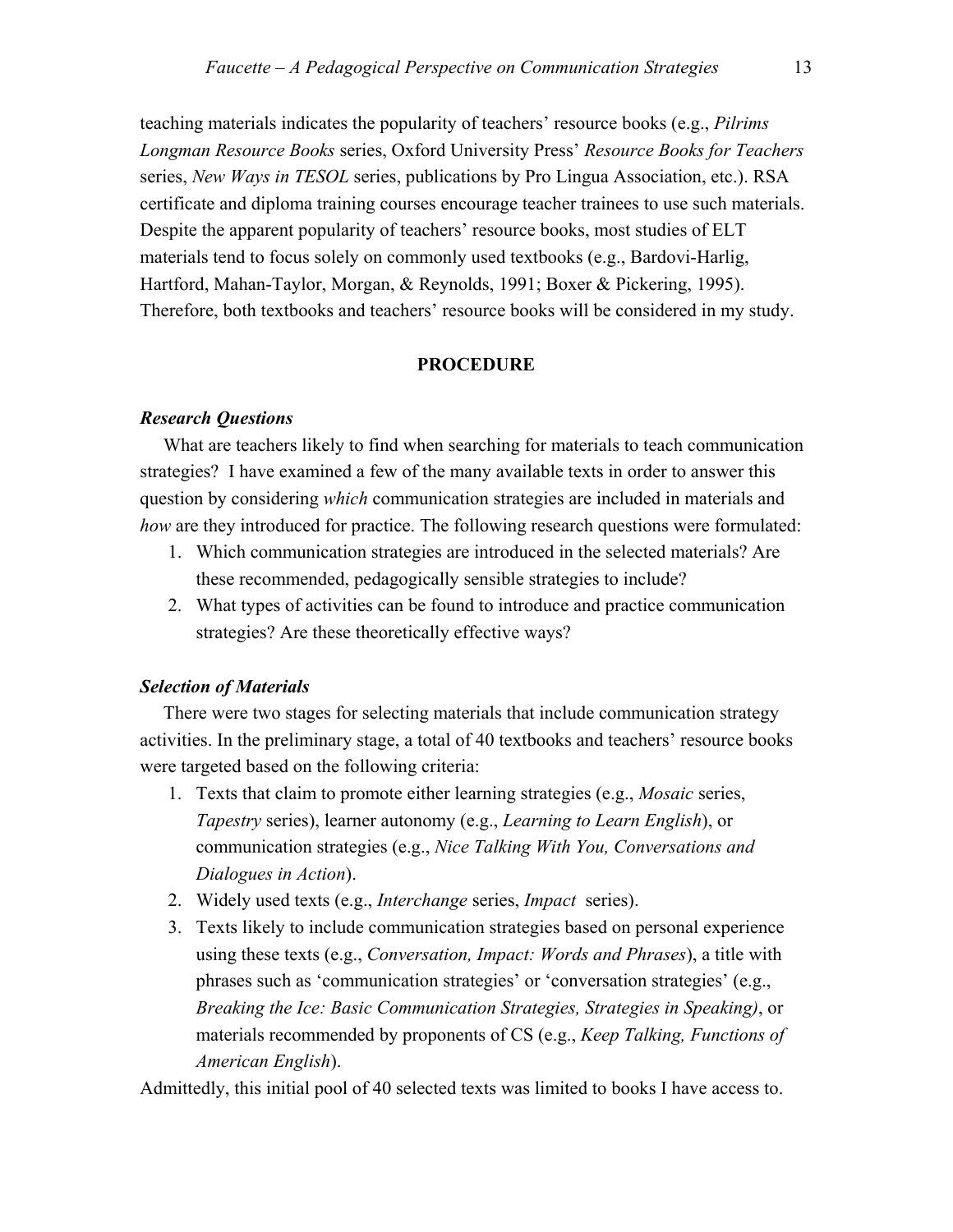Communication strategies were operationalized in two ways. First, they were considered CS if the authors explicitly introduce the idea of communication strategies. Second, they were considered CS if lexical items were found that could be used to implement CS (e.g., procedural vocabulary, expressions for appeals for assistance). Such items counted as CS even if the materials do not explicitly introduce the idea of communication breakdown and CS as a tool to overcome this. Out of the original 40 books, only 17 (42.5%) were determined to actually include communication strategies. Rejected texts, 23/40 (57.5%) did not include communication strategies. The remaining 17 texts consisted of nine textbooks (two in the same series) and eight teachers' resource books (three from the same series). In the secondary stage, these texts were then examined in light of the research questions (see **APPENDIX A** for information about the materials).

#### *Analysis*

 Many general guidelines are available for language materials evaluation (e.g., Breen & Candlin, 1987; Cunningsworth 1984; Harmer, 1991; McDonough & Shaw, 1993; Rea-Dickins & Germaine, 1992; Skierso, 1991). However, these approaches tend to be elaborate systems of checklists for the practical purpose of selecting a particular textbook for a particular teaching context. Most of these systematic evaluations either have an implied theoretical component throughout (e.g., Skierso, 1991) or 'theory' is one of many criteria to consider (e.g., Rea-Dickinson & Germaine, 1992). For the purposes of this study, however, the evaluative yardstick will be the relevant research conducted on communication strategies themselves.

 For this project, I considered 11 communication strategies, 10 from Yule (1997, pp. 79-81) and including time-stalling devices (Dörnyei, 1995; Dörnyei & Thurrell, 1991, 1992). **APPENDIX B** presents definitions and examples of these 11 communication strategies. Yule's taxonomy was chosen because he attempts to reconcile the two Pro and Con perspectives (see also Yule & Tarone, 1997). Time-stalling devices were included despite disagreements among researchers as to whether they represent CS (e.g., pro— Dörnyei, 1995; con—Kasper, personal communication, 1999).

 The analysis is descriptive rather than based on actual classroom implementation of the materials. I am not making any claims or judgments about the *overall* pedagogical effectiveness of these materials or whether, in general, they are 'good' or not. However, selected activities will be critiqued in terms of CS research. As many researchers have pointed out (e.g., Sheldon, 1988; Skiersco 1991), text evaluation should be considered in light of the teaching context and other factors.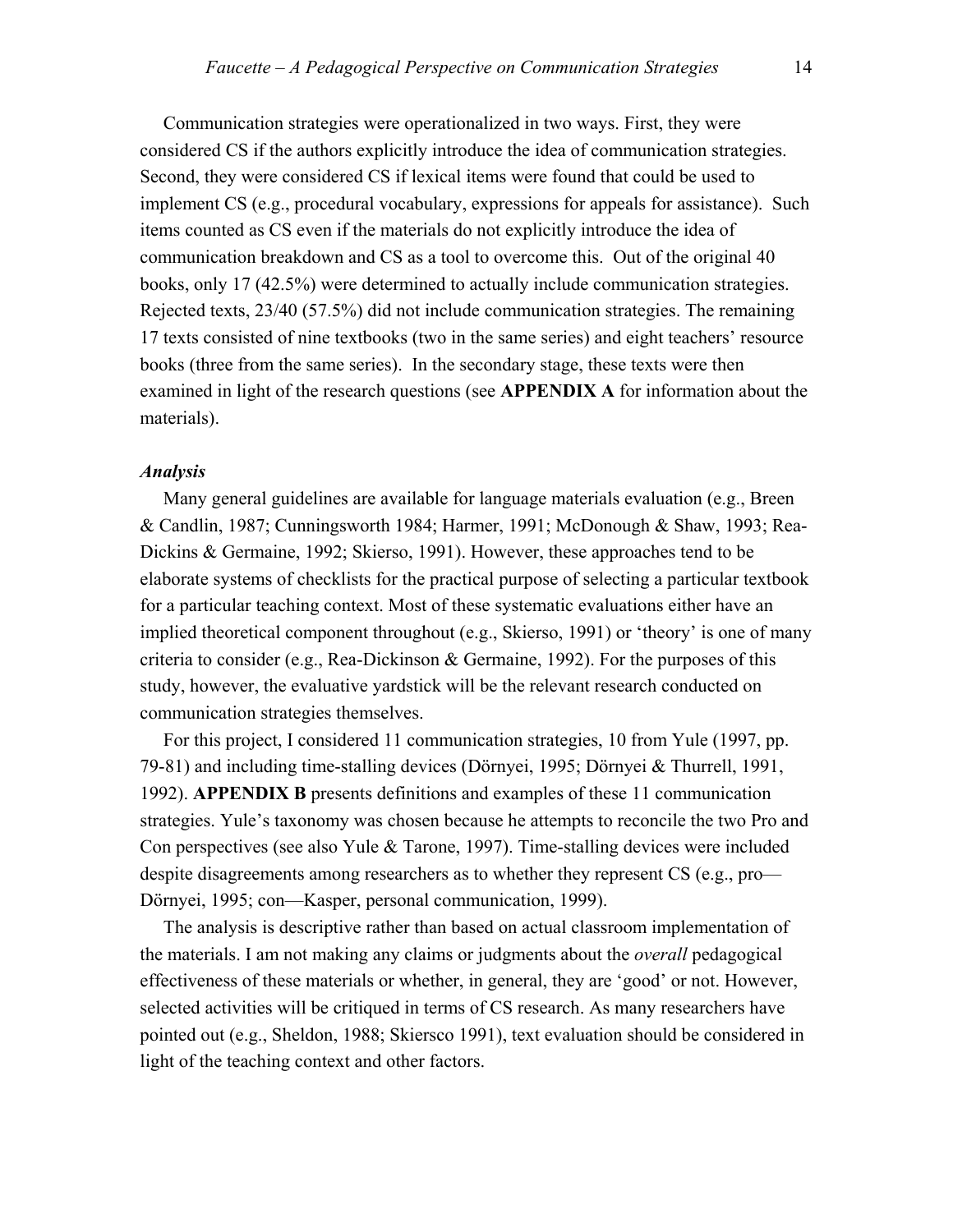#### **RESULTS AND DISCUSSION**

 I will examine communication strategies found in the surveyed materials in light of the research questions. First, I will analyze activities found in the textbooks, followed by those in the teachers' resource books. At the end of the teachers' resource section, activities found in both types of materials will be critiqued in terms of research question number two.

#### *Communication Strategies in Textbooks*

**APPENDIX C** presents a summary of communication strategies found in the surveyed textbooks. The largest number of strategies is in *Learning to Learn* (Ellis & Sinclair, 1989) and *Nice Talking With You* (Kenny & Woo, 2000). This is probably because *Learning to Learn* promotes learner autonomy, and *Nice Talking With You* is designed to introduce communication strategies and other discourse-level strategies or functions (e.g., how to interrupt). The most common CS in this sample of eight texts are circumlocution (7), appeal for assistance (6), time-stalling devices (4), and abandonment (2). Only one text, *Learning to Learn English* introduces the strategies of approximation, foreignizing, and word coinage. Reasonably, none of the texts include borrowing, topic avoidance, message replacement, or non-verbal communication strategies.

 Færch and Kasper (1983a) argue that the only CS useful for learning are those involving three aspects of language learning—hypothesis formation, hypothesis testing, and automatization. Therefore, recommended strategies to teach would be those requiring L2 production. These include the two conceptual achievement strategies of approximation and circumlocution. Other recommended strategies are code achievement strategies in the L2. These are word coinage and possibly foreignizing, depending on the L1 and how useful foreignizing would be in the L2. Recommended strategies also include appeal for assistance if verbal and in the L2. Non-recommended strategies are all the reduction strategies of topic avoidance, message replacement, and message abandonment**,**  as well as borrowing and non-verbals. Depending on one's beliefs, time-stalling can be considered an optional, possibly recommended communication strategy. This makes sense because whereas all the achievement and interactive strategies may help a learner to *communicate* his/her intended goal, they would not necessarily facilitate foreign language *learning*. Results of the survey of textbooks are both disappointing and encouraging. It is pedagogically reasonable that circumlocution and appeal for assistance are commonly included CS. However, the other recommended strategies, word coinage and approximation, are quite rare (one case each), and surprisingly, the non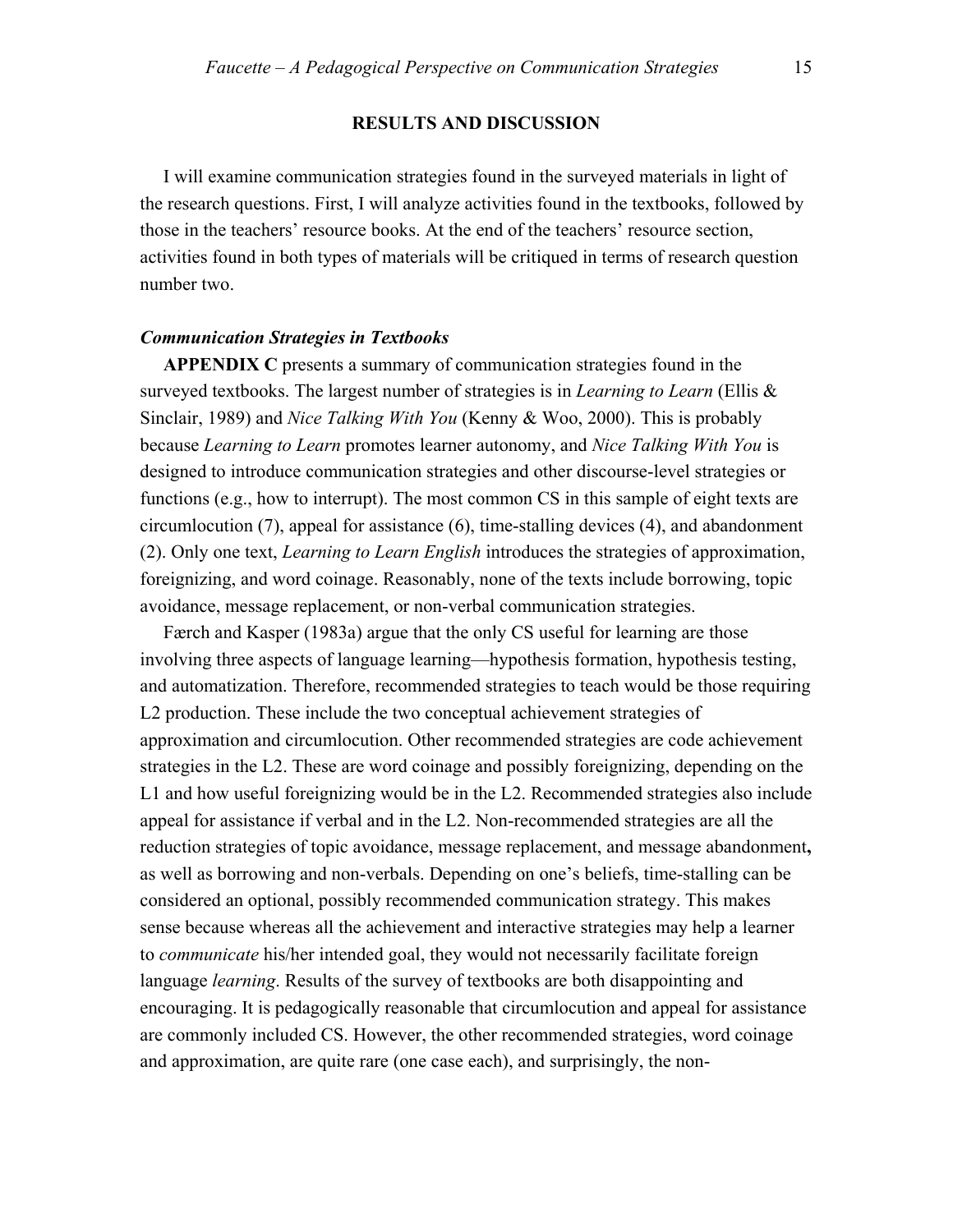recommended strategy of message abandonment is included in two textbooks (see **APPENDIX C**).

 I will now introduce a few select examples of textbook activities designed to practice circumlocution, appeal for assistance, time-stalling devices, and message abandonment. *Learning to Learn*, which also contains many other CS, will be considered separately.

 *Circumlocution/paraphrase and procedural vocabulary.* Circumlocution activities were found in seven out of nine texts. This strategy is commonly introduced with procedural vocabulary in sections on describing objects or gadgets, giving definitions, or as an academic vocabulary-learning skill. This seems fairly pedagogically sound, as procedural vocabulary will help to implement this CS. A typical example can be found in *Interchange 3* (Richards, Hull, & Proctor, 1991b, pp. 74-75, 114, 116). As is common in language textbooks, the target language is presented in a listening dialogue (p. 74) in which the speakers are talking about an item in a crossword puzzle. Then, the phrases are presented as a grammatical pattern, 'relative clauses' (p. 75). Finally, spoken practice activities are provided (pp. 75, 114, 116). For a pair work activity, students are to make definitions using some all-purpose word and relative clauses. An example is the following:

A: What's a broom

B: It's a thing that's used for sweeping floors.

A: What's glue?

B: It's stuff that's used to stick things together. (p. 75)

 The follow-up 'interchange activity' is the typical spot-the-difference information gap activity in which students in pairs describe an item such as a coffee pot or telephone, and the partner must choose among the many similar items (pp. 114, 116). Some drawbacks of this particular activity are that the purpose of the activity is not expressed, and the strategy is only introduced once. In addition, this language, while potentially very useful for beginning-level students, is not included until Book 3 (intermediate level) of this series, although some lexical items for paraphrasing are in *Interchange 2* (Richards et al., 1991a, p. 43). Both texts offer a very limited range of procedural vocabulary. *Nice Talking With You* (p. 68) provides a similar sample dialogue to *Interchange.* Students are then given some new words, such as 'jet lag' to look up in their dictionary and explain (i.e., paraphrase) to their partner (p. 68). Gestures are allowed, but the L1 is not. The theme of gadgets and these types of circumlocution practice activities are common among books in this survey.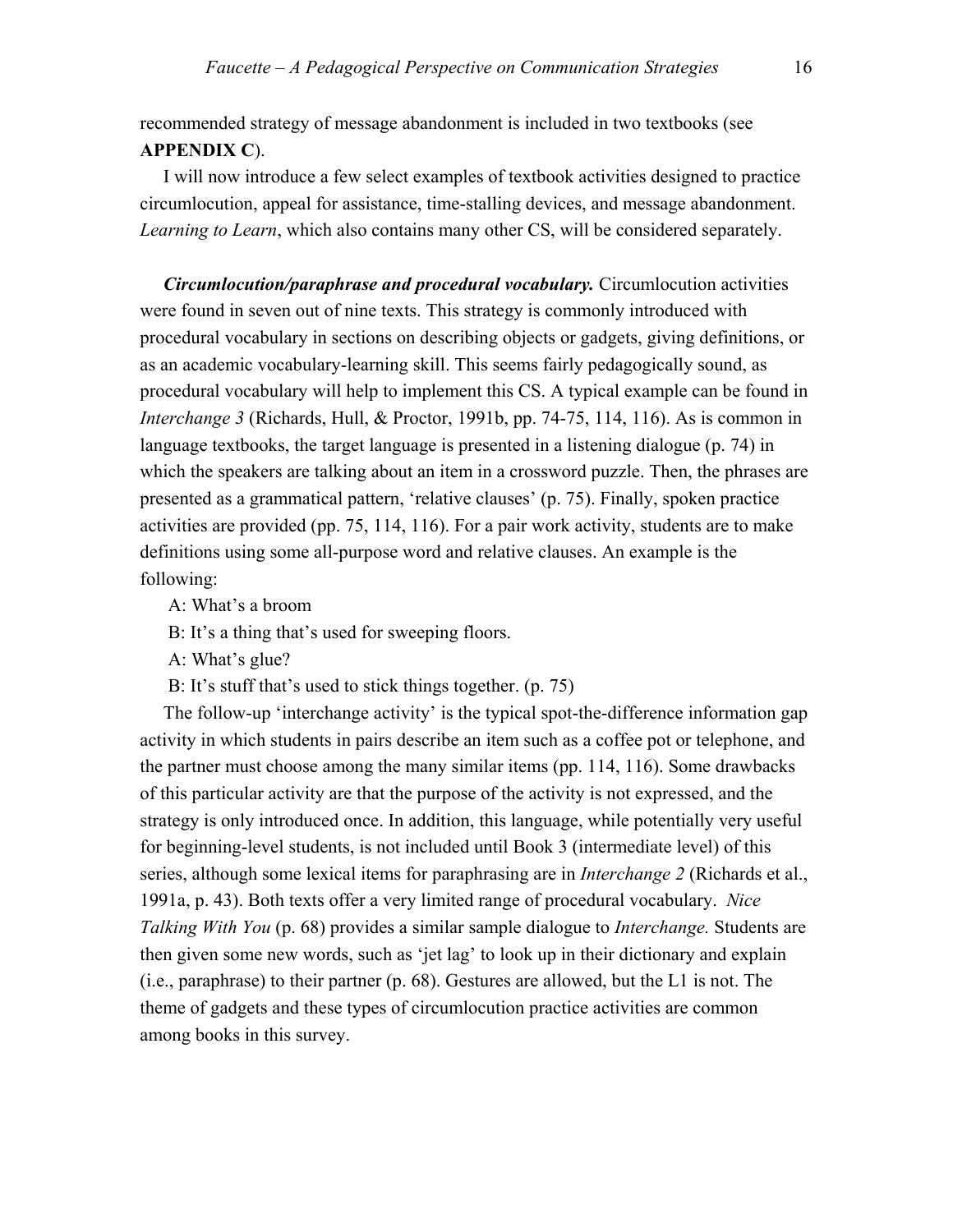*Functions of American English* (Jones & von Baeyer, 1983), an older but classic text of the functional/notional syllabus type, also includes this 'describe a gadget' type of exercise in the chapter on 'describing things.' However, reasonably, an explicit explanation of the usefulness of circumlocution is provided:

Very often we cannot find the right word for something. For example, take a ruler. If you did not know the name for it, you could ask someone: *What do you call that thing about twelve inches long made of plastic or metal? You use it to draw lines and measure things*. (p. 49).

Language for asking questions (e.g., "What size is it? What shape is it?", p. 49) and several exercises for practicing circumlocution are included. However, once again, there is a very limited range of procedural vocabulary to implement circumlocution. Even the ever-present conversational dialogue in the beginning of the chapter does not provide a good target model. The circumlocution practice activity is to give a detailed description of some objects and gadgets, come up with questions to ask about objects, and finally make a secret list of some items and describe them to your partner without naming the item (p. 49).

 Other texts are also less than ideal. In *Mosaic One* (Ferrer-Hanreddy & Whalley, 1996) paraphrasing is introduced as a study skill (listening to lectures and rewording them and writing academic papers). The practice activity involves solving a problem. One student reads a problem, and paraphrases it in her own words. This is followed by discussion. No procedural vocabulary is introduced. In *Springboard to Success* (Skillman & McMahill, 1996) paraphrasing is included as a 'vocabulary learning' strategy. However, no procedural vocabulary or other lexical items are included, only language to ask the question as in "Excuse me, what does (that word) mean?" (p. 27). Yet, in the practice activity, students must provide dictionary definitions of classroom-related vocabulary expressions.

 In summary, despite the popularity of circumlocution as a CS in ELT materials, there are few interesting activities to be found. Quite a few, however, could be significantly adapted and implemented effectively. Usually activities offer limited language and practice opportunities.

 *Appeal for assistance.* It is not surprising that appeal for assistance is a common communication strategy found in six out of nine textbooks. This is obviously useful 'classroom language' for lower-proficiency second language learners, allowing them to immediately participate in conversation.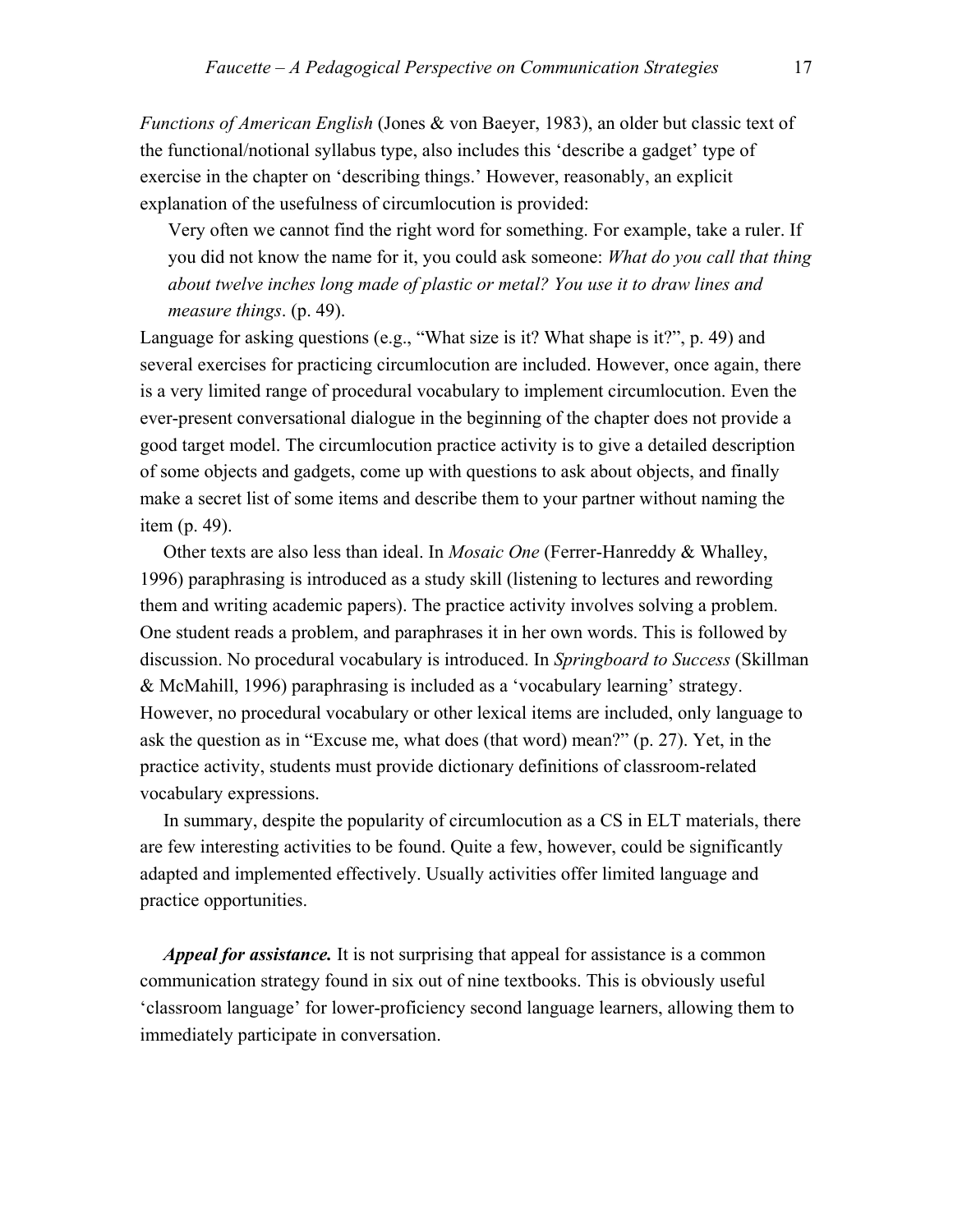Interestingly, in most of the surveyed texts, appeals for assistance are for receptive skills (e.g., "Pardon me?") and not for production, as in "How do you say *jinja* in English?" For example, *Impact: Words+ Phrases*, (Harsch, Lange, Millett, Blackwell, Kusuya, & Murphey, 1997), a supplemental vocabulary workbook intended for selfstudy, includes phrases which show 'you don't understand' (i.e., appeals for assistance). The 'basic phrases' are: "I have no idea what you're talking about. How do you say that in English? I don't get it. What do you mean? Can you say that again?" (Chapter 29). Other books introduce similar phrases.

 A few textbooks explicitly introduce the usefulness of the strategy, as in the textbook *Nice Talking With You*, "Hint: Ask to hear it again. Sometimes it's difficult to hear what your partner says. You can say 'Pardon me?' to ask to hear it again" (p. 5). "Hint: Sometimes your partner uses a word you don't know. Use this phrase when you want to understand. 'What does that mean?'"(p. 68). These phrases are accompanied by a practice in which one partner turns her face away or muffles what's she's saying in order to force her partner to ask what she means (p. 5).

 Appeals are commonly introduced in the chapters on instructions and directions. For example, in *Breaking the Ice* (Hynes & Baichman, 1989)*,* there is a listening dialogue and a task to listen for 'asking for clearer instructions' as well as 'making sure instructions are clear.' Again, mainly global appeals are introduced (e.g., " I'm not following you... Wait a minute. I'm getting lost.", p. 33). A few more specific lexical appeals are also given: "Could you go over that last part again?" (p. 33).

 In most books, practice opportunities are minimal. For example, in *Springboard to Success: Communication Strategies for the Classroom and Beyond* (Skillman & McMahill, 1996), the procedure to 'practice' the list of phrases is the following: First target phrases are introduced in a 'model conversation' that learners read silently. Then, students listen to the teacher read it, and finally, they read aloud (p. 30). *Impact: Words+ Phrases* has a similar procedure. First students read the basic phrases and check the ones they know, and then practice them in a simple substitution dialogue (Chapter 29). These practice exercises do not appear to provide communicative interaction or practice.

 In this sample, *Mosaic One* includes one of the more interesting and reasonable exercises for practicing appeal for assistance. Roles for both the speaker and the listener are emphasized for negotiated meaning. That is, the speaker needs to check that the listener is following, while the listener needs to ask for help when not following. Many lexical phrases are provided, including a distinction between formal and informal expressions. Discourse strategies are presented along with the CS (e.g., how to interrupt politely). Following several listening exercises, an interesting riddle/brain teaser activity is introduced to practice offering and requesting clarification. The presenter reads the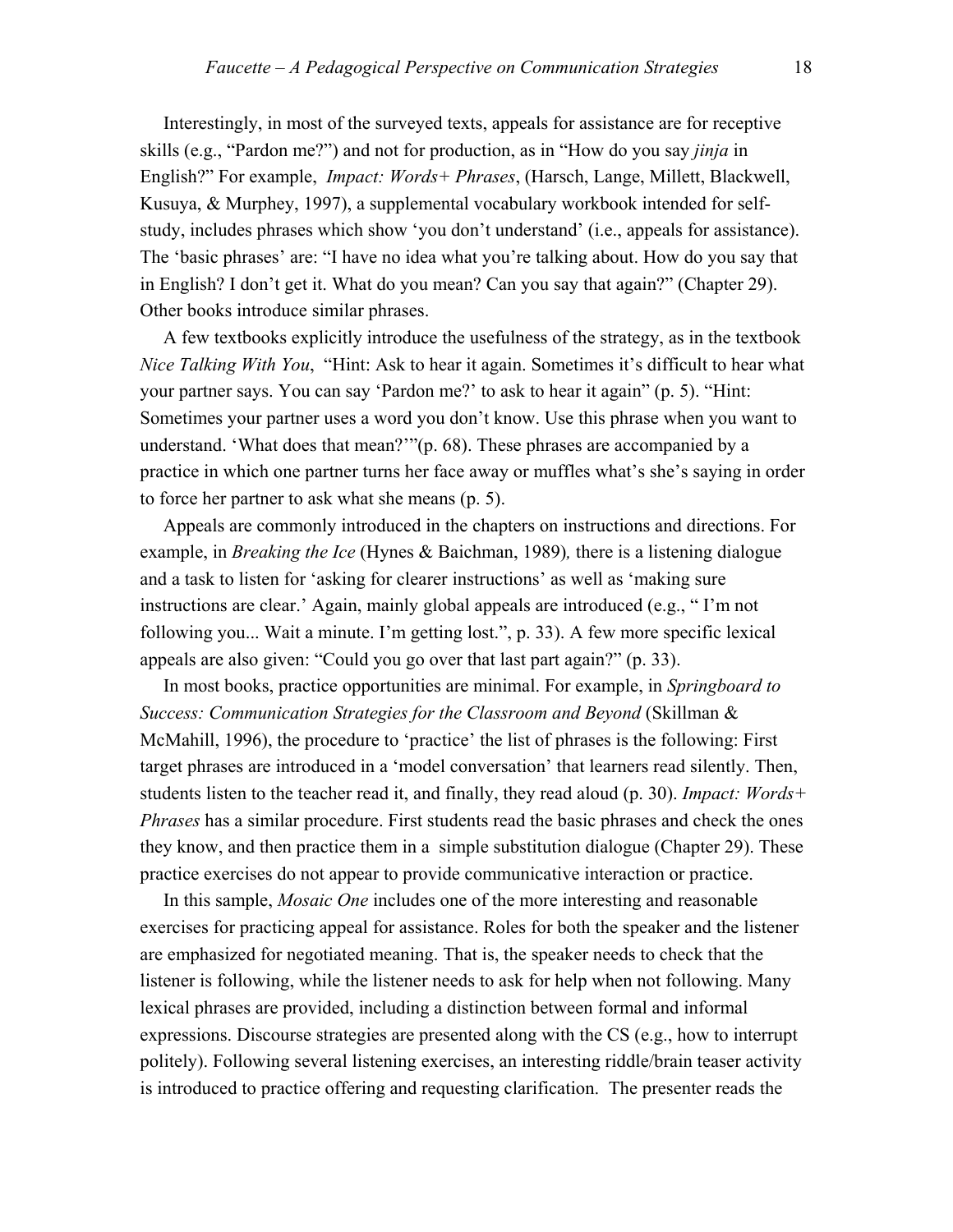problem as quickly as possible with no pauses. The listener must stop the speaker and ask a question whenever he/she does not understand, and then try to solve the problem (pp. 14-15). In many respects this seems to be a pedagogically sound and interesting activity.

 Despite the usefulness of appeals for assistance, with the exception of a few materials, this strategy seems to be treated as merely a list of phrases for receptive global appeals. In addition, generally, minimal practice opportunities and language are given.

*Time-stalling devices.* Time-stalling devices were found in three of the nine textbooks. In general, these devices are introduced in order to help speakers hold the floor and have time to think. The common procedure is for the authors to explain why speakers need this strategy, provide a list of example phrases, and a practice activity in which students discuss unfamiliar topics and must stall for time. For example, in *Functions of American English*, the chapter begins with a dialogue to introduce the target language. Next, the rationale for hesitating is explicitly stated, "But most people have to hesitate now and then during a conversation. Silence is not a good way to hesitate. Silence causes embarrassment and confusion. Silence lets other people take over the conversation" (p. 27). $^2$  A practice exercise follows which requires students to give an impromptu speech on an unfamiliar topic such as nudism (pp. 26-27). They must choose the subject they know least about, keep talking constantly, not be silent, and use a variety of hesitation devices (p. 27).

 In *Nice Talking With You,* the rationale for using time-stalling devices is stated thus: "When a partner asks you a question, sometimes you can't answer quickly. Say these phrases to get time to think" (p. 14). The language is given as a list of phrases: "Hmm...Let me think. Hmm... Let me see. That's a difficult question" (p. 14). Finally, in the practice exercise (pp. ii-v), the topics and questions are generated from classmates. Then, partners practice questions and answers, using the time-stalling devices when struggling with more difficult topics. Although many researchers do not accept timestalling devices as communication strategies, they are sometimes included in textbooks apparently as a strategy to keep the conversation going.

 *Abandonment.* Surprisingly, abandonment is actually introduced in two of the textbooks, although communication strategy instruction is often advocated as an alternative to giving up. Abandonment is not recommended as a useful strategy that will lead to learning (Færch & Kasper, 1983a). In *Nice Talking With You*, it is not until the end of Unit 9, the last one before the final review unit, that abandonment is finally introduced to help learners 'escape' after having tried everything at their disposal. This

 $\overline{a}$ 

<span id="page-18-0"></span> $2^2$  One might note the cultural bias of how silence is viewed.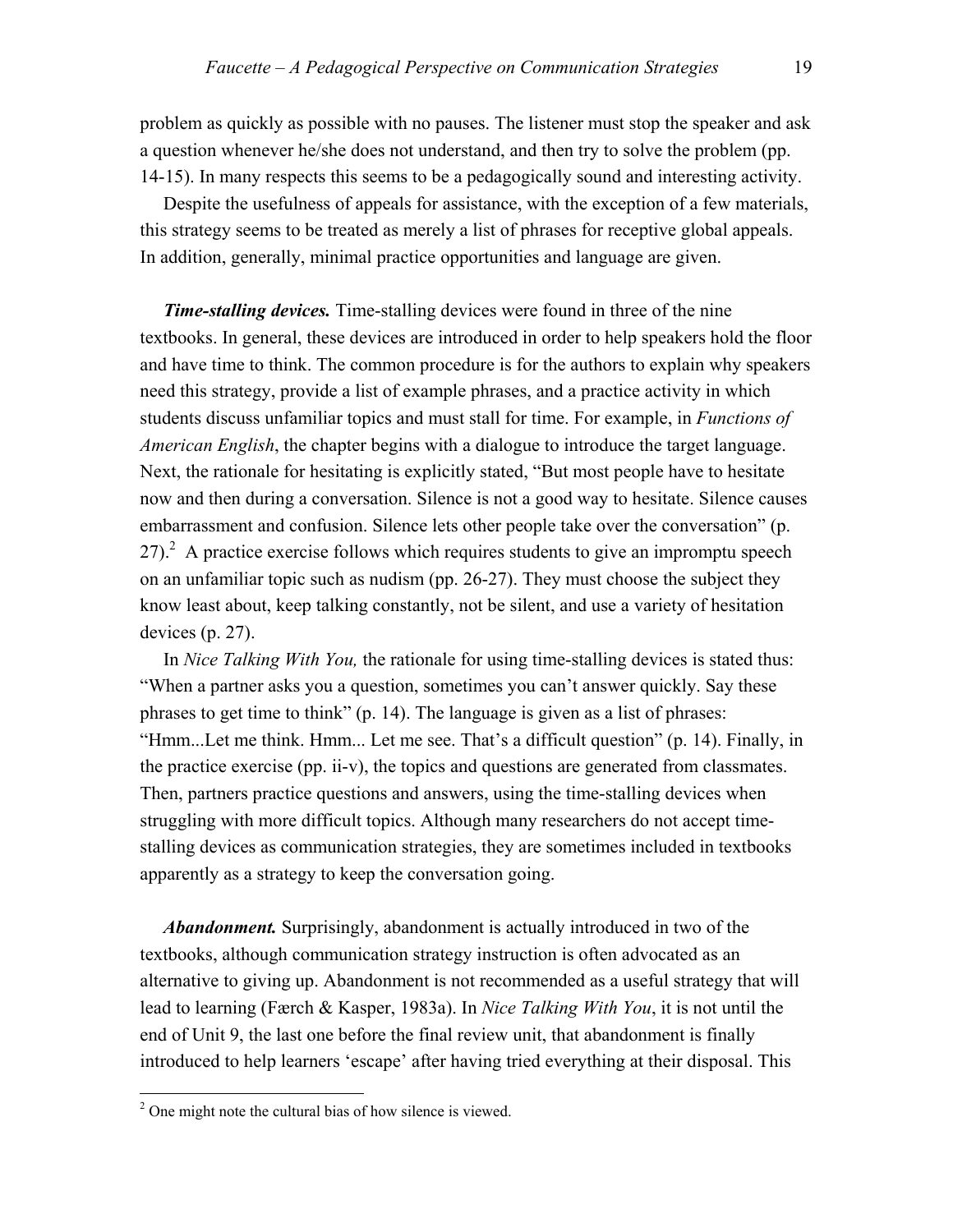follows eight units of students having practiced strategies such as appeals for assistance, time stalling devices, and paraphrasing. Students had also been introduced to other conversational functions/gambits, such as how to open a conversation, that help the speaker to not give up. The target phrases are introduced, accompanied by a practice activity:

In conversation, we always do our best. But, sometimes, we can't explain something, even when we try hard. If we spend too much time trying to remember a word or trying to explain something, it slows down the conversation too much. Just say 'Never mind!' and keep the conversation going (p. 89).

Interestingly, abandonment is described as a strategy to keep the conversation going. Despite such an argument, abandonment does not seem like a valuable strategy to teach.

 *Various communication strategies. Learning to Learn* (Ellis & Sinclair, 1989) is a textbook designed to develop learner autonomy. It introduces learning strategies throughout the textbook, and considers communication strategies a type of learning strategy. Among the small sample in this survey, the largest number of CS is included in this text (6). They include approximation, circumlocution, foreignizing, word coinage, appeal for assistance, and time-stalling devices. These strategies can be found in the 'skills training' unit in the chapters on vocabulary, listening, and speaking. The chapter on extending vocabulary is especially interesting. Learners first try to think of strategies they would use when they do not know a word. Then, they listen to three conversations between a shopkeeper and a customer in which the customer is trying to describe a certain piece of hardware. Students are to check off from a chart which (communication) strategies they hear. This is followed by a class discussion considering which strategies are the most effective and if there are other useful strategies (see Teacher's book, pp. 74- 77, 154; Student's book, pp. 39-40). Finally, there is a speaking activity on shopping, with the following procedure:

- 1. The teacher gives a pair of students some objects or pictures of unusual items that they need to buy.
- 2. Pairs have five minutes to prepare strategies (i.e., CS) for buying these objects.
- 3. All the objects are returned to 'the store.'
- 4. Change partners. One is the shop assistant and the other the customer. The customer must try to buy his or her objects using the strategies prepared in step two. The first pair to finish their successful shopping are the winners.
- 5. How successful were your partner's strategies? (p. 40)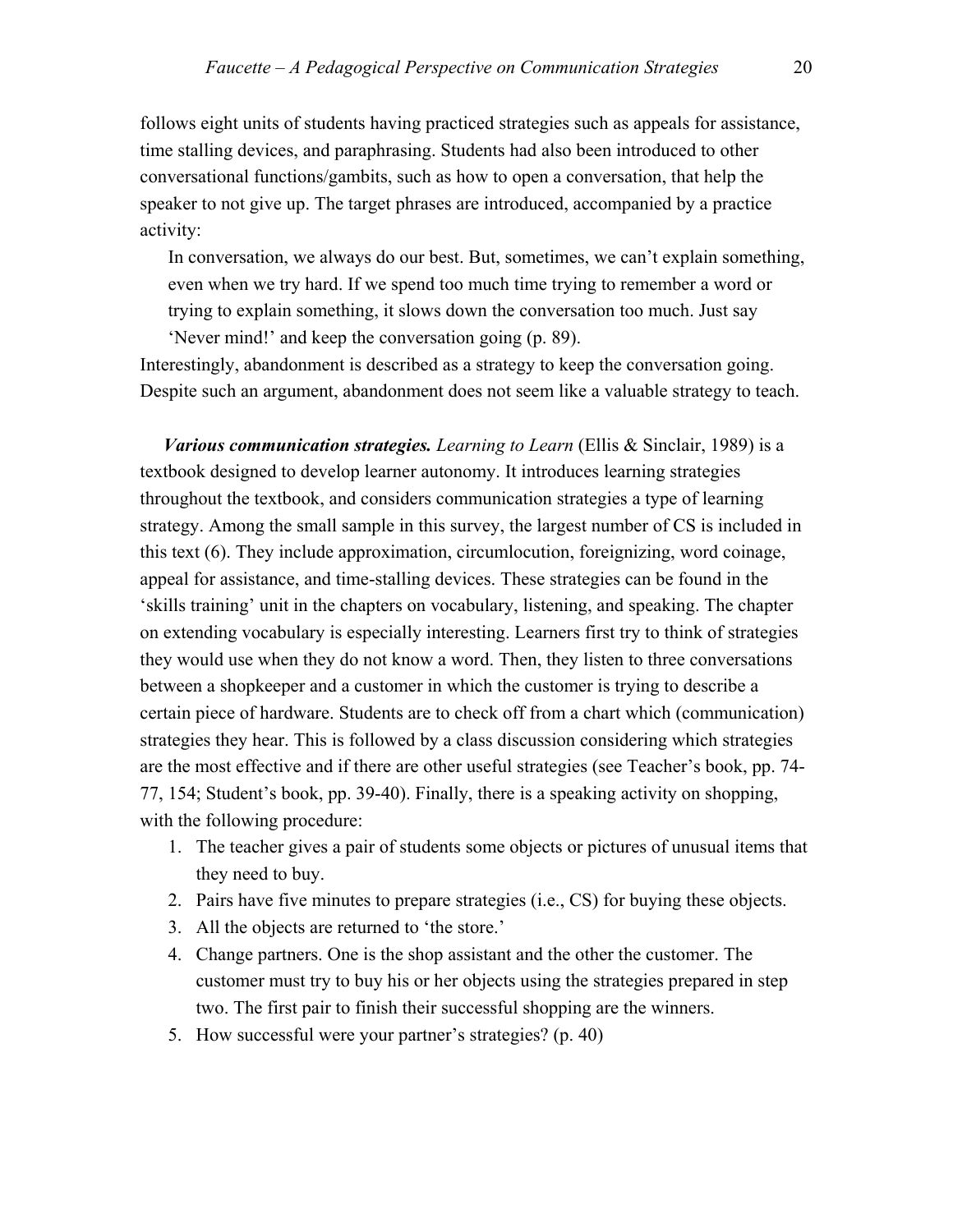For further practice, the teacher's book recommends having students think of objects themselves, providing them with information-gap activities, such as describe and arrange, describe and draw and record or video students and analyze the recordings (p. 77). While it is encouraging to find recommended CS presented in a book such as *Learning to Learn*, there are few practice opportunities throughout the textbook, and CS are only introduced a few times.

 *Summary and commentary.* In summary, several conclusions can be drawn from the analysis of the communication strategies activities found in the selected textbooks. Returning to research question number one, in answer, there are few communication strategies introduced overall. Some recommended strategies are fairly common (e.g., circumlocution and appeals for assistance), whereas others are less so (e.g., approximation, word coinage). Finally, some non-recommended strategies are sometimes included (e.g., message abandonment). Overall, these are not particularly promising results.

 The types of activities introduced by the books are also fairly limited. Strategies are commonly introduced in terms of functions, such as giving instructions, directions, and definitions. In general, the textbooks follow a fairly common procedure of presenting language in some context (through written dialogue, listening practice, etc.), providing a list of a few lexical phrases out of context, and practice and/or freer production of the target language through written and spoken exercises. I have discovered that *some*  communication strategies are indeed introduced in some books. However, with the exception of those materials that promote strategy training or learner autonomy (e.g., *Nice Talking With You* and *Learning to Learn English)*, in the final analysis, the teaching approaches implied in these materials are quite disappointing. Based on this survey, textbooks do not seem to be a good source of CS teaching ideas. I will return to research question number two following a look at the teachers' resource books.

#### *Communication Strategies in Teachers' Resource Books*

 Teachers' resource books, more than textbooks, serve as valuable sources of teaching ideas for many experienced teachers. Please refer to **APPENDIX D** for a summary of communication strategies found in the teachers' resource books. Compared to the regular course books, there are slightly more recommended strategies overall and less nonrecommended strategies. As with the regular books, the three most common strategies found in the eight books were appeal for assistance (8), circumlocution (7) and timestalling devices (5). However, approximation was much more common (4), and none of the resource books suggest abandonment as a CS. In fact, *Conversation Strategies* (Kehe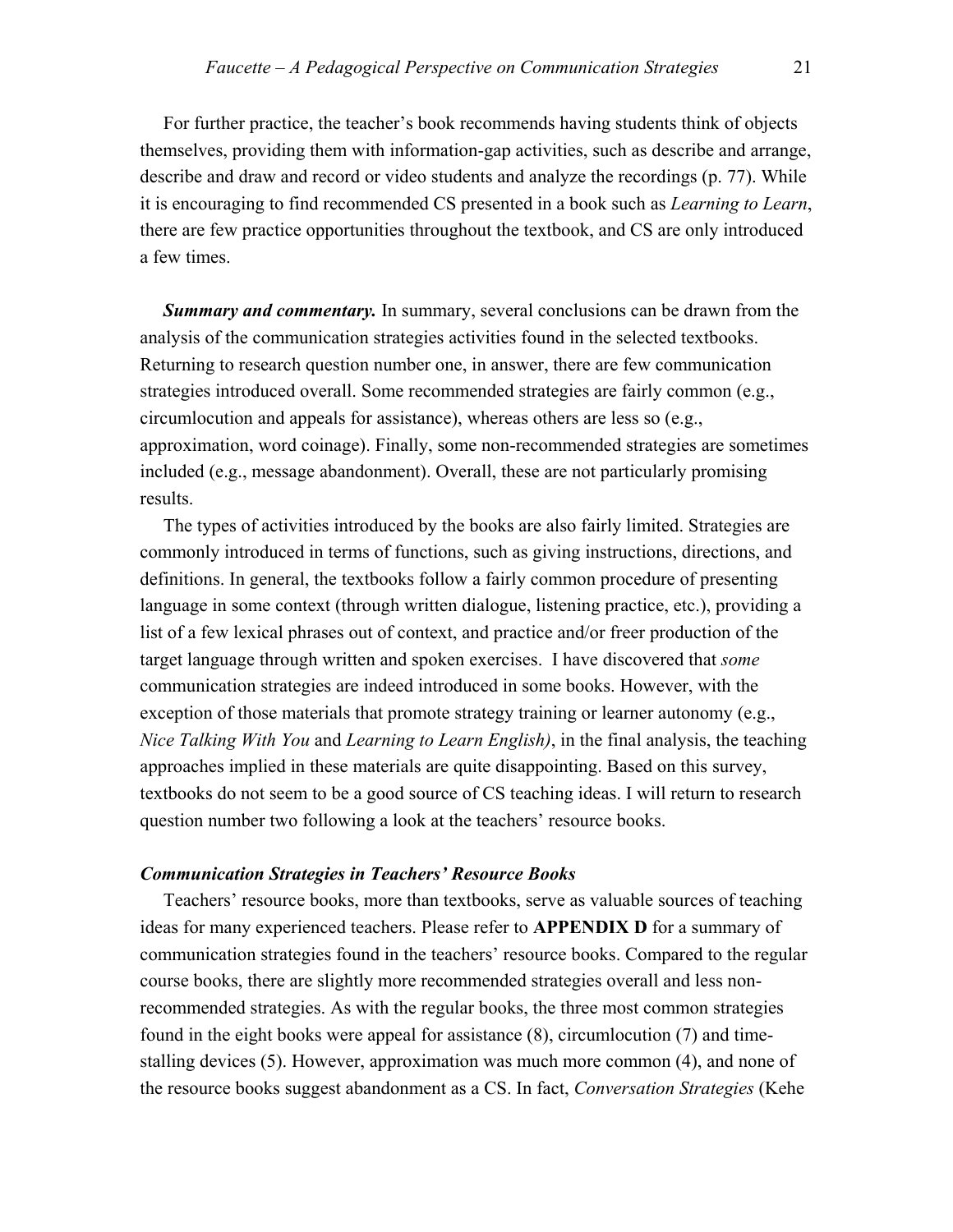& Kehe, 1994) refers to abandonment as a 'conversation killer' (p. 17). The tables fail to reveal, however, the wealth of activities provided in the resource books, compared to the few exercises found per book among the regular texts.

 The teachers' resource books have more interactive, innovative activities that go well beyond the limiting PPP (Present, Practice, Produce) procedure in the textbooks. Also, many activities in these sources resemble tasks recommended by CS researchers. For example, many of the tasks involve authentic English, group work, dialogue building, story-telling, self- evaluation, video/audio analysis, games, and more. Unfortunately, because there are so many strategies and practice activities in these books, it is impossible to include all of them. Thus, I will only introduce a few select examples of activities for practicing circumlocution, appeal for assistance, time-stalling devices and various communication strategies.

 *Paraphrasing/circumlocution and procedural vocabulary.* Circumlocution strategy practice was found in seven out of eight of the teachers' resource books, including *Conversation Strategies* (Kehe & Kehe, 1994), a tiny book designed to help learners develop strategic competence. The teaching procedure recommended for these activities is similar to that found in the textbooks examined for this project. Students review the key expressions, fill in the blanks of the exercises, compare answers, and practice in pairs (p. 112). Despite this straightforward procedure, there are quite a variety of interesting activities. For example, in the section on 'Word Finders' (i.e., procedural vocabulary and paraphrasing), there is a list of useful expressions such as: *"*It's used for \_\_. ; It looks like \_\_. ; thingamajig, gadget*,"* etc. This is followed by some riddles to be solved. Then, students practice in a guessing game (pp. 49-52).

 *New Ways in Teaching Speaking* introduces an activity entitled "Paraphrasing Races." Students are divided into teams. The teacher gives them a sentence, and students have to come up with as many rephrasings as they can in three minutes. Students must use circumlocution strategies. At the end of three minutes, each group reads their paraphrases aloud, and are judged for acceptability.

 An interesting activity can be found in *Keep Talking* (Klippel, 1984) and *New Ways in Teaching Vocabulary* (Nation, 1994). In Klippel's version, the teacher puts a complicated transparency on the OHP, out of focus. Students guess what the drawing could represent using circumlocution, such as "Is the round thing a lamp? Perhaps the long shape is a person; it's got two legs" (p. 32). In a similar activity (Nation, 1994), the teacher puts an assortment of covered objects on the OHP so that the students cannot see what the objects are. An interesting silhouette collage appears on the screen. In pairs, students describe and identify the objects (p. 64) using circumlocution. Because of the diversity of practice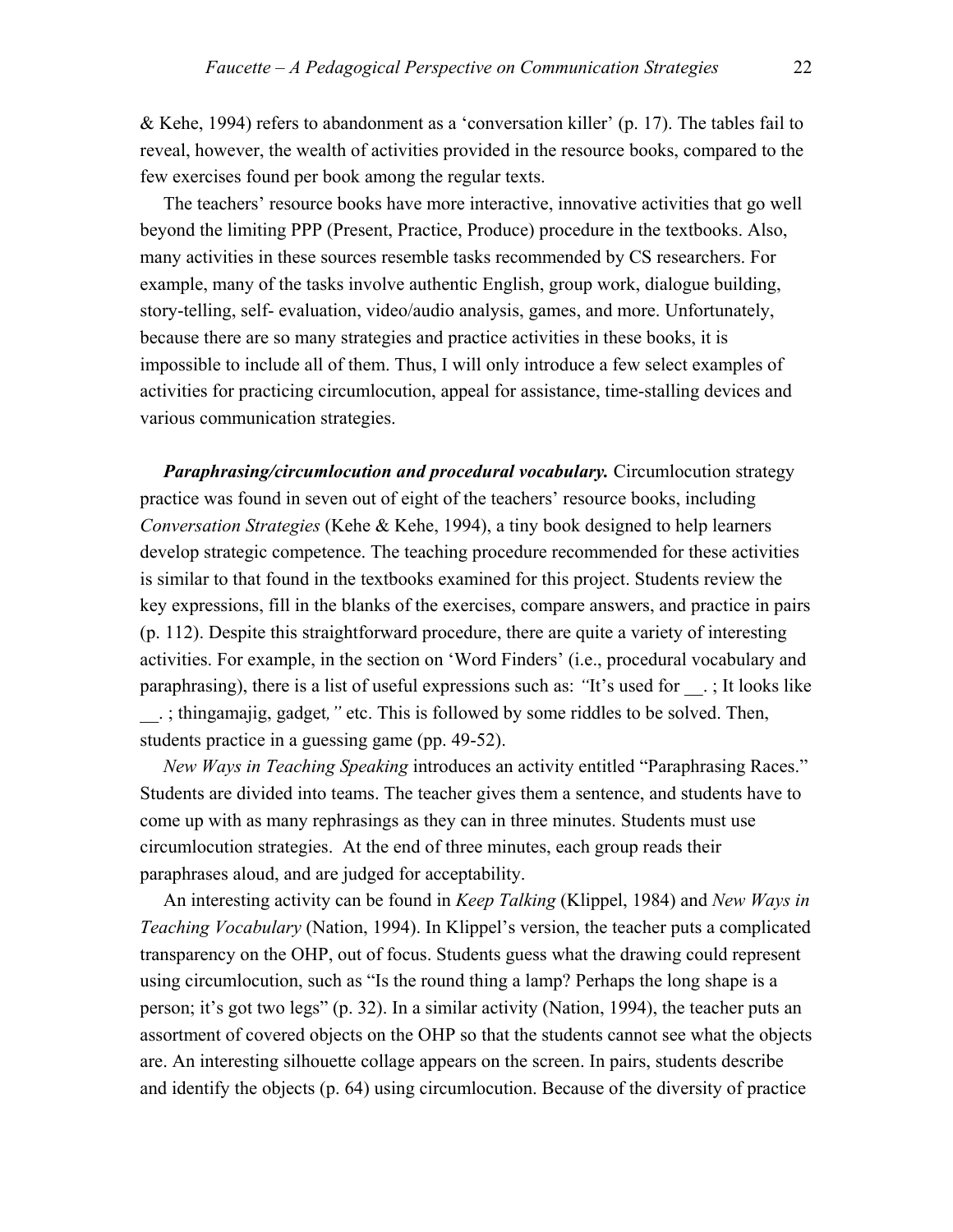activities for circumlocution, it is difficult to find some common patterns. However, compared to the activities found in the textbooks, there is quite a bit more variety. In general, however, linguistic items to introduce circumlocution are rarely included in the materials, although the activities encourage circumlocution.

 *Appeal for assistance.* Appeal for assistance was included in all eight of the surveyed teachers' resource books. I will introduce two example activities. *Conversation Strategies* presents an interesting "blah blah" activity for practicing verbal appeals for assistance, global and lexical reprise. Useful phrases are given, students fill in the blanks of dialogues and then practice appeals when their partners say 'blah blah.' For example, student A says "I'm planning to go to *blah blah* on my next vacation." Student B should reply something like "Excuse me, you're going *where*?" (pp. 13-16). This book also makes a strong argument for the usefulness of more specific rather than global questions: "If you don't understand a word during a conversation, it's helpful if you ask for specific information about the word; don't just say 'What?'...This is helpful to other people, and it is a good way to learn new vocabulary" (p. 112). Unfortunately, this book provides few lexical expressions to implement their recommendation and not much more support beyond the few exercises.

*Conversation and Dialogues in Action* (Dörnyei & Thurrell, 1992) contains several practice activities for appeals for assistance when encountering communicative problems in reception and production. First, the strategy and its usefulness are introduced explicitly by the teacher. Then, appropriate phrases are elicited from the students, and the teacher provides more phrases. In Lesson 18 (pp. 68-70), students perform a dialogue in pairs. However, one speaker must pretend to forget important content words and ask for help through questions to the other speaker (i.e., appeals for assistance) and circumlocution with procedural vocabulary such as:

A: Did you tell the ... er... I can't remember the word for the person who takes care of the patients...what do you call her?... the woman in white... What's the word...? B: Nurse?

A: That's it! Did you tell the nurse? (p. 69)

In general, the teachers' resource books offer a variety of practice activities for appeals for assistance far more pedagogically useful than the lists of phrases for instructions or directions that we saw in the textbooks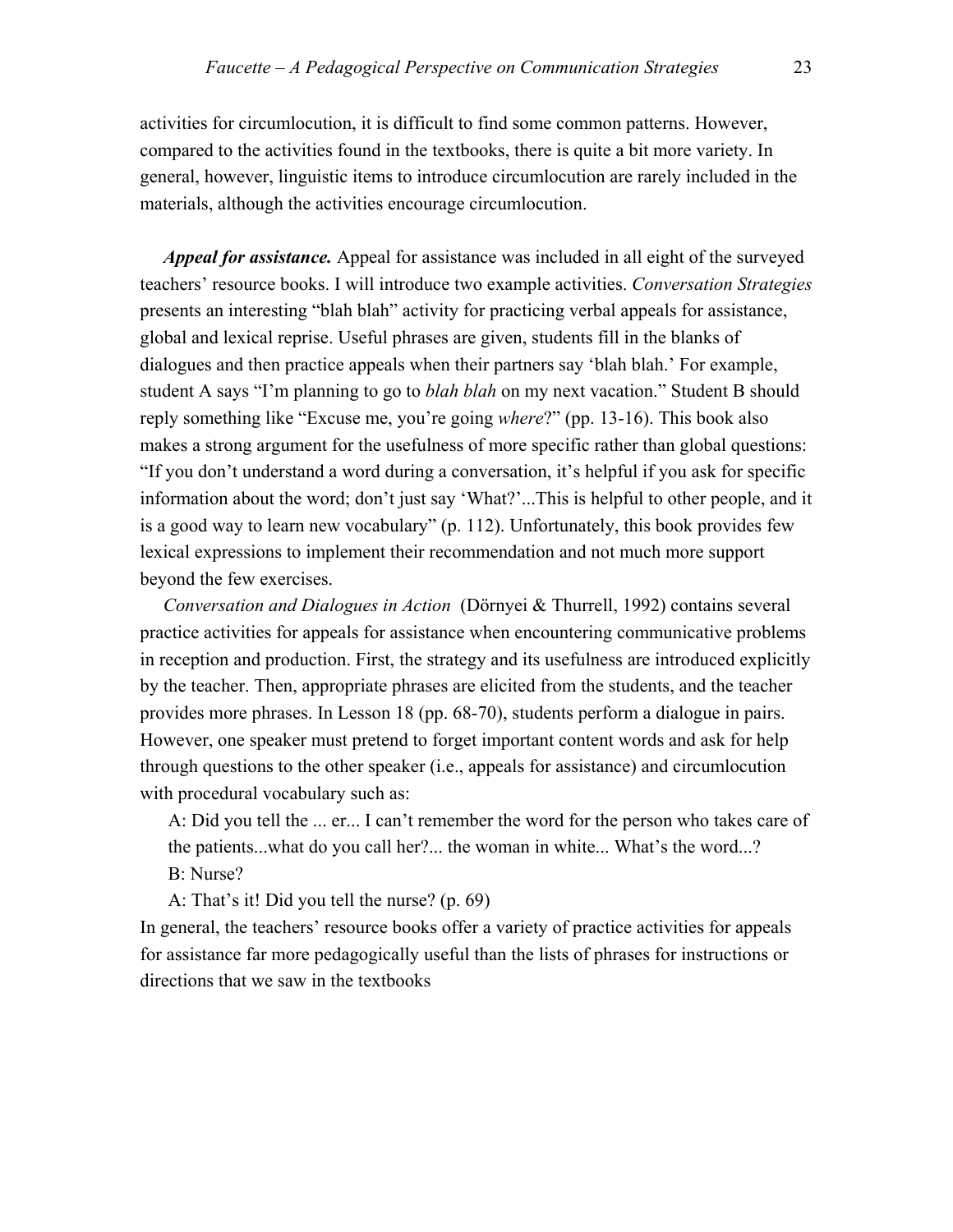*Time-stalling devices.* Time-stalling devices were once again quite common, and included in five out of eight of the teachers' resource books. As with the regular textbooks, here as well, this "communication strategy" is considered a useful gambit to keep your turn and stay in the conversation. The *Gambits* series (Keller & Warner, 1979), an older publication, includes several activities that could be adaptable for communication strategy practice. These gambits, called 'responders,' are to be learned in order to "give the speaker a fair amount of control over the conversation even if he does not have a full command of English grammar and vocabulary" (p. 1). For example, the third module contains time-stalling devices recommended to use in the context of a job interview in which the candidate is asked very difficult questions and needs to stall for time (pp. 22-23). Time-stalling practice activities in the teachers' resource books are not unlike those in the regular textbooks.

 *Various communication strategies.* Many of the teachers' resource books do not single out individual strategies, but rather introduce tasks that could be adapted in order to introduce and practice numerous strategies at once. For example, *Conversation* (Nolasco & Arthur, 1987), from the Oxford series *Resource Books for Teachers,* provides many ideas for practicing CS. In the section on 'Feedback tasks' the authors suggest an awareness-raising activity in order to hold the floor, keep talking, and be better communicators in general. Learners are videotaped or audio recorded during a group conversation, and afterwards, they evaluate each other on the use of CS. Feedback Task #10 (p. 136) includes questions for self-evaluation, such as "Did you invent a new word? Did you paraphrase or describe the thing you didn't know the word for?"(p. 136) and questions for five other communication strategies. However, it does not distinguish between recommended and not recommended CS. Another interesting activity is the "Building a Model" activity (p. 107). One group builds a model from LEGO pieces. The other group, in a separate room, has to rebuild the exact copy of the model within a time limit. They send an observer back and forth between the rooms, who cannot help build, but must make effective use of recommended CS in order to communicate. Such assembly-building tasks are commonly used in CS research designs (Yule, 1997).

 *New Ways in Teaching Speaking*, one of the popular TESOL *New Ways in...* series, also presents several ideas for teaching and practicing CS. For example, in "Students as Language Researchers" (p. 21-22), students tape and transcribe a conversation between themselves and a native speaker. Students must consider two types of interaction, a 'smooth' and a problematic one. Another activity, "Games for Speaking: Talking With Tanagrams" (pp. 87-88), could be adapted for CS practice. In pairs or groups, learners try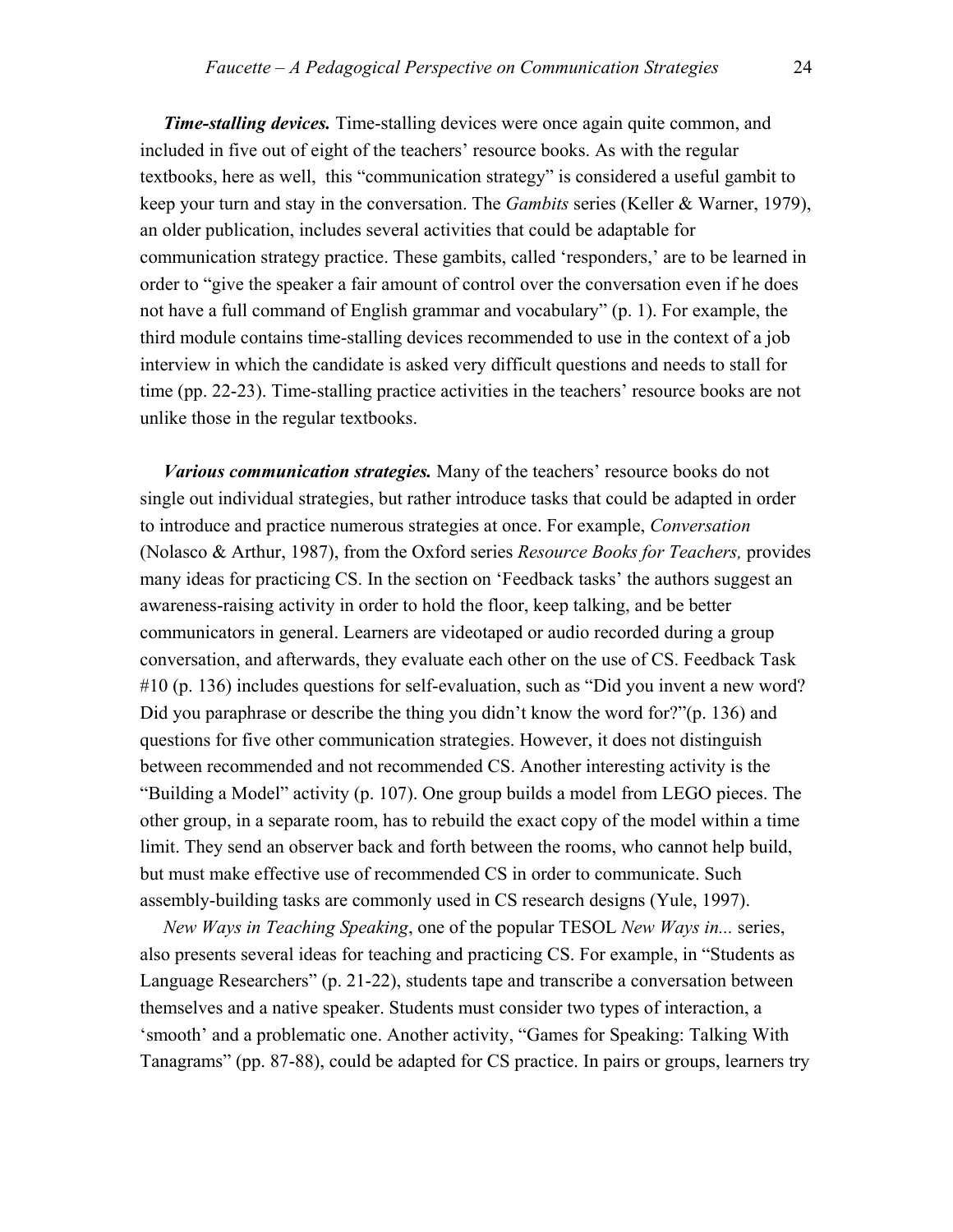to come to a solution using tanagrams (tile pieces) to reconstruct shapes. Tanagrams are also used in referential communication research (Yule, 1997, pp. 49-50).

 *Keep Talking* (Klippel, 1984), a well-known teachers' resource book, is also filled with various activities that could be used to introduce and practice communication strategies. "Word Wizard" (p. 77) is one activity to raise awareness of achievement strategies. Each student can only keep four words in the English language. She pairs up with another student, and they attempt to communicate with their eight words. Then, each student shares her eight words with another student, so that both have 16 and so on. Other practice activities in *Keep Talking* include spot the difference, picture description, strange abstract shapes, jigsaw tasks, definition practice, and other adaptable tasks for practicing communication strategies.

 *Conversation and Dialogues in Action* (1992) by Dörnyei and Thurrell, well-known proponents of teaching CS, of course contains many activities for practicing various recommended and non-recommended CS. These include avoidance, approximation, paraphrasing, verbal and non-verbal appeals for assistance, and time-stalling devices. Like many of the textbooks that introduce CS, this book also includes 'strategies' or functions/ gambits at the discourse level, such as how to change the subject, how to interrupt, and how to close a conversation. It also includes strategies for the speaker as well as the listener to use, for example checking that the listener follows what you are saying. The strategies are meant to be practiced through 'instructional dialogues' (p. ix). Although there are some sample dialogues, the book provides teaching ideas for exploiting dialogues that could be found from any source such as a movie or generated by the students from a skeleton dialogue. This book includes far more examples of lexical items to implement each communication strategy than any other book surveyed.

*Summary and commentary.* An analysis of the eight teachers' resource books revealed more promising results than the textbooks. For example, in answer to research question number one, a good many recommended strategies are fairly common (e.g., approximation, circumlocution, and appeals for assistance), whereas others are less so, especially word coinage (one case). Non-recommended strategies are rarely included (borrowing in one case, and non-verbals in three out of eight books). There is also a much larger variety of activities in the teachers' resource books, compared to the textbooks. These provide the teacher with a larger repertoire of activities ranging from the more well-known, mundane 'describe the coffee pot' activities to the more interesting and fun, such as games, riddles, dialogue-building, conversation analysis, and so on.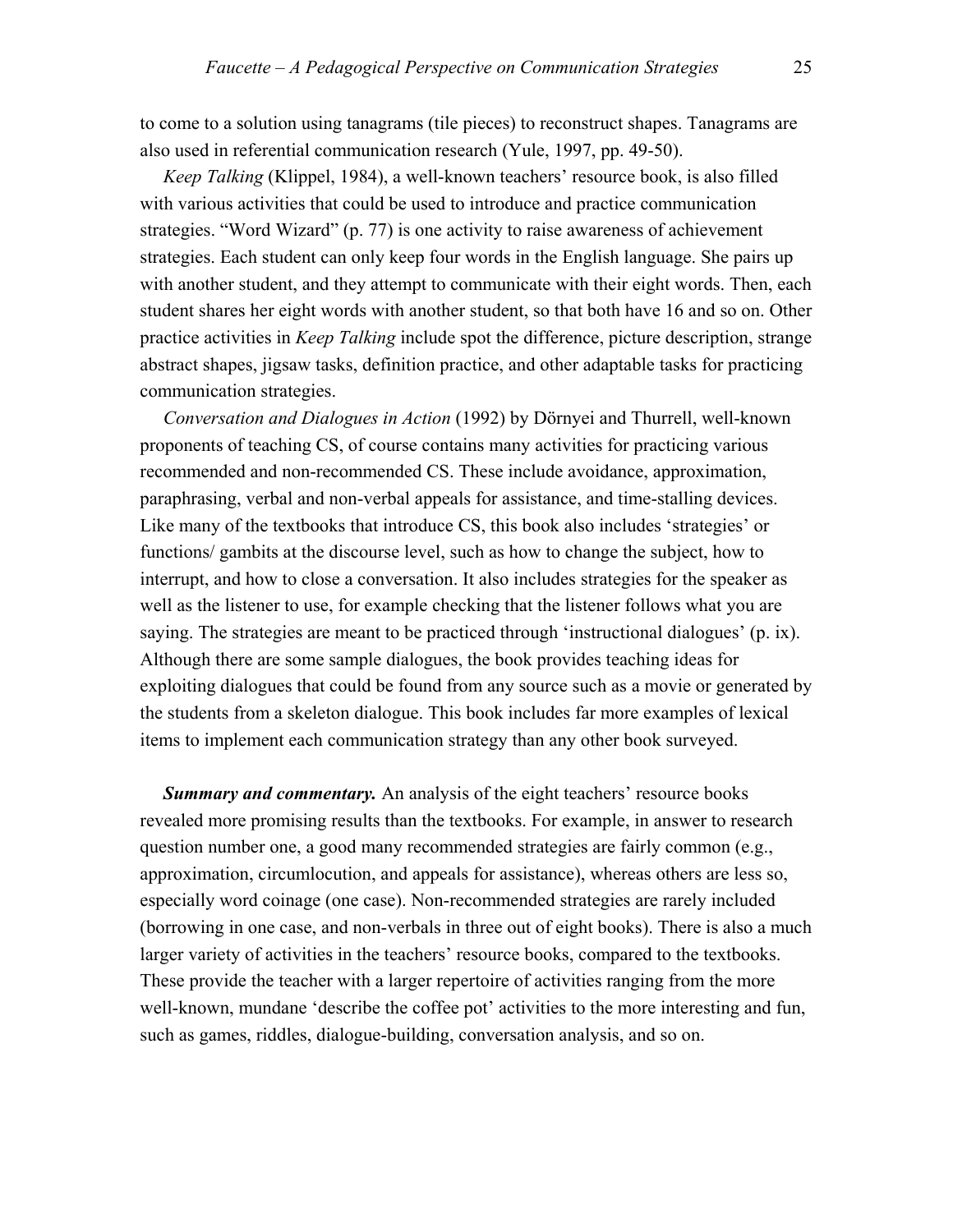It is encouraging that an examination of these materials reveals much more variety and innovation in CS practice possibilities. However, some serious discussion of guidelines for implementation is missing. Although some of the teachers' resource books do provide a bit of advice on how to use the activities (e.g., *Conversations and Dialogues in Action, Conversation*), most of them leave it up to the teacher's discretion. In addition, in general, not much language is provided to implement the strategies.

#### **Critique of Materials and Research Question Number Two**

 Now that we have seen some of the CS practice activities ELT materials have to offer, let us consider how teachers could execute CS tasks effectively in the classroom. Dörnyei (1995) suggests six guidelines for a direct approach to teaching communication strategies. These are: raising learner awareness about the nature and communicative potential of CS (see also, Willems, 1987; Tarone, 1984), providing L2 models of the use of certain CS, teaching directly by presenting linguistic devices to verbalize CS, providing opportunities for practice in strategy use and feedback, encouraging students to be willing to take risks and use CS, and highlighting cross-cultural differences in CS use (p. 80).

 Other guidelines we should consider include: the assessment of learners' needs (Kasper, 1999; Tarone & Yule, 1989, pp. 113-114), which strategies are the most appropriate for which situation/problem (Færch & Kasper, 1983a, p. 55), small group problem-solving tasks that lead to natural conversation (Doughty & Pica, 1986; Willems, 1987), activities likely to lead to genuine communication situations (Bialystok, 1985; Canale & Swain, 1980; Chen, 1990), and task difficulty/ complexity (Brown & Yule, 1983; Robinson, to appear)

 The activities found in the 17 books seem to follow *a few* of these guidelines *to a small degree.* After reviewing the numerous activities introduced in these materials to practice communication strategies, I can make the following observations. First, in general, there is little or no mention of learners' needs or matching the strategy to the situation. Target models are seldom provided, and there are a limited number of useful linguistic devices. There are few practice opportunities, as indicated by the fact that the language and strategies are seldom recycled throughout the texts. Occasionally, the usefulness of communication strategies is directly mentioned, and you can find tasks that lead to 'genuine' and 'natural' conversation. Tasks which tend to fit these guidelines can be found in some academic research articles on CS (e.g., Willems, 1987; Yule, 1997), materials designed to promote learner autonomy, learning strategies or communication strategies (e.g., *Learning to Learn, Conversations and Dialogues in Action*), or selected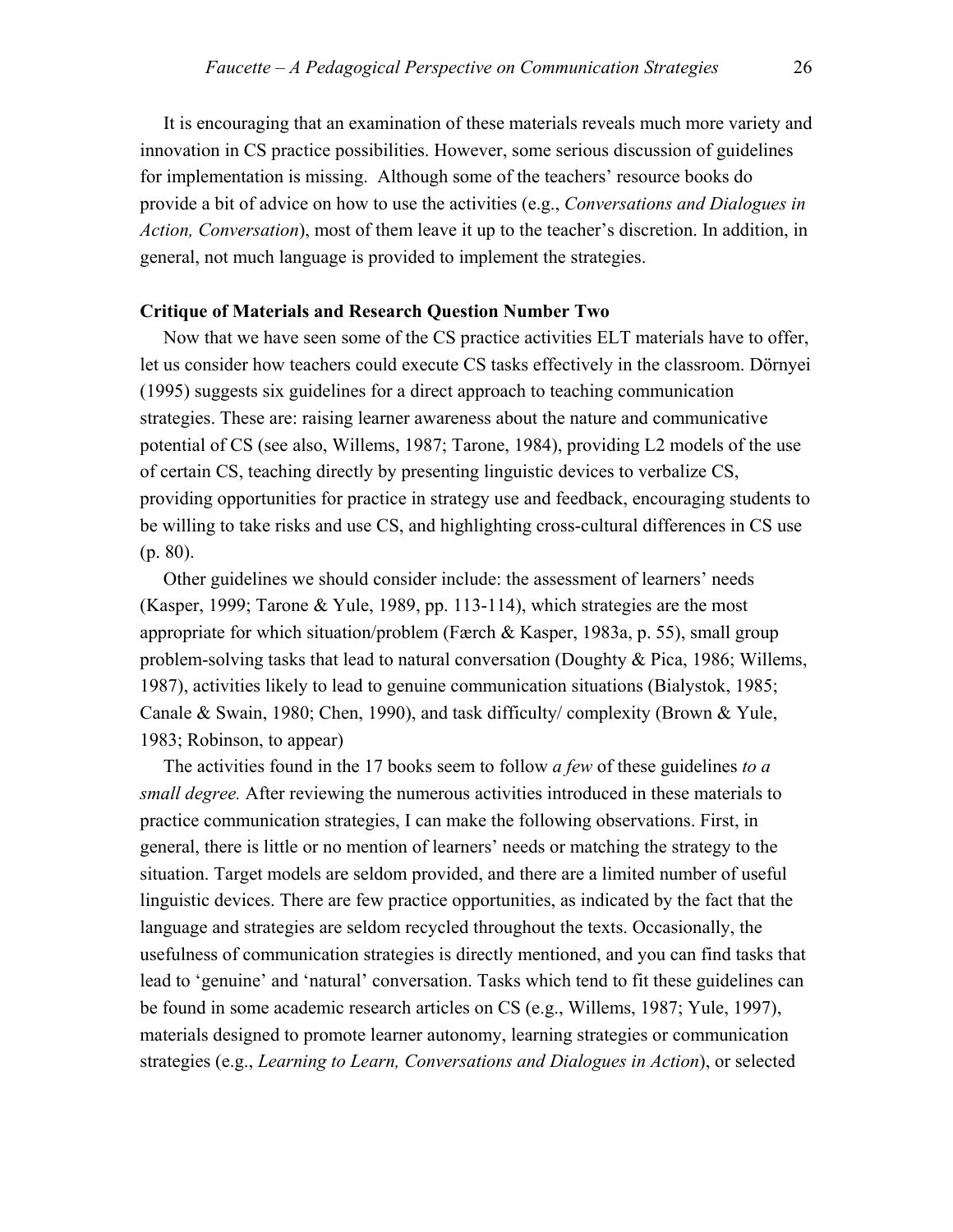activities found in some teachers' resource books if implemented appropriately (e.g., *Conversation*, *Keep Talking*).

#### **CONCLUSION AND PEDAGOGICAL IMPLICATIONS**

 This paper has considered communication strategy instruction by first presenting an argument in favor of teaching CS and then considering what materials are available to implement strategy instruction in the classroom. This study is admittedly limited in that it only surveyed a small sample of books. Nonetheless, some important, practical ideas were discovered. It was not completely surprising, though perhaps disappointing, that textbooks appear to offer few effective practice activities to develop communication strategy competence. The teachers' resource books have a bit more for us to draw on, yet are by no means ideal. More high quality materials designed to teach communication strategies would be very welcomed.

 What would such materials look like? The ideal book on teaching communication strategies would focus on recommended strategies that require L2 production, (Færch & Kasper, 1983). They would recommend that CS be taught directly (Dörnyei & Thurrell, 1994), and that teaching should include many principles or guidelines, as proposed by Dörnyei (1995), Kasper (1999), and others, as listed in the previous section. Practice activities would not only encourage, but also *push* learners to use communication strategies. Some possible activities found in the research and the language learning materials surveyed, in general, involve solving communicative problems through negotiated meaning. A list of activity types can be found in **APPENDIX E**. While these tasks would not *necessarily* practice communication strategies (e.g., simulations, dialogues) they could be designed with that purpose in mind.

 Less than ideal textbooks do not necessarily lead to bad instruction. To assume that the presentation and content of ELT texts control instruction is far too strong. Nonetheless, we should be aiming for the best materials possible in order to assist the learner and the already overworked and underpaid ELT instructors and administrators. To my knowledge, the definitive textbook of communication strategies has yet to be written. Unfortunately, because of the paucity of adequate materials focusing on communication strategies, the burden may very well fall on the instructor. The textbooks surveyed and my suggestions by no means exhaust the possible ways of incorporating communication strategy training into the classroom. Naturally, the students' needs, teaching context, available resources, and creativity of the teacher could suggest other possibilities.

 Teaching recommended communication strategies empowers students to participate in *communication* by helping them to not give up in the conversation. We as teachers have a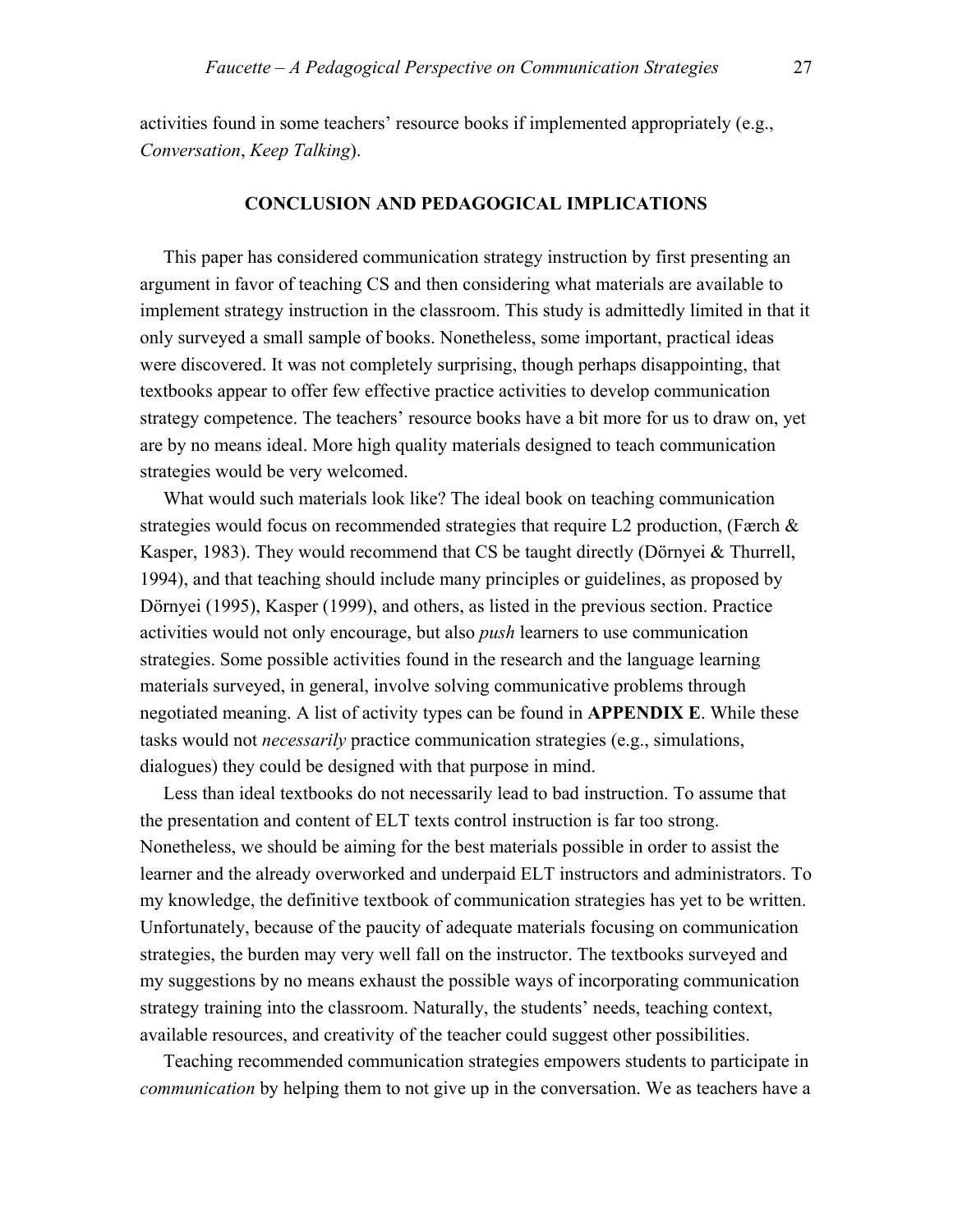responsibility to provide our students with tools to communicate, such as through the development of strategic competence. I hope that this study has shed some light on the controversial issue of teaching communication strategies and provided some practical ideas on how we can implement such training in the classroom.

#### **REFERENCES**

Allright, R. L. (1981). What do we want teaching materials for? *ELT Journal 1*, 5-18.

- Auerbach, N., & Burgess, D. (1985). The hidden curriculum of survival ESL. *TESOL Quarterly, 19*(3), 475-495.
- Bardovi-Harlig, K., Hartford, B. A. S., Mahan-Taylor, R., Morgan, M. J., & Reynolds, D.W. (1991). Developing pragmatic awareness: Closing the conversation. *ELT Journal, 45*(1), 4-15.
- Benson, P., & Voller, P. (1997). Introduction: Autonomy and independence in language learning. In P. Benson & P. Voller (Eds.), *Autonomy & independence in language learning.* London: Longman.
- Bialystok, E. (1985). The compatibility of teaching and learning strategies. *Applied Linguistics, 6*, 255-262.
- Bialystok, E. (1990). *Communication strategies.* Oxford: Blackwell.
- Bialystok, E., & Hakuta, K. (1994). *In other words: The science and psychology of second-language acquisition.* New York: Basic Books.
- Boxer, D., & Pickering, L. (1995). Problems in the presentation of speech acts in ELT materials: The case for complaints. *ELT Journal, 49*(1), 44-58.
- Breen, M., & Candlin, C. (1987). Which materials? A consumer's and designer's guide. In L. Sheldon (Ed.). *ELT textbooks and materials: Problems in evaluation and development.* ELT Documents 126. London: Modern English Publications.
- Brooks, F. (1992). Can we talk? *Foreign Language Annals, 25*(1), 59-71. Brown, G., & Yule, G. (1983). *Teaching the spoken language*. Cambridge: Cambridge University Press.
- Brown, P., & Levinson, S. (1987). *Politeness.* Cambridge: Cambridge University Press.
- Canale, M., & Swain, M. (1980). Theoretical bases of communicative approaches to second language teaching and testing. *Applied Linguistics, 1*(1), 1-47.
- Chamot, A. U. (1995). Learning strategies and listening comprehension. In D. Mendelsohn & J. Rubin (Eds.), *A guide for the teaching of second language listening.* San Diego, CA: Dominie Press.
- Chamot, A. U., & Küpper, L. (1989). Learning strategies in foreign language instruction. *Foreign Language Annals, 22*(1), 13-24.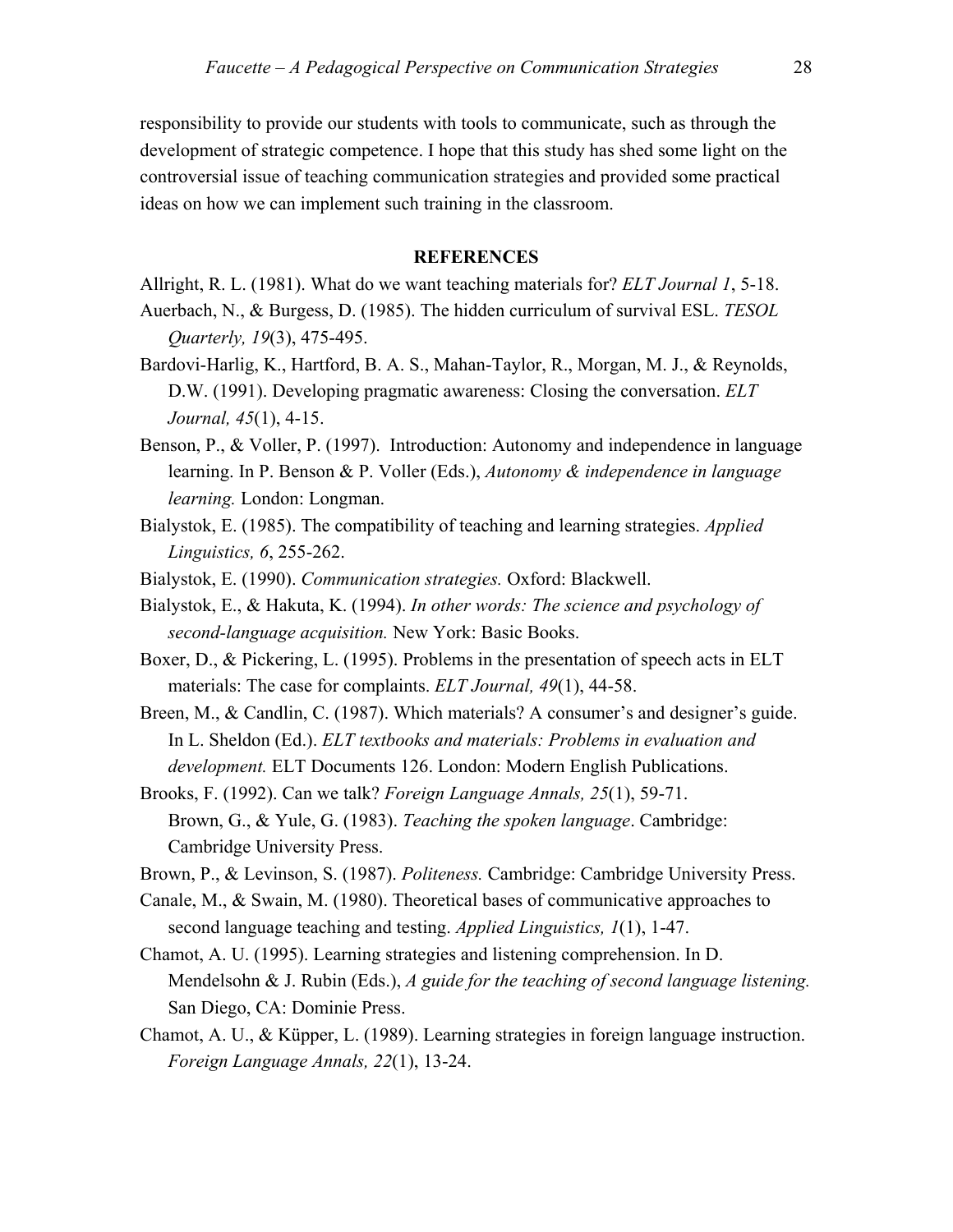- Chen, S.-Q. (1990). A study of communication strategies in interlanguage production by Chinese EFL learners. *Language Learning, 40*(2), 155-187.
- Cohen, A. (1990). *Language learning: Insights for learners, teachers and researchers.*  New York: Newbury House.
- Cotterall, S. (2000). Promoting learner autonomy through the curriculum: Principles for designing language courses. *ELT Journal, 54*(2), 109-117.
- Cunningsworth, A. (1984). *Evaluating and selecting EFL teaching materials.* London: Heinemann.
- Crabbe, D. (1993). Fostering autonomy from within the classroom: The teacher's responsibility. *System, 21*(4), 443-452.
- Dickinson, L. (1995). Autonomy and motivation: A literature review. *System, 23*(2), 165- 174.
- Doughty, C. (2000). Negotiating the linguistic environment. *University of Hawai'i Working Papers in ESL, 2*, 2000.
- Doughty, C., & Pica, T. (1986). Information-gap tasks: Do they facilitate second language acquisition? *TESOL Quarterly, 20*(2), 305-325.
- Dörnyei, Z. (1995). On the teachability of communication strategies. *TESOL Quarterly, 29*(1), 55-85.
- Dörnyei, Z., & Scott, M. L. (1997). Communication strategies in a second language: Definitions and taxonomies. *Language Learning, 47*(1), 173-209.
- Dörnyei, Z., & Thurrell, S. (1991). Strategic competence and how to teach it. *ELT Journal, 45*(1), 16-23.
- Dörnyei, Z., & Thurrell, S. (1992). *Conversation and dialogues in action.* New York: Prentice Hall.
- Dörnyei, Z., & Thurrell, S. (1994). Teaching conversational skills intensively: Course content and rationale. *ELT Journal, 48*(1), 40-49.
- Ellis, G., & Sinclair, B. (1989). *Learning to learn English: A course in learner training*. Cambridge: Cambridge University Press.
- Ellis, R. (1994). *The study of second language acquisition*. Oxford: Oxford University Press.
- Færch, C., & Kasper, G. (1983a). Plans and strategies in foreign language communication. In C. Færch & G. Kasper (Eds.), *Strategies in interlanguage communication*(pp. 20-60). London: Longman.
- Færch, C., & Kasper, G. (Eds.). (1983b). *Strategies in interlanguage communication.*  London: Longman.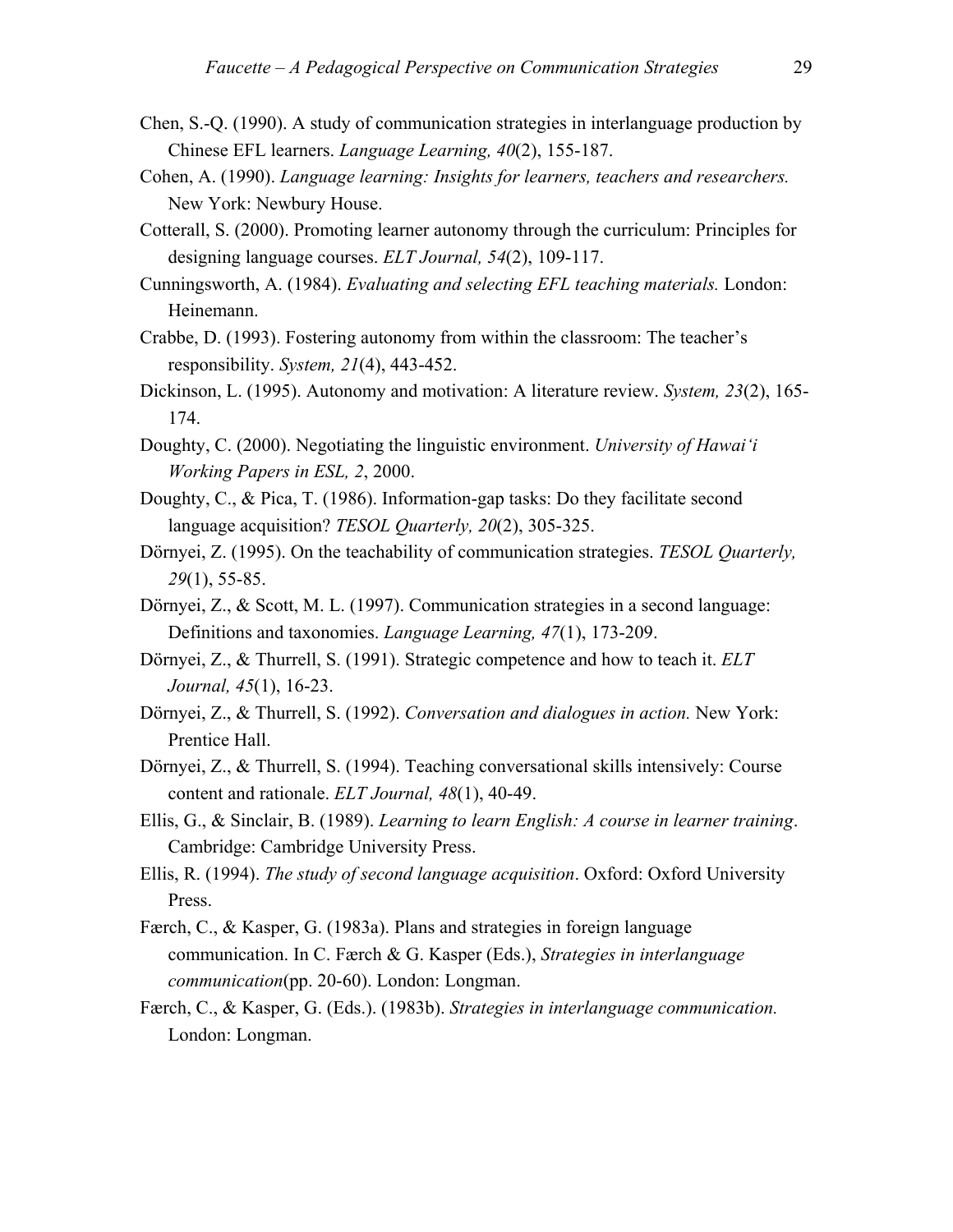- Færch, C., & Kasper, G. (1986). Strategic competence in foreign language teaching. In G. Kasper (Ed.), *Learning, teaching and communication in the foreign language classroom* (pp. 179-193). Aarhus: Aarhus University Press.
- Ferrer-Hanreddy, J., & Whalley, E. (1996). *Mosaic one: A listening/speaking skills book.* New York: McGraw-Hill.
- Gilmore, P. (1985). Silence and sulking: Emotional displays in the classroom. In D. Tannen & M. Saville-Troike (Eds.). *Perspectives on silence* (pp. 139-164). Norwood, NJ: Ablex Press.
- Goffman, E. (1967). On face work. In E. Goffman (Ed.), *Interaction ritual* (pp. 5-46). New York: Anchor Books.
- Gumperz, J. (1982). *Discourse strategies.* Cambridge: Cambridge University Press.
- Hall, E. (1959). *The silent language.* New York: Anchor Books, Doubleday.
- Harsch, K., Lange, E., Millet, S., Blackwell, A., Kusuya, B., & Murphey, T. (1997). *Impact words + phrases.* Hong Kong: Lingual House.
- Harmer, J. (1991). *The practice of English language teaching.* London: Longman.
- Hatch, E. (1978). Discourse analysis and second language acquisition. In E. Hatch (Ed.), *Second language acquisition* (pp. 401-435)*.* Rowley, MA: Newbury House.
- Hutchinson, T., & Torres, E. (1994). The textbook as agent of change. *ELT Journal, 48*(4), 315-328.
- Hynes, M., & Baichman, M. (1989). *Breaking the ice: Basic communication strategies.* London: Longman.
- Jones, L., & von Baeyer, C. (1983). *Functions of American English.* Cambridge: Cambridge University Press.
- Kasper, G. (1999). *Communication strategies: Classroom activities for effective use.* Talk presented at the University of Hawai'i.
- Kasper, G., & Kellerman, E. (1997). *Communication strategies.* (pp. 1-13). London: Longman.
- Kehe, D., & Kehe, P. (1994). *Conversation strategies.* Brattleboro, VT: Pro Lingua.
- Keller, E., & Warner, S. (1979). *Gambits 3: Responders, closers & inventory*. Ottawa: Public Service Commission of Canada.
- Kellerman, E. (1991). Compensatory strategies in second language research: A critique, a revision, and some (non-)implications for the classroom. In R. Phillipson, E. Kellerman, L. Selinker, M. Sharwood Smith, & M. Swain (Eds.), *Foreign/second language pedagogy research* (pp. 142-161). Clevedon, UK: Multilingual Matters.
- Kenny, T., & Woo, L. (2000). *Nice talking with you*. Tokyo: Macmillan.

Klippel, F. (1984). *Keep talking.* Cambridge: Cambridge University Press.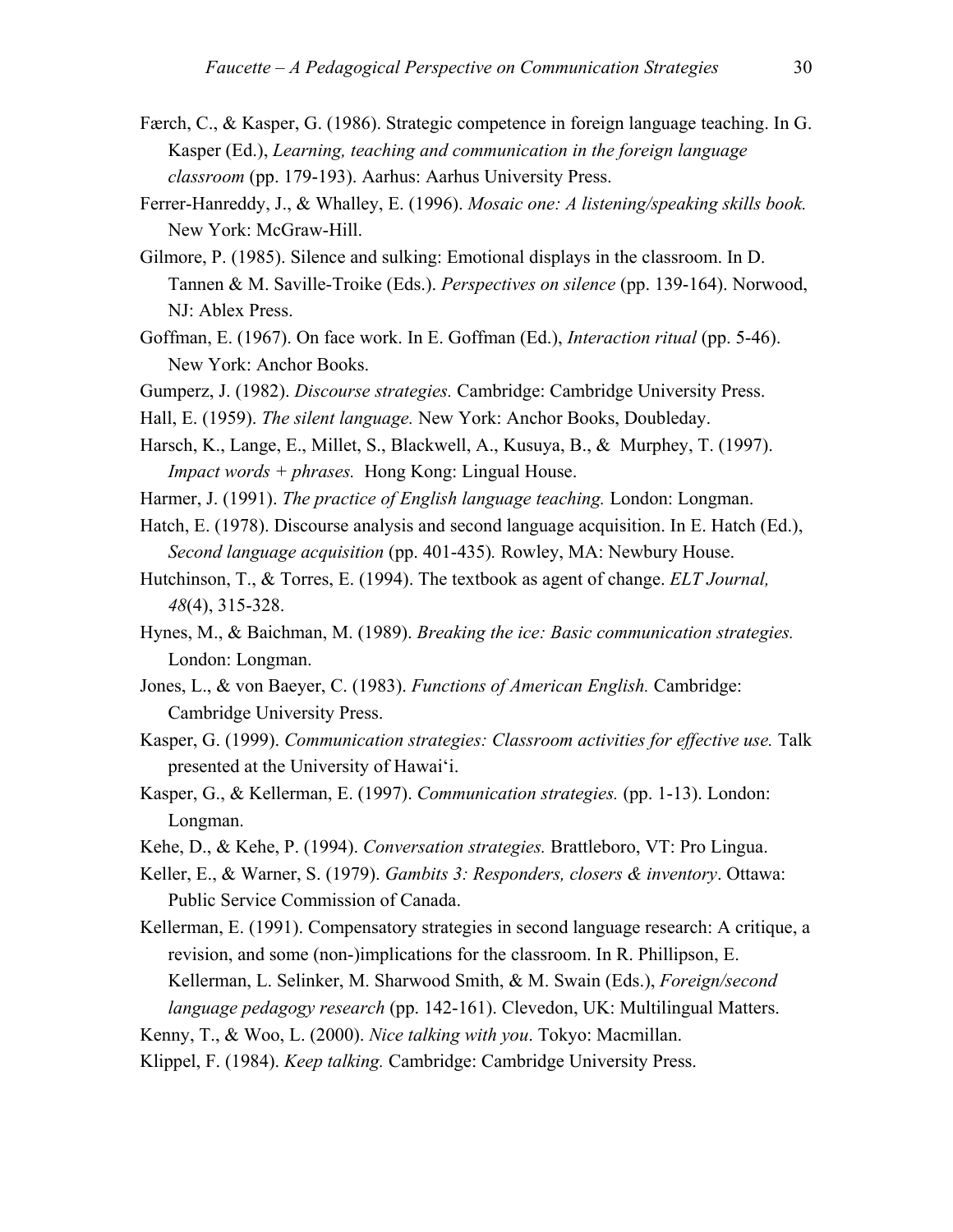- Larsen-Freeman, D., & Long, M. (Eds.). (1991). *An introduction to second language acquisition research.* London: Longman.
- Little, D. (1991). *Learner autonomy: Definitions, issues and problems.* Dublin: Authentik.
- Marco, M. J. L. (1999). Procedural vocabulary: Lexical signaling of conceptual relations in discourse. *Applied Linguistics, 20*, 1-21.
- McDonough, J., & Shaw, C. (1993). *Materials and methods in ELT.* Oxford: Blackwell.
- Mendelsohn, D. J. (1994). *Learning to listen: A strategy-based approach for the secondlanguage learner.* San Diego, CA: Dominie Press.
- Mendelsohn, D. J. (1995). Applying learning strategies in the second/foreign language listening comprehension lesson. D. Mendelsohn & J. Rubin (Eds.), *A guide for the teaching of second language listening.* San Diego, CA: Dominie Press.
- Mendelsohn, D. J., & Rubin, J. (1995). *A guide for the teaching of second language learning*. San Diego, CA: Dominie Press.
- Mitchell, R., & Myles, F. (1998). *Second language learning theories.* London: Arnold Publishers.
- Naiman, N., Frohlich, M., Stern, H., & Todesco, A. (1978). *The good language learner.*  Research in Education Series 7. Toronto: OISE Press.
- Najar, R. (1992). *Transfer of training in second language tasks*. Unpublished MA thesis.
- Nation, P. (Ed.). (1994). *New ways in teaching vocabulary.* Alexandria, VA: TESOL.
- Nolasco, R., & Arthur, L. (1987). *Conversation.* Oxford: Oxford University Press.
- Nunan, D., & Lamb, C. (1996). *The self-directed teacher: Managing the learning process.* Cambridge: Cambridge University Press.
- Nunan, D., & Miller, L. (Eds.). (1995). *New ways in teaching listening.* Alexandria, VA: TESOL.
- O'Malley, J. M., & Chamot, A. U. (1990). *Learning strategies in second language acquisition*. Cambridge: Cambridge University Press.
- O'Malley, J. M., Chamot, A. U., & Küpper, L. (1989). Listening comprehension strategies in second language acquisition. *Applied Linguistics, 10*(4), 418-437.
- O'Neill, R. (1982). Why use textbooks? *ELT Journal, 36*(2), 104-111.
- Oxford, R. (1990). *Language learning strategies: What every teacher should know.* New York: Newbury House.
- Oxford, R., Lavine, R., & Crookall, D. (1989). Language learning strategies, the communicative approach, and their classroom implications. *Foreign Language Annals, 22*(1), 29-39.
- Phillipson, R. (1992). *Linguistic imperialism.* Oxford: Oxford University Press.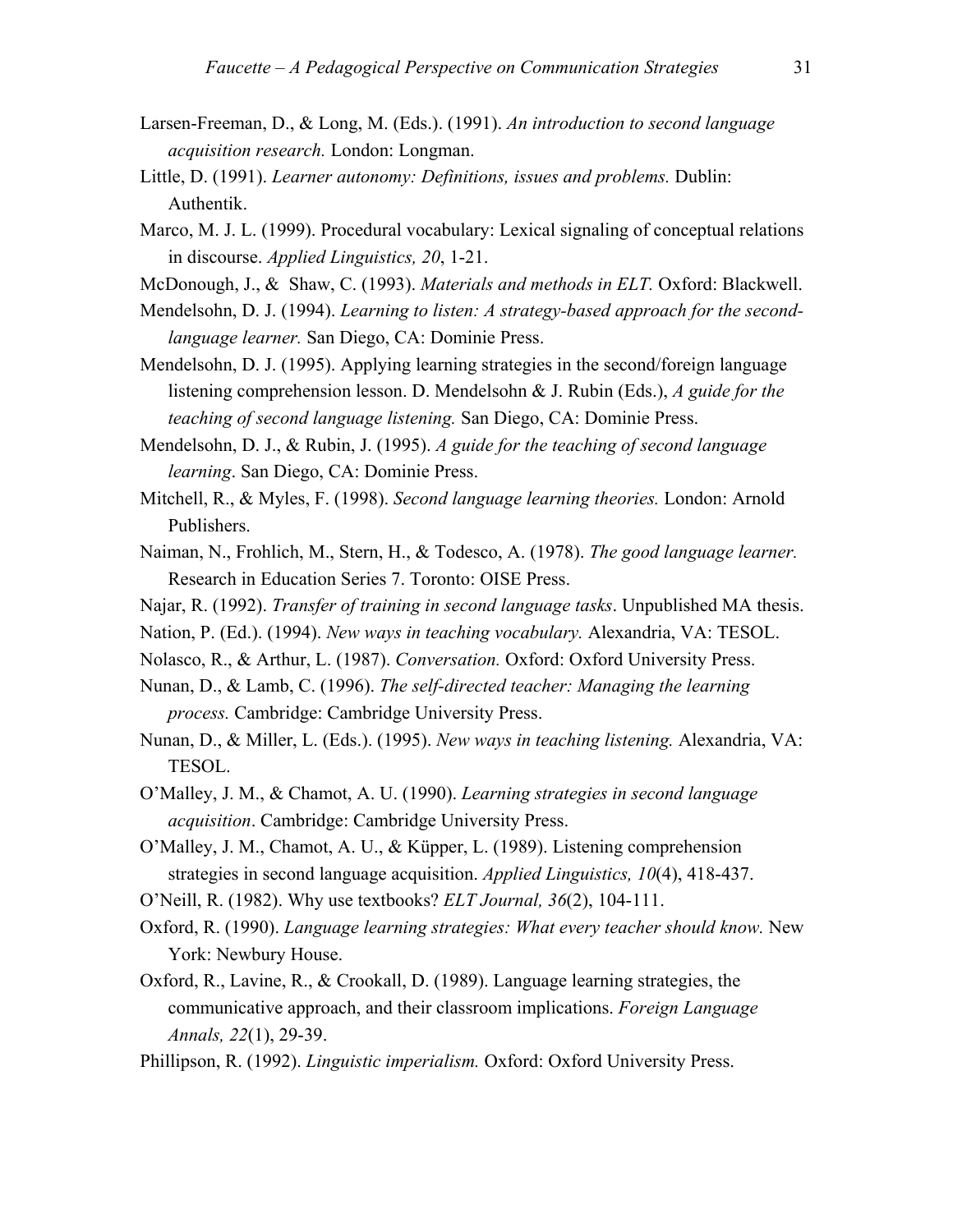Rea-Dickins, P., & Germaine, K. (1992). *Evaluation.* Oxford: Oxford University Press.

- Richards, J., Hull, J., & Proctor, S. (1991a). *Interchange 2: English for international communication.* Cambridge: Cambridge University Press.
- Richards, J., Hull, J., & Proctor, S. (1991b). *Interchange 3: English for international communication.* Cambridge: Cambridge University Press.
- Ridgway, T. (2000). Listening strategies—I beg your pardon? *ELT Journal, 54*(2), 179- 197.
- Robinson, P. (1989). Procedural vocabulary and language learning. *Journal of Pragmatics, 13*, 523-546.
- Robinson, P. (to appear). Task complexity, cognitive resources and second language syllabus design. To appear in Robinson, P. (Ed.), *Cognition and second language instruction.* New York: Cambridge University Press.
- Rost, M., & Ross, S. (1991). Learner use of strategies in interaction: Typology and teachability. *Language Learning, 41,* (2), 235-273.
- Rost, M., & Uruno, M. (1990). *Basics in listening*. London: Lingual House.
- Rost, M., & Uruno, M. (1990). *Strategies in listening*. London: Lingual House.
- Rubin, J. (1975). What the "good language learner" can teach us. *TESOL Quarterly, 9,* 41-51.
- Rubin, J. (1994). A review of second language listening comprehension research. *The Modern Language Journal, 78*(2), 199-221.
- Russell, G., & Loschky, L. (1998). The need to teach communication strategies in the foreign language classroom. *JALT Journal, 20*(1), 100-114.
- Salomone, A., & Marsal, F. (1997). How to avoid language breakdown? Circumlocution! *Foreign Language Annals, 30*(4), 473-482.
- Sheldon, L. (1988). Evaluating ELT textbooks and materials. *ELT Journal, 42*(4), 237- 246.
- Skehan, P. (1989). *Individual differences in second-language learning*. London: Edward Arnold.
- Skierso, A. (1991). Textbook selection and evaluation. In M. Celce-Murcia (Ed.), *Teaching English as a second or foreign language* (pp. 432-453). New York: Newbury House.
- Skillman, P., & McMahill, C. (1996). *Springboard to success: Communication strategies for the classroom and beyond.* Upper Saddle River, NJ: Prentice Hall Regents.
- Stern, H. H. (1975). What can we learn from the good language learner? *Canadian Modern Language Review, 31*, 304-318.
- Tannen, D. (1984). *Conversational style*. Norwood, NJ: Ablex.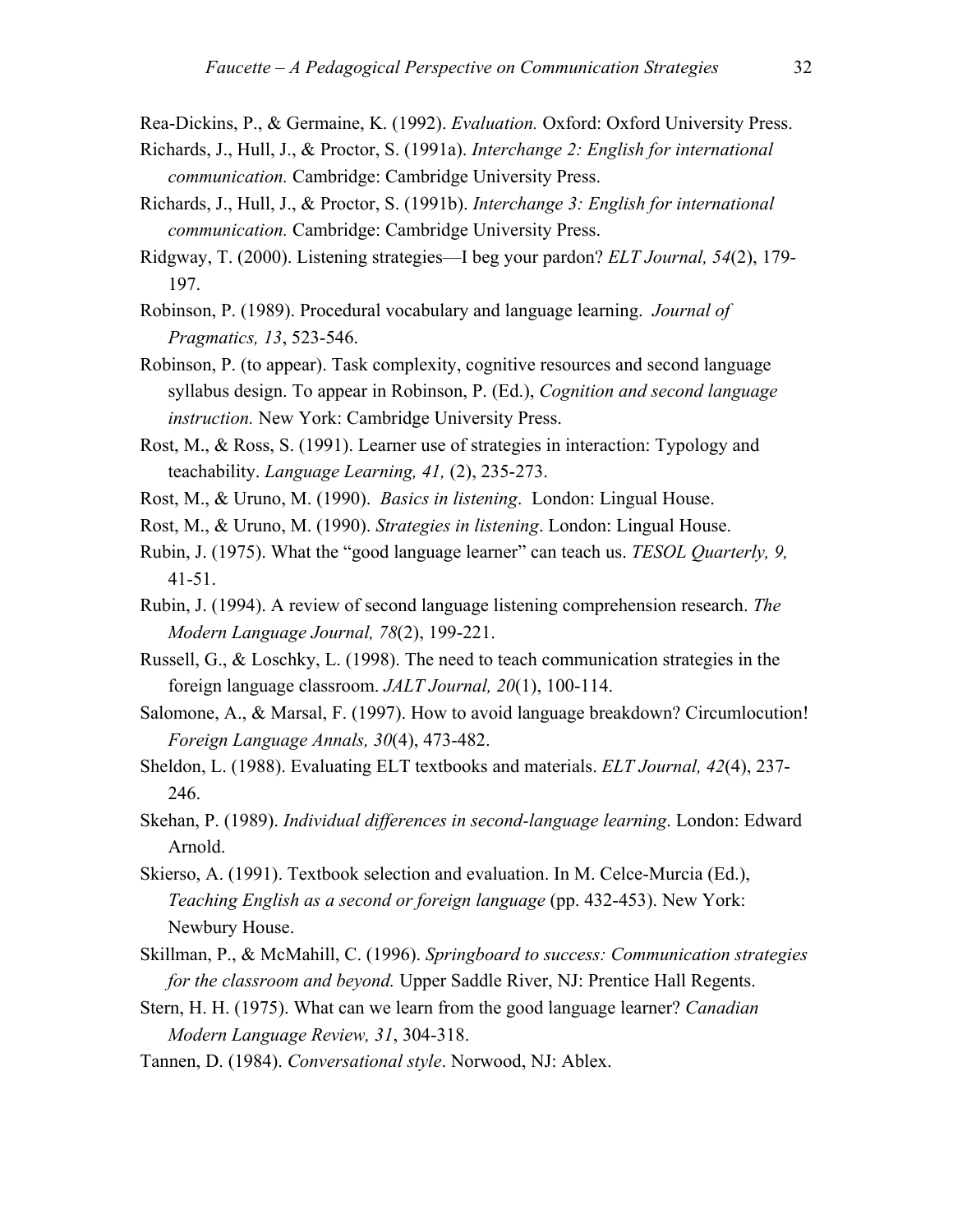- Tannen, D., & Saville-Troike, M. (Eds.). (1985). *Perspectives on silence* (pp. 139-164). Norwood, NJ: Ablex Press.
- Tarone, E. (1980). Communication strategies, foreigner talk, and repair in interlanguage. *Language Learning, 30*(2), 417-431.
- Tarone, E. (1981). Some thoughts on the notion of communication strategy. *TESOL Quarterly, 15*(3), 285-295.
- Tarone, E. (1983). Some thoughts on the notion of 'communication strategy.' In C. Færch & G. Kasper (Eds.), *Strategies in interlanguage communication* (pp. 61-74). London: Longman.
- Tarone, E. (1984).Teaching strategic competence in the foreign language classroom. In S. Savignon & M. Berns (Eds.), *Initiatives in communicative language teaching* (pp. 127-136). Reading, MA: Addison Wesley.
- Tarone, E., & Yule, G. (1989). *Focus on the language learner*. Oxford: Oxford University Press.
- Thompson, I., & Rubin, J. (1996). Can strategy instruction improve listening comprehension? *Foreign Language Annals, 29*(3), 331-342.
- vanNaerssen, M., & Brennan, M. (1995). *SciTech*. (Tapestry series, edited by R.L. Oxford & R.C. Scarcella). Boston, MA: Heinle & Heinle Publishers.
- Vann, R., & Abraham, R. (1990). Strategies of unsuccessful language learners. *TESOL Quarterly, 24*(2), 177-198.
- Wenden, A. (1985). Learner strategies. *TESOL Newsletter, 19*(5), 1, 4, 5, 7.
- Wenden, A. (1991). *Learner strategies for learner autonomy.* New York: Prentice Hall.
- Willems, G. (1987). Communication strategies and their significance in foreign language teaching. *System, 15*(3), 351-364.
- Yule, G. (1997). *Referential communication tasks.* Mahwah, NJ: Lawrence Erlbaum Associates.
- Yule, G., & Tarone, E. (1991). The other side of the page: Integrating the study of communication strategies and negotiated input in SLA. In R. Phillipson, E. Kellerman, L. Selinker, M. Sharwood Smith, & M. Swain (Eds.), *Foreign/second language pedagogy research* (pp. 142-161). Clevedon, UK: Multilingual Matters.
- Yule, G., & Tarone, E. (1997). Investigating communication strategies in L2 reference: pros and cons. In Kasper, G., & Kellerman, E. (Eds.), *Communication strategies* (pp. 17-30). London: Longman.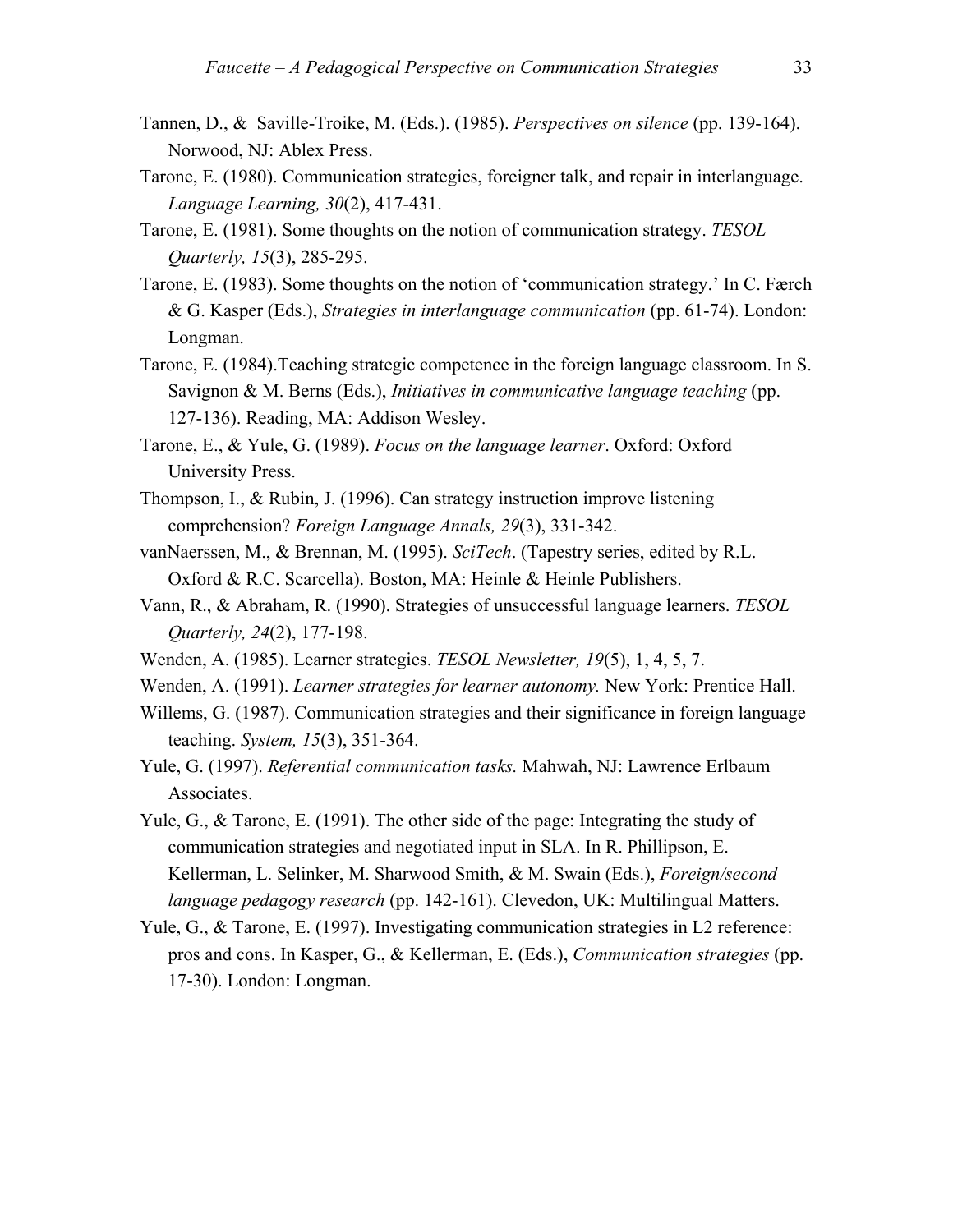# **APPENDIX A**

## *ELT Materials Surveyed*

#### *Textbooks*

- *Breaking the ice: Basic communication strategies.* Hynes, M., & Baichman, M. (1989). London: Longman.
- *Functions of American English.* Jones, L., & von Baeyer, C. (1983). Cambridge: Cambridge University Press.
- *Impact words + phrases.* Harsch, K., Lange, E., Millet, S., Blackwell, A., Kusuya, B., & Murphey, T. (1997). Hong Kong: Lingual House.
- *Interchange 2: English for international communication.* Richards, J., Hull, J., & Proctor, S. (1991a). Cambridge: Cambridge University Press.
- *Interchange 3: English for international communication.* Richards, J., Hull, J., & Proctor, S. (1991b). Cambridge: Cambridge University Press.
- *Learning to learn English: A course in learner training*. Ellis, G., & Sinclair, B. (1989). Cambridge: Cambridge University Press.
- *Mosaic one: A listening/speaking skills book.* Ferrer-Hanreddy, J., & Whalley, E. (1996). New York: McGraw-Hill.
- *Nice talking with you*. Kenny, T., & Woo, L. (2000). Tokyo: Macmillan.
- *Springboard to success: Communication strategies for the classroom and beyond. Skillman,* P., & McMahill, C. (1996). Saddle River, NJ: Prentice Hall Regents.

#### *Teachers' Resource Books*

*Conversation.* Nolasco, R., & Arthur, L. (1987). Oxford: Oxford University Press.

*Conversation and dialogues in action.* Dörnyei, Z., & Thurrell, S. (1992). New York: Prentice Hall.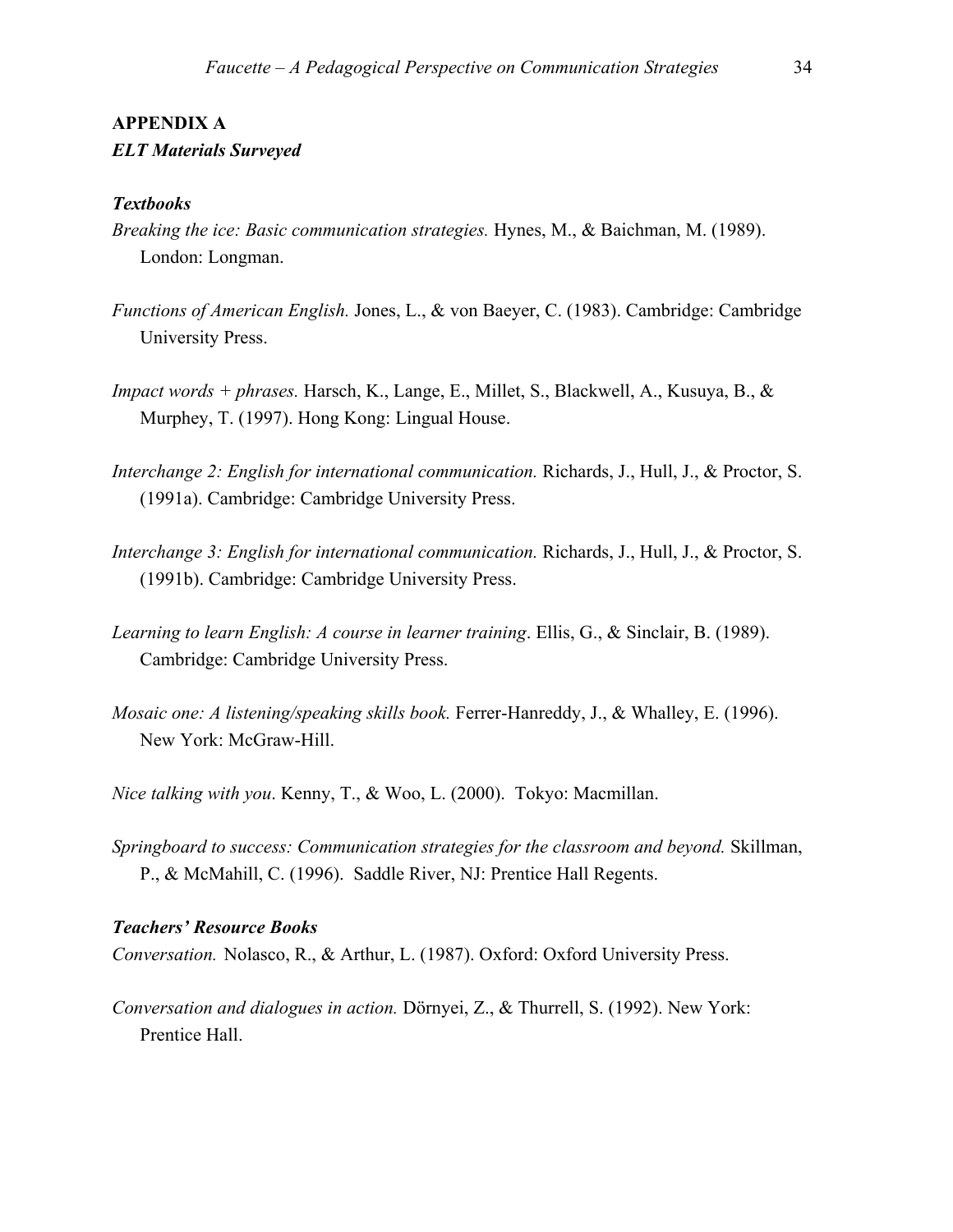- *Conversation strategies.* Kehe, D., & Kehe, P. (1994). Brattleboro, VT: Pro Lingua Associates.
- *Gambits 3: Responders, closers & inventory*. Keller, E., & Warner, S. (1979). Ottawa: Public Service Commission of Canada.

*Keep talking.* Klippel, F. (1984). Cambridge: Cambridge University Press.

*New ways in teaching listening.* Nunan, D., & Miller, L. (Eds.). (1995). Alexandria, VA: TESOL.

*New ways in teaching speaking*. Alexandria, VA: TESOL.

*New ways in teaching vocabulary.* Nation, P. (Ed.). (1994). Alexandria, VA: TESOL.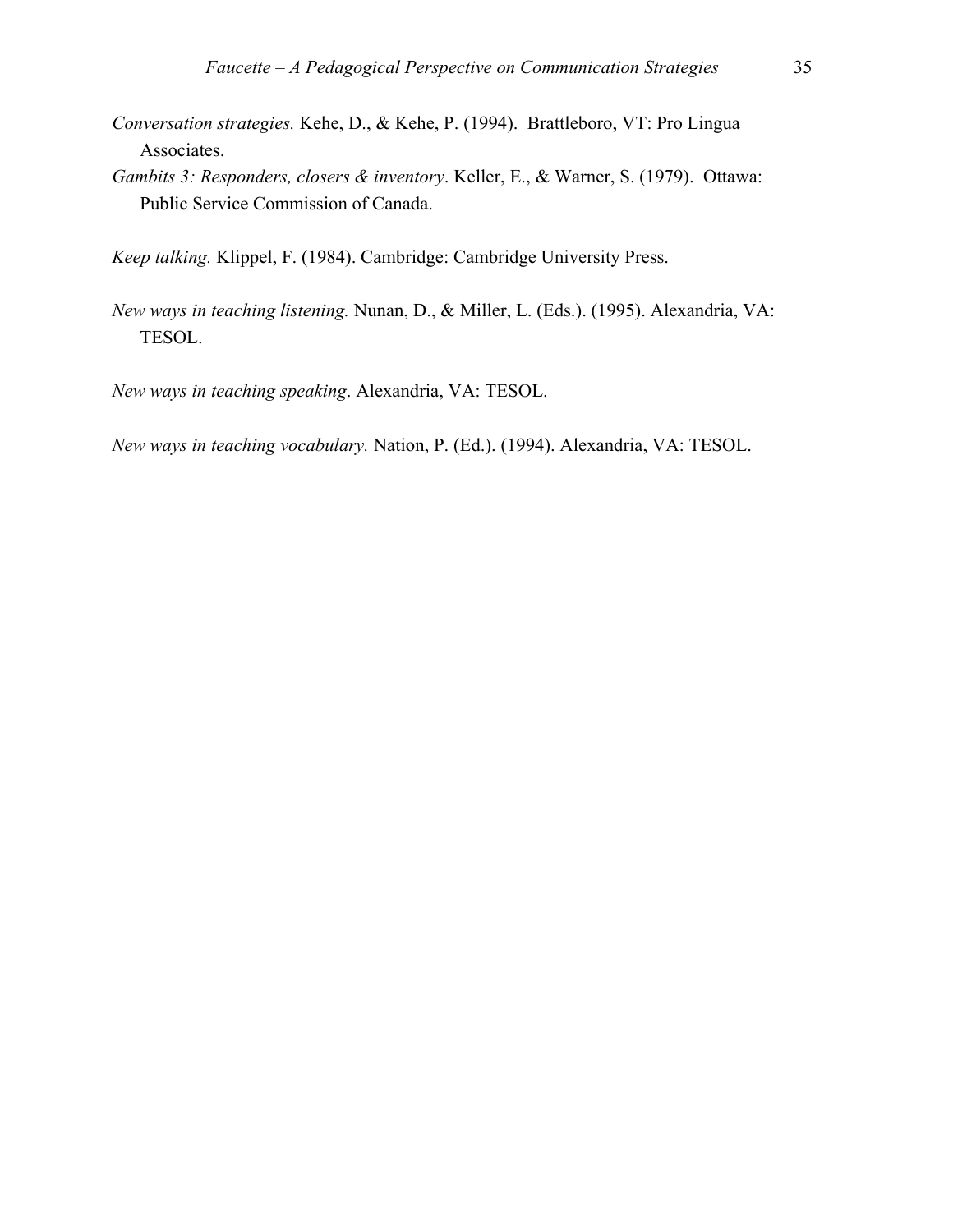## **APPENDIX B**  *Eleven Communication Strategies Investigated*

**I. Achievement (Compensatory) a. Conceptual--** 

**1.** *approximation/generalization--* using an alternative expression which may not express exactly what you mean. Example: (superordinate term) 'bird' for owl

**2.** *circumlocution/paraphrase --* describing or explaining the meaning of the target expression, for example through description of its characteristics such as shape, color, function, etc.

Example: "*Somen* is a type of thin noodle often eaten in the summer in Japan."

## **b. Code--**

.

**3.** *borrowing--* codeswitching to the L1

**4.** *foreignizing--* trying out an L1 word but adjusting it slightly phonologically or morphologically. Example: 'arbeit' for the Japanese word 'arubeito' meaning parttime job

**5.** *word coinage--* creating an L2 word thinking it might work. Example: 'fish zoo' for aquarium

### **II. Reduction (Avoidance)**

**6.** *topic avoidance--* remaining silent about some part of the message

**7.** *message replacement--* changing a part of the message. Example: "I went to the uh--- when I was shopping..."

**8.** *abandonment--* not finishing a message; giving up. Example: "Never mind. I don't know how to explain this in English."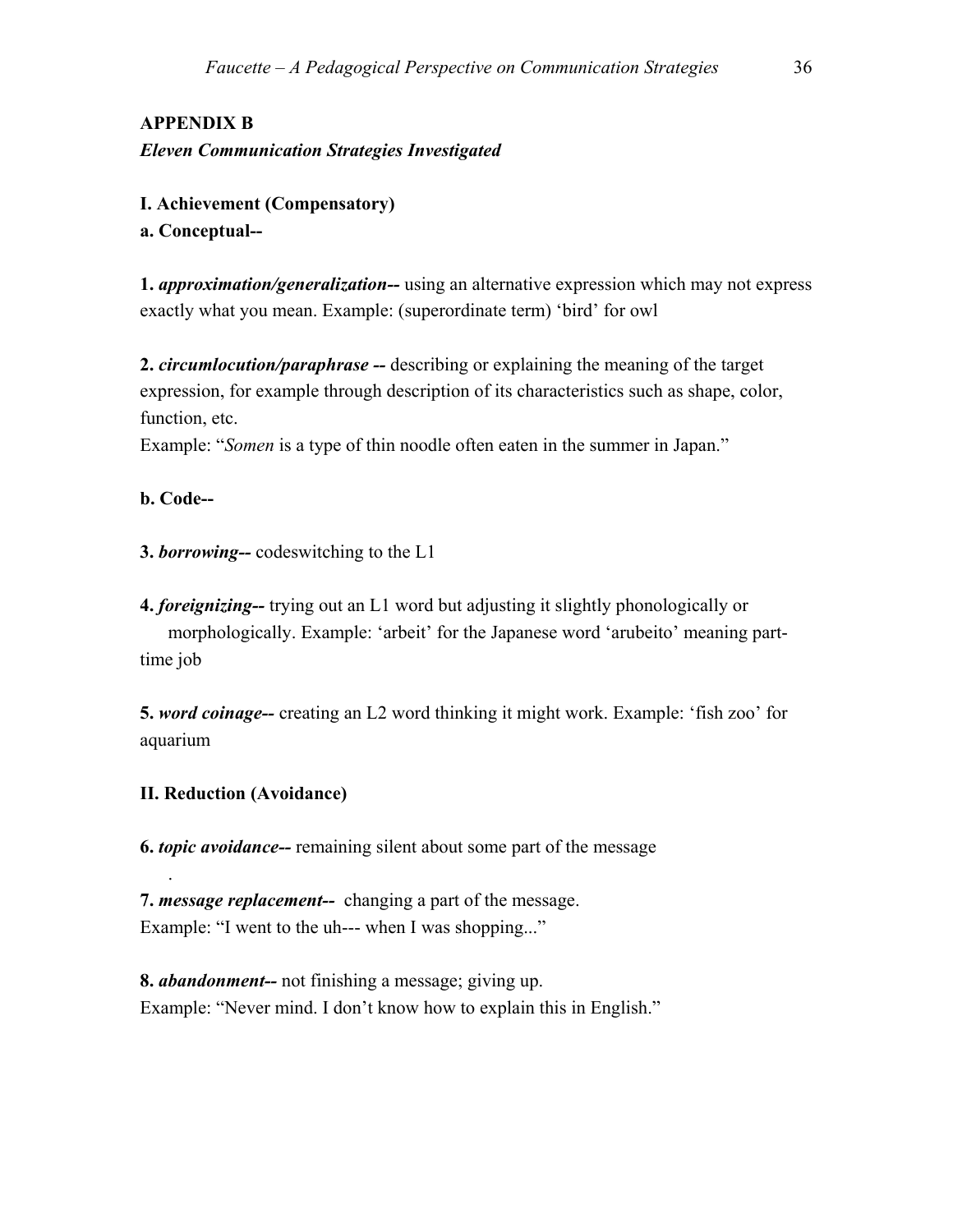## **III. Interactive**

#### **9.** *appeal for assistance*-- asking others for help

Examples: these may be global (eg.,'Pardon?') or lexical (eg.,"How do you say *jinja* in English?

#### **10.** *non-verbals--*

\*Examples: mime, gestures, sound imitation

\*Adapted from Yule, 1997, pp. 79-81. The 3 interactive strategies- *mime, gesture, sound imitation* have been conflated into *non-verbals* 

## **IV. Other Communication Strategies Considered**

**11.** *time-stalling devices*- hesitation devises used to fill pauses in order to gain time to think, keep the floor, or warn the interlocutor that you are not a native speaker. Example:

'Umm, give me a minute to think about that'

Note: Although many researchers do not consider time-stalling devices to be CS (e.g., Kasper), others do (e.g.. Dörnyei, 1995). Time-stalling devices are sometimes included in materials.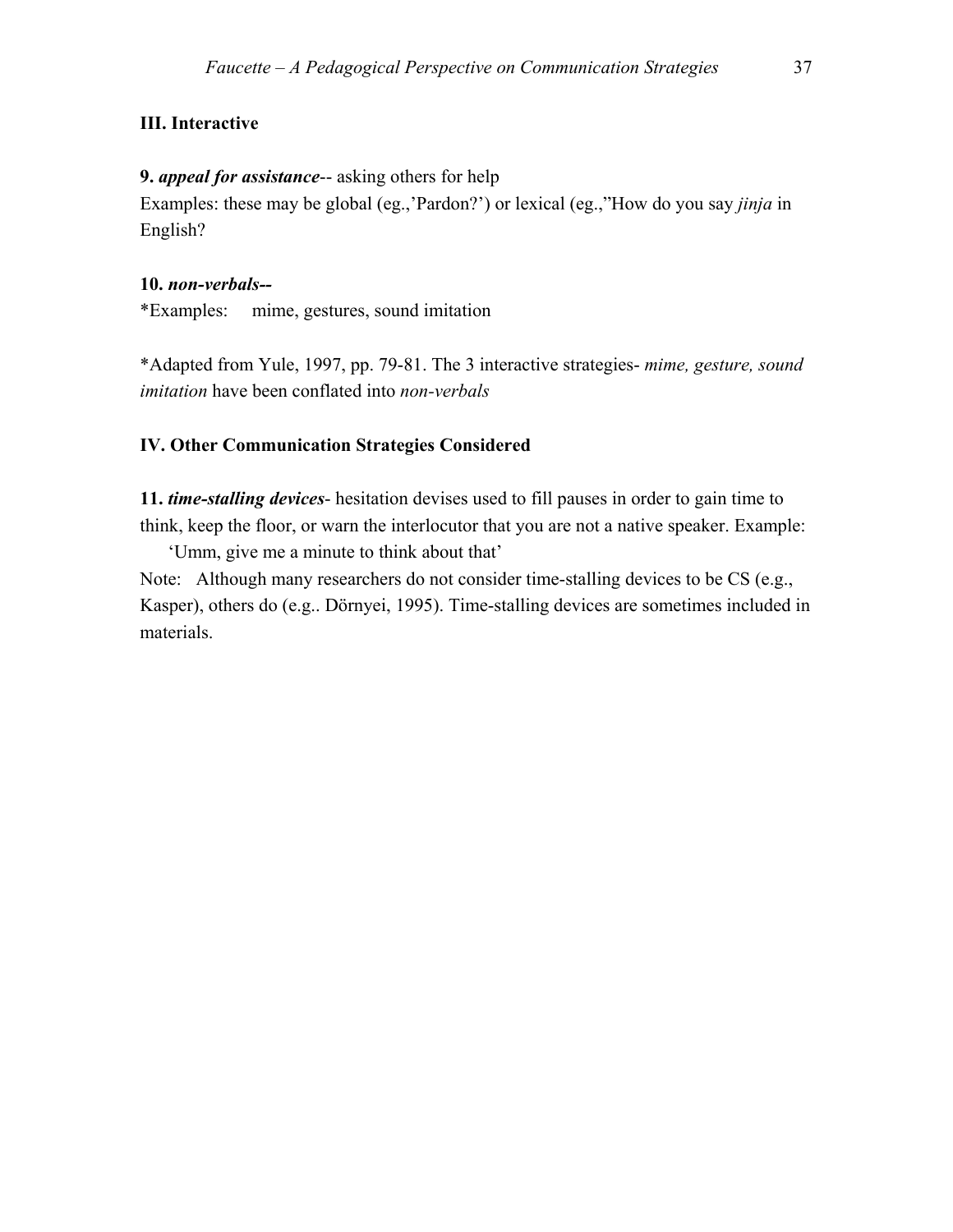#### **APPENDIX C**

### *Communication Strategies Found in Surveyed Texts*

|                  | Recommended Strategies to Teach |                 |              |              | <b>Possibly Recommended</b> |                 |              | Not Recommended to Teach |              |              |                  |  |
|------------------|---------------------------------|-----------------|--------------|--------------|-----------------------------|-----------------|--------------|--------------------------|--------------|--------------|------------------|--|
| Textbook         | Approximation                   | Circumlocution/ | Word         | Appeal       | Foreignizing                | Time-           | Topic        | Message                  | Message      | Non-         | Borrowing        |  |
|                  |                                 | Paraphrasing    | Coinage      | for          |                             | <b>Stalling</b> | Avoidance    | Replacement              | Abandonment  | Verbals      |                  |  |
|                  |                                 |                 |              | Assistance   |                             | Devices         |              |                          |              |              |                  |  |
| Breaking the     |                                 |                 |              | ✓            |                             |                 |              |                          |              |              |                  |  |
| Ice              |                                 |                 |              |              |                             |                 |              |                          |              |              |                  |  |
| Functions of     |                                 | $\checkmark$    |              |              |                             | $\checkmark$    |              |                          | $\checkmark$ |              |                  |  |
| American         |                                 |                 |              |              |                             |                 |              |                          |              |              |                  |  |
| English          |                                 |                 |              |              |                             |                 |              |                          |              |              |                  |  |
| Impact: Words &  |                                 |                 |              | $\checkmark$ |                             |                 |              |                          |              |              |                  |  |
| Phrases          |                                 |                 |              |              |                             |                 |              |                          |              |              |                  |  |
| Interchange 2    |                                 | $\checkmark$    |              |              |                             |                 |              |                          |              |              |                  |  |
|                  |                                 |                 |              |              |                             |                 |              |                          |              |              |                  |  |
| Interchange 3    |                                 | $\checkmark$    |              |              |                             |                 |              |                          |              |              |                  |  |
|                  |                                 |                 |              |              |                             |                 |              |                          |              |              |                  |  |
|                  |                                 |                 |              |              |                             |                 |              |                          |              |              |                  |  |
| Learning to      | $\checkmark$                    | $\checkmark$    | $\checkmark$ | $\checkmark$ | $\checkmark$                | $\checkmark$    |              |                          |              |              |                  |  |
| Learn English    |                                 |                 |              |              |                             |                 |              |                          |              |              |                  |  |
| Mosaic One       |                                 | $\checkmark$    |              | $\checkmark$ |                             |                 |              |                          |              |              |                  |  |
|                  |                                 |                 |              |              |                             |                 |              |                          |              |              |                  |  |
| Nice Talking     |                                 | $\checkmark$    |              | $\checkmark$ |                             | $\checkmark$    |              |                          | $\checkmark$ |              |                  |  |
| With You         |                                 |                 |              |              |                             |                 |              |                          |              |              |                  |  |
| Springbooard to  |                                 | $\checkmark$    |              | $\checkmark$ |                             |                 |              |                          |              |              |                  |  |
| Success          |                                 |                 |              |              |                             |                 |              |                          |              |              |                  |  |
| Total            |                                 | $\overline{7}$  |              | 6            | $\mathcal I$                | $\overline{3}$  | $\mathbf{0}$ | $\boldsymbol{0}$         | $\sqrt{2}$   | $\mathbf{0}$ | $\boldsymbol{0}$ |  |
| (out of 9 texts) |                                 |                 |              |              |                             |                 |              |                          |              |              |                  |  |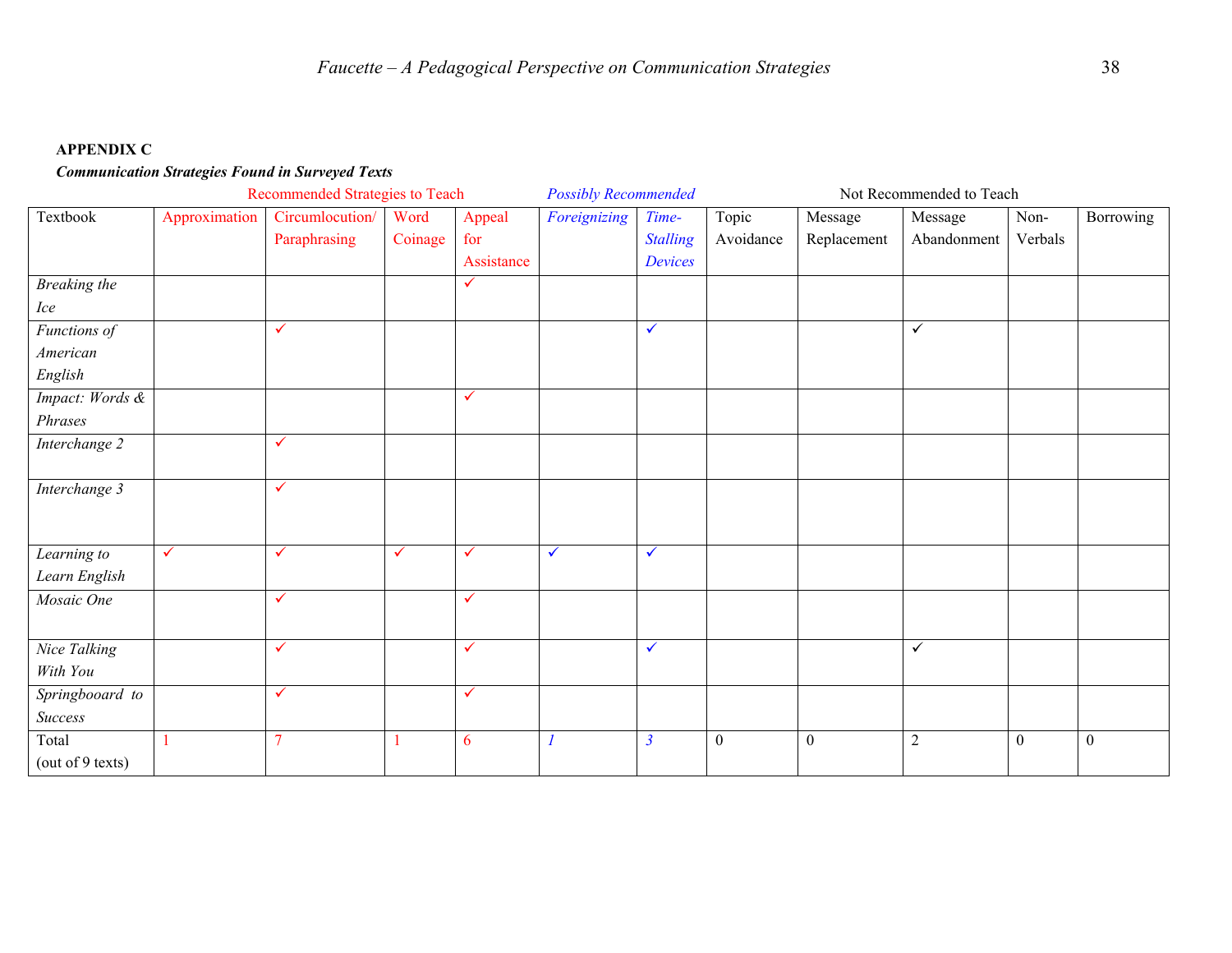#### **APPENDIX D**

#### *Communication Strategies Found in Surveyed Teachers' Resource Books*

|                   | Recommended Strategies to Teach |                 |              |              | <b>Possibly Recommended</b> |                 |              | Not Recommended to Teach |                  |                |              |
|-------------------|---------------------------------|-----------------|--------------|--------------|-----------------------------|-----------------|--------------|--------------------------|------------------|----------------|--------------|
| Teachers'         | Approximation                   | Circumlocution/ | Word         | Appeal       | Foreignizing                | Time-           | Topic        | Message                  | Message          | Non-           | Borrowing    |
| Resource Book     |                                 | Paraphrasing    | Coinage      | for          |                             | <b>Stalling</b> | Avoidance    | Replacement              | Abandonment      | Verbals        |              |
|                   |                                 |                 |              | Assistance   |                             | Devices         |              |                          |                  |                |              |
| Conversation      | $\checkmark$                    | $\checkmark$    | $\checkmark$ | $\checkmark$ |                             | $\checkmark$    |              |                          |                  | $\checkmark$   | $\checkmark$ |
|                   |                                 |                 |              |              |                             |                 |              |                          |                  |                |              |
| Conversation      | $\checkmark$                    | $\checkmark$    |              | $\checkmark$ |                             | $\checkmark$    | $\checkmark$ |                          |                  | $\checkmark$   |              |
| and Dialogues in  |                                 |                 |              |              |                             |                 |              |                          |                  |                |              |
| Action            |                                 |                 |              |              |                             |                 |              |                          |                  |                |              |
| Conversation      |                                 | $\checkmark$    |              | $\checkmark$ |                             |                 |              |                          |                  |                |              |
| <b>Strategies</b> |                                 |                 |              |              |                             |                 |              |                          |                  |                |              |
| Gambits:          |                                 |                 |              | $\checkmark$ |                             | $\checkmark$    |              |                          |                  |                |              |
| Responders,       |                                 |                 |              |              |                             |                 |              |                          |                  |                |              |
| Closers &         |                                 |                 |              |              |                             |                 |              |                          |                  |                |              |
| Inventory         |                                 |                 |              |              |                             |                 |              |                          |                  |                |              |
| Keep Talking      | $\checkmark$                    | $\checkmark$    |              | $\checkmark$ |                             |                 |              |                          |                  | $\checkmark$   |              |
|                   |                                 |                 |              |              |                             |                 |              |                          |                  |                |              |
| New Ways in       | $\checkmark$                    | $\checkmark$    |              | $\checkmark$ |                             | $\checkmark$    |              |                          |                  |                |              |
| Teaching          |                                 |                 |              |              |                             |                 |              |                          |                  |                |              |
| Listening         |                                 |                 |              |              |                             |                 |              |                          |                  |                |              |
| New Ways in       |                                 | $\checkmark$    |              | $\checkmark$ |                             | $\checkmark$    |              |                          |                  |                |              |
| Teaching          |                                 |                 |              |              |                             |                 |              |                          |                  |                |              |
| Speaking          |                                 |                 |              |              |                             |                 |              |                          |                  |                |              |
| New Ways in       |                                 | $\checkmark$    |              | $\checkmark$ |                             |                 |              |                          |                  |                |              |
| Teaching          |                                 |                 |              |              |                             |                 |              |                          |                  |                |              |
| Vocabulary        |                                 |                 |              |              |                             |                 |              |                          |                  |                |              |
| Total (out of 8)  | $\overline{4}$                  | $\overline{7}$  |              | 8            | $\boldsymbol{\theta}$       | $\mathfrak{I}$  |              | $\boldsymbol{0}$         | $\boldsymbol{0}$ | $\mathfrak{Z}$ |              |